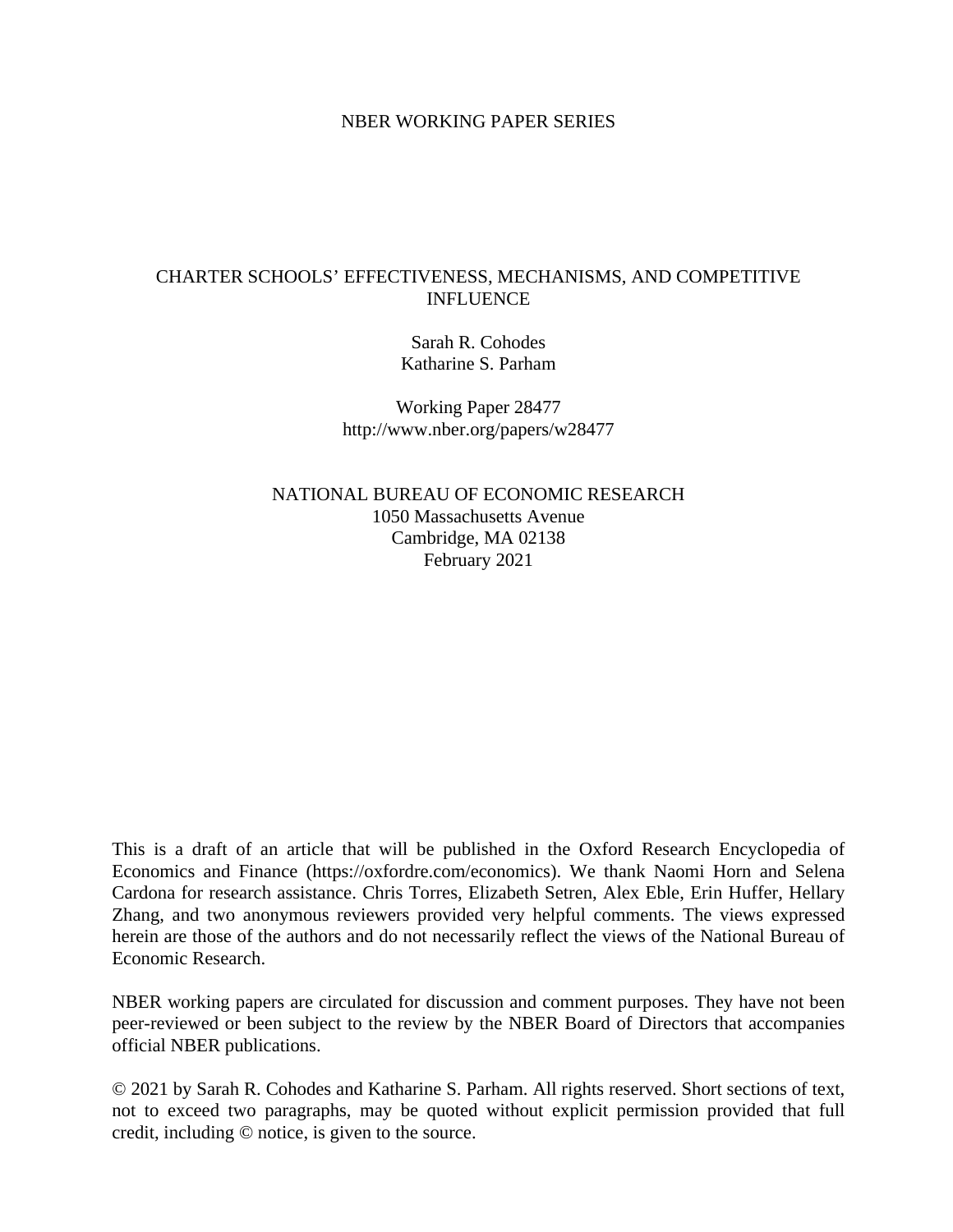Charter Schools' Effectiveness, Mechanisms, and Competitive Influence Sarah R. Cohodes and Katharine S. Parham NBER Working Paper No. 28477 February 2021 JEL No. H75,I2,I21

#### **ABSTRACT**

This paper reviews the research on the impacts of charter school attendance on students' academic and other outcomes, the mechanisms behind those effects, and the influence of charter schools on nearby traditional public schools, almost three decades after the first charter school was established. Across the United States, charter schools appear to perform, on average, at about the same level as their district counterparts. Underlying the similarity in performance across sectors is a consistent finding: charters located in urban areas boost student test scores, particularly for Black, Latinx, and low-income students. Attending some urban charter schools also increases college enrollment and voting and reduces risky behavior, but evidence on such longer-term outcomes has been found in only a few sites and has a limited time horizon. No Excuses charter schools generate test score gains, but their controversial disciplinary practices are not a necessary a condition for academic success. Charter school teachers tend to be less qualified and more likely to leave the profession than traditional public school teachers, though the labor market implications are understudied. The influence of charter authorizers and related accountability structures is also limited and would benefit from more rigorous examination. The competitive impact of charter schools on traditional public schools suggests a small, beneficial influence on neighboring schools' student achievement, though there is variation across contexts. Charters also appear to induce a negative financial impact for districts, at least in the short term. Finally, there is competing evidence on charters' contribution to school racial segregation, and little evidence on the impact of newer, intentionally diverse school models. While we know much about charter schools, more research, in more contexts, is needed to further understand where, for whom, and why charters are most effective.

Sarah R. Cohodes Teachers College Columbia University 525 West 120th Street New York, NY 10027 and NBER cohodes@tc.columbia.edu

Katharine S. Parham Columbia University ksp2130@tc.columbia.edu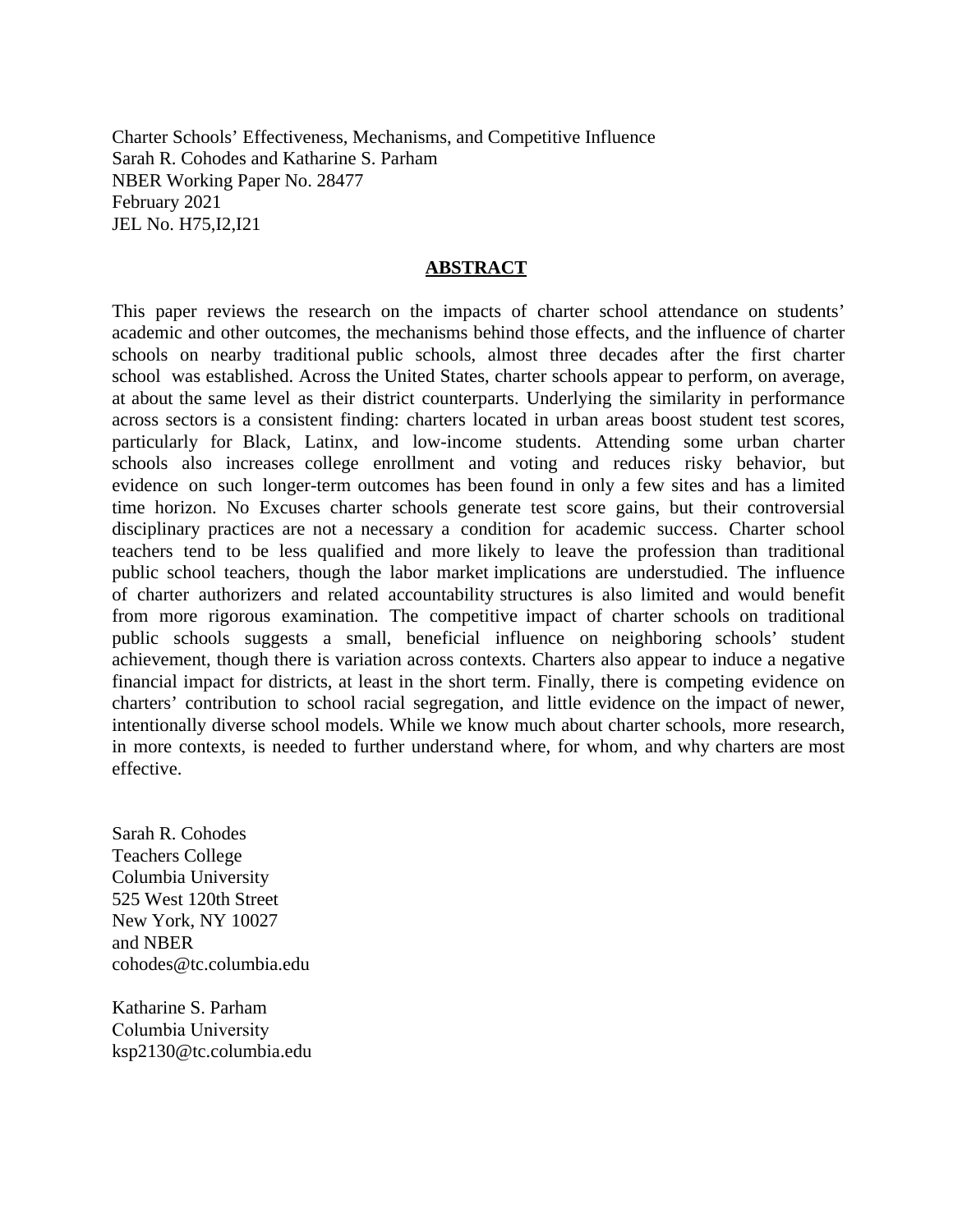#### **1 Introduction**

Charter schools were established in the United States when Minnesota became the first state to pass charter school legislation in June 1991, and as of 2020, 44 states permit charter schools. Charter schools—publicly funded and regulated, but privately run schools—operate as autonomous schools (sometimes associated with a larger management network) governed by contracts with authorizers that set the accountability requirements for the schools they oversee. Each state in the U.S. has its own laws governing the entities allowed to authorize charter schools, which may include local school boards, state boards of education, universities, or other educational entities. Authorizers typically approve non-profit boards seeking to operate schools of choice, though there are some for-profit charter schools. Charter schools must abide by internal performance expectations, agreed upon with their authorizer, and a timeline by which they must be met—usually a five-year inaugural period—at the end of which the initial charter is up for either renewal or termination by the authorizer (ECS, 2014). Charters are still public schools, with public funding, but they are distinct from traditional public schools in their accountability mechanisms, admissions processes, and contracting arrangements with teachers.

As of 2020, the charter sector comprises more than 7,000 charter schools in the 44 states that have enacted charter laws, serving roughly 3 million students annually—six percent of the total U.S. public school student population (David & Hesla, 2018; Hussar et al., 2020). While the majority of charter schools are independently managed, roughly one-quarter belong to charter management organization (CMOs)—nonprofit organizations operating multiple charter schools, responsible for school leader hiring and setting school curricula and policies, and often providing back-office functions to schools in their network in a manner similar to a district office for traditional public schools (LiBetti et al., 2019). CMOs also have a for-profit equivalent, known as education management organizations (EMOs), which operate roughly 12 percent of the nation's charter schools.

In some cases, charter schools in the United States have served as models for, or developed in parallel to, similar schooling alternatives around the world. The growth of charter schools in the U.S. has been compared to the expansion of "academies" in England—a system of schools overseen by a board of directors and organized as non-profits (Eyles, Machin & McNally, 2017). The school-based governance structures of academies and charters are similar, however unlike American charter schools, nearly all of England's academies are takeovers rather than start-ups (a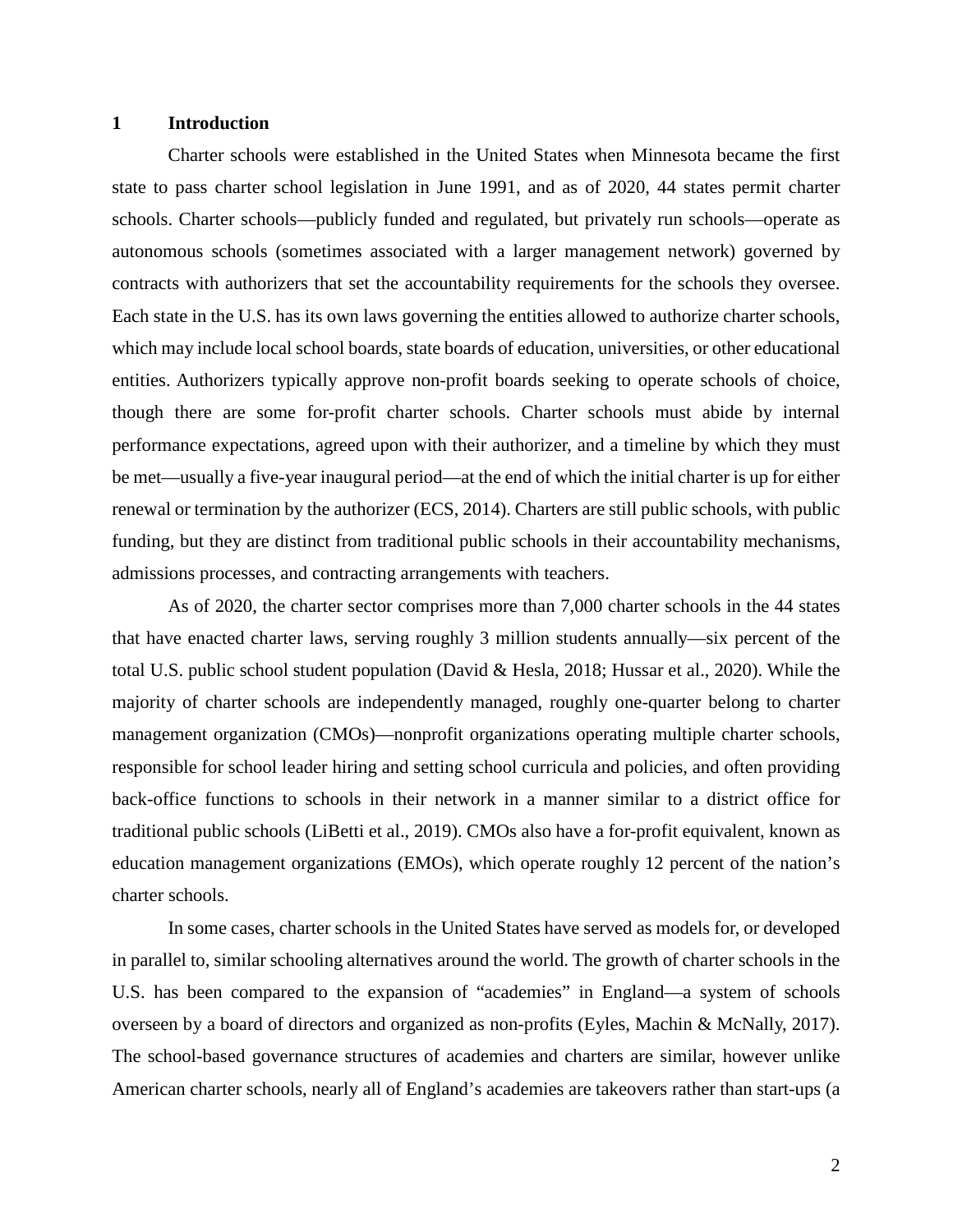subset of academies known as "free schools"), and are solely authorized by the country's national Department for Education (Eyles, Hupkau & Machin, 2016). As of 2018, 35 percent of England's public-school system was made up of academies, including free schools—a large proportion compared to the smaller share of the U.S. public school system that charters hold (National Audit Office, 2018). In the past decade, New Zealand has begun allowing for the creation of privatelymanaged publicly-supported schools, joining the U.S., England, Sweden and Chile—the latter having one of the oldest systems of school choice in the world (Jha & Buckingham, 2015; Elacqua et al., 2008). New Zealand's Partnership Schools, established in 2014, are most akin to England's free schools, while Chile's privately-run voucher schools—educating more than a quarter of the country's total student population—are similar to American charters in their use of both independent and "network" organizational structures, though the funding mechanisms differ (Jha & Buckingham, 2015; Elacqua et al., 2008).

Motivating concepts behind charter schools, and similar school models internationally, include the ideas that market competition and the opportunity for new schools to act as "laboratories of innovation" can drive school improvement. There is already some competition in the geographic zoning mechanism used by most U.S. school districts to determine public school attendance. Families can "vote with their feet," moving to communities that theoretically compete to offer higher quality public services (Tiebout, 1956). However, moving costs, experienced differentially due to racial wealth gaps and racist redlining practices, undermine the Tiebout model of relocation to access school resources, alongside a long history of segregated schools and ongoing school funding disparities. To increase access to high-quality schools and address inefficiencies in the provision of education, Milton Friedman, among others, argued that marketbased school choice via vouchers to attend private schools would engender Tiebout-like competition without the need to move communities, bring choice to families for whom it was not previously available, and theoretically improve the quality of all schools (Friedman, 1955). His argument posits that consumers—in this case, families—will, if unconstrained, make choices concerning their children's schooling that force schools to improve in order to compete with private schools for students.

Of course, there are alternative models to competition when it comes to improving schools, many of which have a track record of success, including increasing school funding (Jackson, Johnson, & Persico, 2015; Jackson, Wigger, & Xiong, 2020). However, market-based ideas have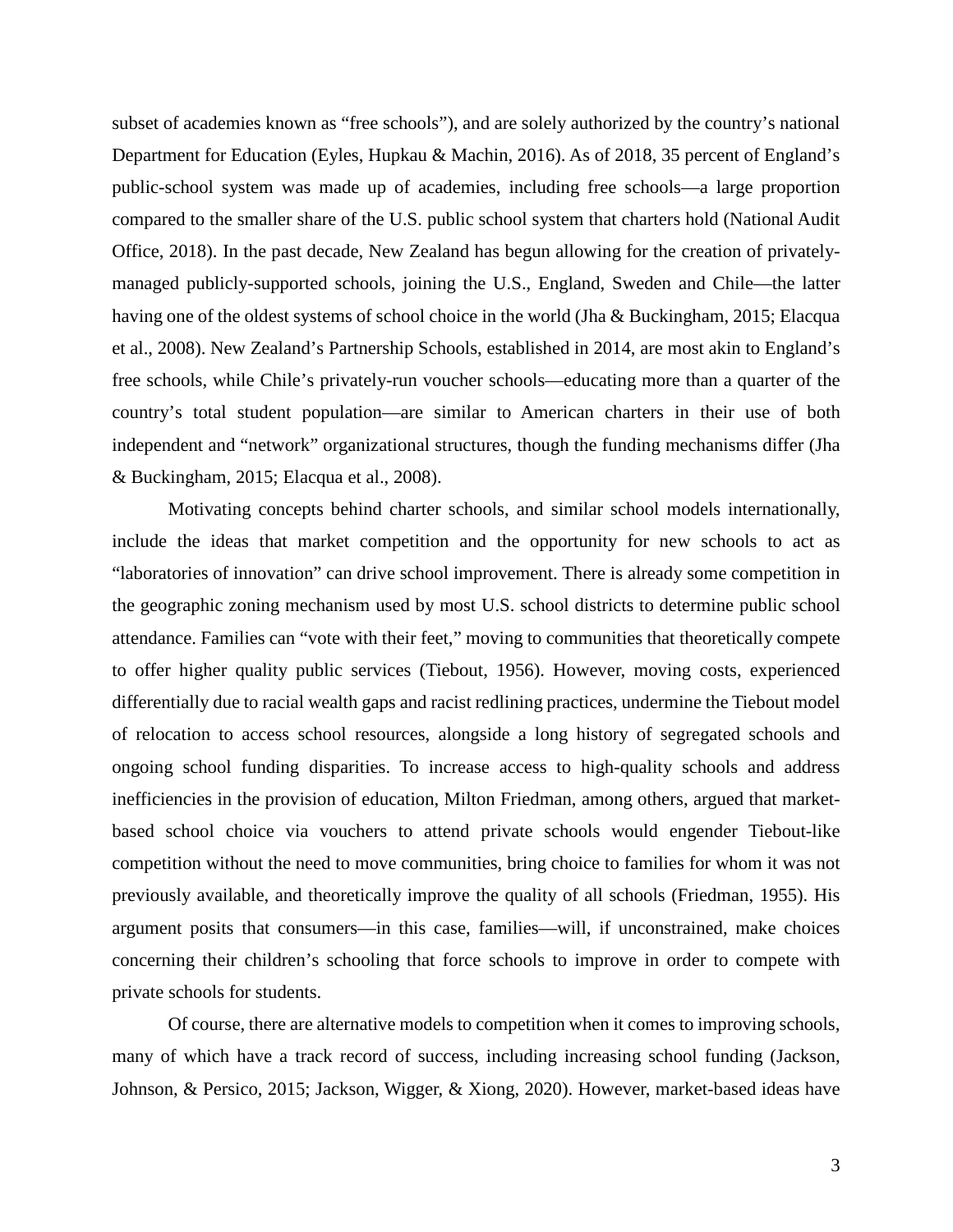much allure for U.S. policymakers (Chubb & Moe, 1990). Friedman specifically argued in favor of vouchers as a choice mechanism, however, the same competitive logic applies to charter schools. The idea of charter schools, specifically, was developed by education professor Ray Budde in the 1970s (Jason, 2017) and popularized by Al Shanker during his time as president of the American Federation for Teachers in the following decade (Reichgott Junge, 2012).

Charter schools in the United States have been a contentious political issue since their inception, and policymakers have long sought evidence on charter school effectiveness to inform the debate. Almost 30 years into the charter school movement, there is a broad research base on charters that can answer many questions: about the average effectiveness of charter schools, about where and why they are most effective, and about their influence on traditional public schools. However, answers to these questions sometimes depend on context and research methodology.

The next section reviews the methods researchers use to estimate the impact of charter schools. We then turn to the evidence on charter schools' impacts on student achievement in Section 3. Our goal is to include all rigorous studies of charter school effectiveness (lottery-based, and those that control for prior student achievement), except when a source has been superseded by an updated examination of the same sample of schools. First, we present results on nationwide or statewide samples of charter schools, which provide estimates of charter effectiveness that include a variety of charter schools in multiple environments, though they are primarily limited to observational findings. Next, we present local findings, which offer evidence on effectiveness in specific contexts, are typically based in one urban location, and often use lottery-based evidence. In Section 4, we consider the conditions that support effective charter schools, and finally address the broader, systemic question of charter schools' competitive effects in Section 5; that is, how the existence of charter schools may indirectly affect the quality of education received by students attending traditional public schools. Section 6 concludes by highlighting further questions that have emerged and areas where additional work is needed.

### **2 Estimating Charter School Impacts**

# **2.2 Using Charter School Lotteries to Address Selection**

Simple comparisons of the outcomes of charter school students to other students are flawed. Students and families that opt for charters are likely different than those that opt for traditional public schools, and any difference in outcomes between those two groups might be due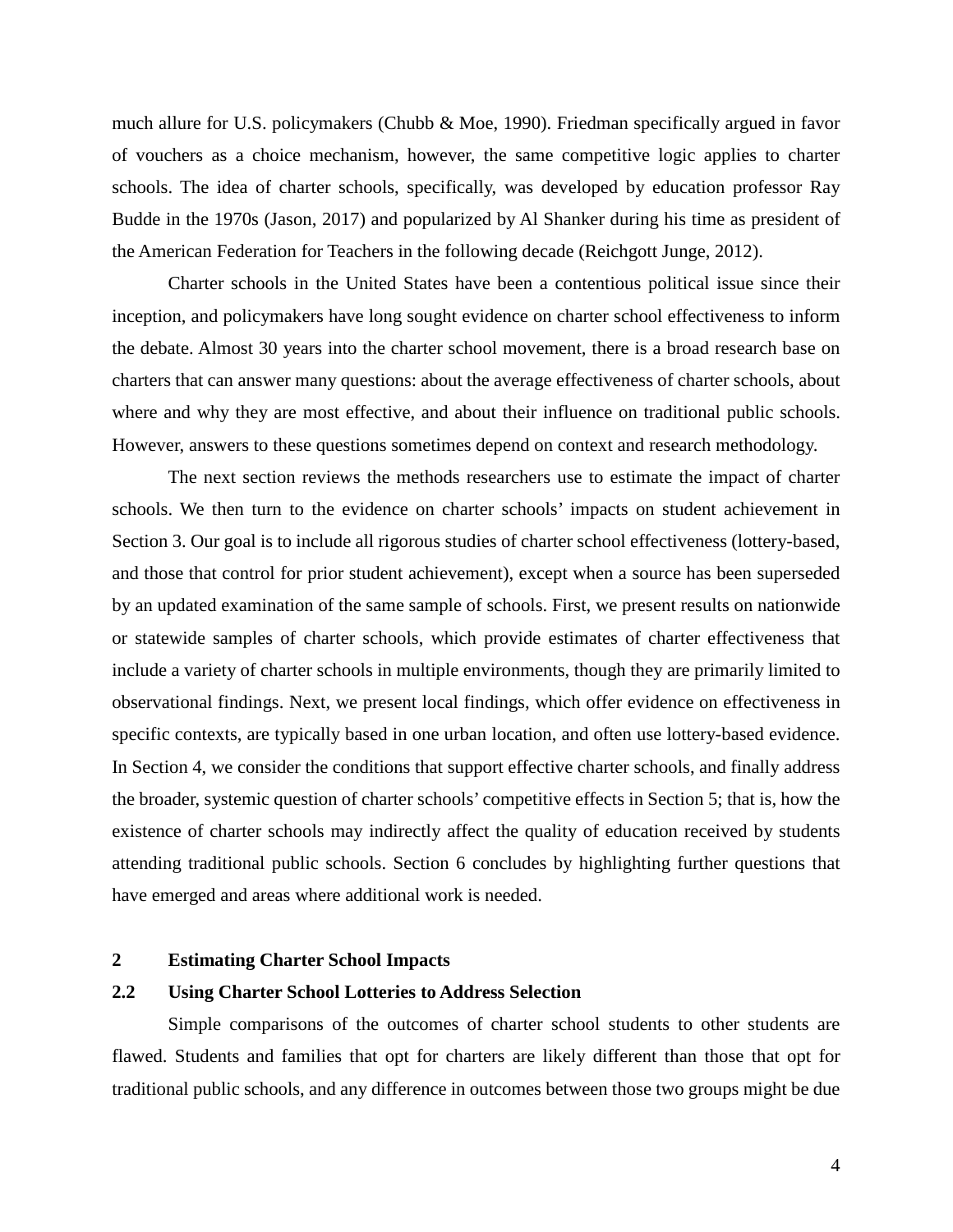to selection rather than attendance at a particular school. One tool for addressing such selection is a randomized controlled trial (RCT), in which researchers would assign students to attend either charter or district schools and measure the causal effect of charter school attendance as the difference in outcomes between the two groups. In the case of charter schools, a natural experiment comes close to this RCT. When charter schools are oversubscribed, they are required by law to admit students by lottery.

Lottery-based studies are the most credible methodology available for determining the impacts of charter schools on the students who attend them. However, lottery studies are only possible for oversubscribed charter schools with good records. The lotteries generated by charter school natural experiments consist of students randomly assigned to the treatment group (offer of charter admission) or the control group (no offer of a seat). This random assignment can then be used in an instrumental variables framework to estimate the impact of charter attendance, where the offer of treatment is used as an instrument for actual treatment. Estimates of the causal effect of treatment are typically retrieved through a two-stage least squares (2SLS) procedure, in which the first stage is the effect of being randomly offered admission on students' likelihood of enrollment (i.e., the difference in enrollment rates or time in a charter school between treatment and control groups), and the second stage estimates the effect of charter school attendance on a given student-level outcome. These 2SLS estimates are restricted to compliers, that is, students who follow the assignment rule in their school attendance (Angrist, Imbens, & Rubin, 1996).

The 2SLS model's first stage is:

$$
D_i = \gamma + \pi Z_i + \sum_j \lambda_j d_{ij} + \mu_i,
$$

where  $D_i$  indicates whether a student ultimately enrolls in the charter to which they were admitted and  $Z_i$  is an instrument indicating a randomized offer of admission. The effect of winning the lottery on attendance is represented by  $\pi$ . Since charter school lottery estimates are often generated for a group of charter schools at the same time,  $\sum_i \lambda_i d_{ij}$  represents lottery fixed effects, or "risk" sets." These are an exhaustive set of indicators for the set of schools applied to by each student (or the sub-lottery within a school based on timing or preferences). The risk sets are necessary to account for differential likelihood of attending a charter school based on number of applications and student-specific lottery preferences.

The second stage:

$$
Y_i = \phi + \rho \widehat{D}_i + \sum_j \omega_j d_{ij} + \epsilon_i,
$$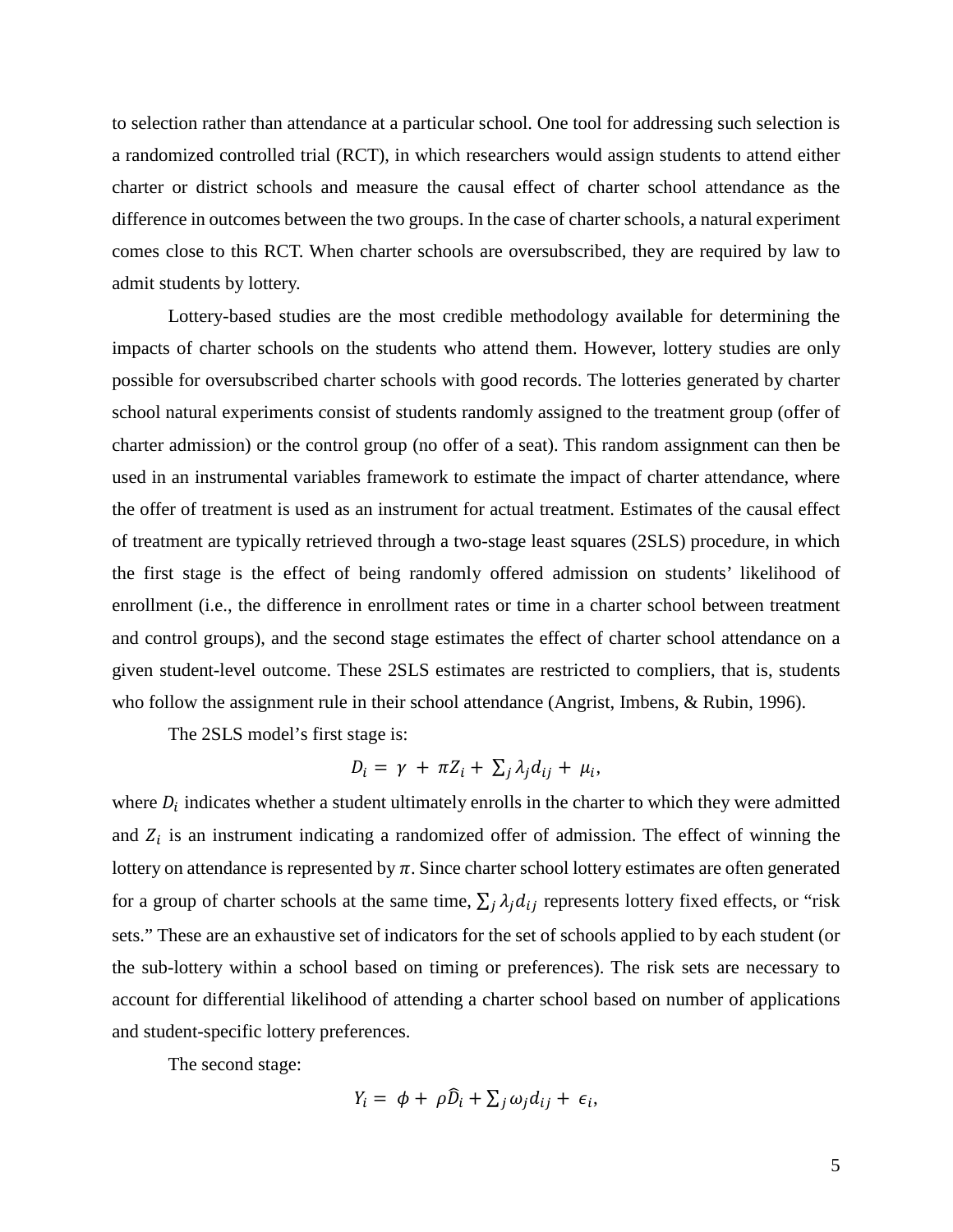retrieves the effect of interest,  $\rho$ . This represents the impact of charter school attendance on a student-level outcome,  $Y_i$ , (e.g., test scores, college attendance), for compliers. Again, lottery fixed effects must be included.

Underlying this approach is a reduced form, or intent-to-treat, model:

$$
Y_i = \alpha + \beta Z_i + \sum_j \theta_j d_{ij} + \epsilon_i,
$$

where  $\beta$  indicates the relationship between winning a lottery and student outcomes, without adjusting for charter school attendance. Some researchers prefer the intent-to-treat estimate, as it is closest to the random assignment from the lottery and reveals a policy-relevant treatment effect of the offer of a seat at a charter school. The main benefit of the 2SLS approach is that it estimates the average causal effect of attendance. Adding covariates representing baseline demographic information or test scores to the system of equations increases the precision of these estimates.

Lottery-based estimates of charter effectiveness remove selection bias, but limitations remain.[1](#page-6-0) First, lottery studies are limited in their generalizability. The findings are credible causal estimates, but they are specific to the context in which the oversubscribed lottery exists. As most oversubscribed charter schools are located in urban areas, there are fewer lottery-based estimates from rural and suburban settings. Second, lottery-based studies may not generalize even within their specific contexts, as the students who apply to charter schools may be very different than the students in traditional public schools in the same area. Similarly, oversubscribed charter schools may not be representative of all charter schools in an area. Finally, from a logistical perspective, studying charter schools via lottery requires historic record-keeping or a great deal of prospective planning. Simple operational decisions, like changing the technology platform used for admissions or staff turnover, can result in a loss of the records necessary to recreate admissions lotteries. This is particular concern when attempting to understand the long-term outcomes of charter school attendance, which requires records from far enough in the past to follow a student from their point of charter school admission into adulthood.

### **2.3 Alternative Observational Designs**

 $\overline{a}$ 

When charter schools are not oversubscribed—the case for the majority of charter schools operating in the U.S.—there are alternative options for estimating charter school effectiveness. Using administrative data, researchers seek a plausible comparison group for students enrolled in

<span id="page-6-0"></span><sup>&</sup>lt;sup>1</sup> See Clark Tuttle, Gleason, & Clark (2012) for an in-depth look at these issues.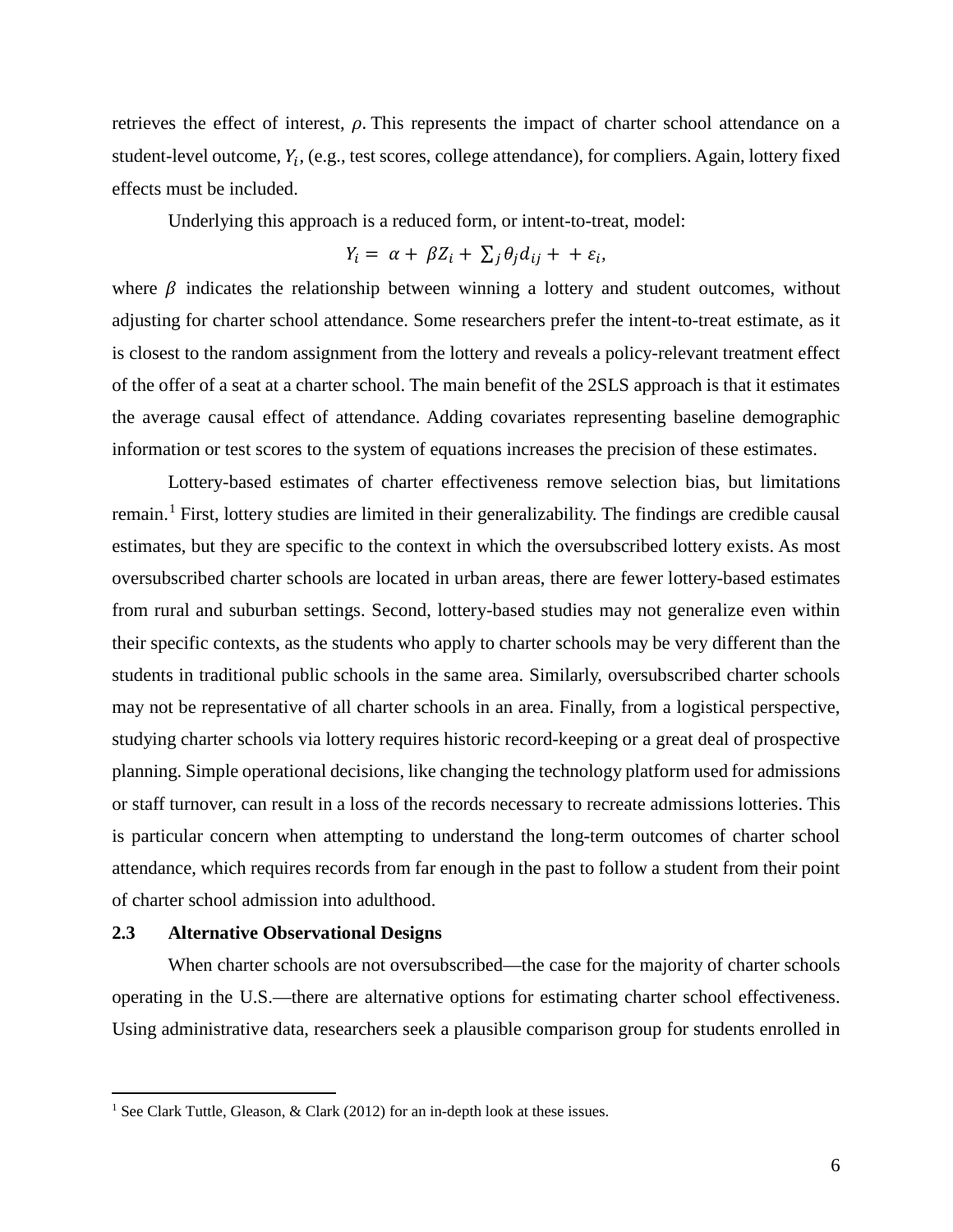charters. This can be done with propensity score matching or other, similar matching methods. Matching takes the observable characteristics for charter school students and uses those characteristics to match a charter-attending student to a non-charter-attending student whose observable characteristics are as similar as possible. In some cases in the charter school literature, researchers are able to use multiple years of demographic and test score information to make a match. Matching methods with such longitudinal data are more plausibly able to retrieve causal effects of charter schools than other observational research designs (Clark Tuttle et al., 2015).

There are several limitations to this method. Researchers are limited to the observable characteristics for which data are available to facilitate the matching, leaving unobservable differences unchecked. The matching process also involves a number of choices on the part of the researcher, creating challenges for replication. Some experts, cautioning that matching techniques are needlessly complicated, have argued regression, controlling for covariates can be as successful at eliminating selection bias as propensity-score matching (Angrist & Pischke, 2009). Regardless of the approach, in both cases, researchers are limited to controlling for variables that exist in administrative data, and selection into charters may not be fully addressed. However, where it is possible to compare methods, matching and regression methods often replicate each other (Abdulkadiroglu, 2011; Clark Tuttle et al., 2015, Fortsan et al., 2015, Foreman et al., 2019).

A similar nonexperimental approach uses each student as a comparison to themselves, leveraging transfers of students from traditional public schools to charter schools, or vice versa, using student fixed effects. While the comparison within an individual is perhaps more credible than comparison across individuals, fixed effects analyses are restricted to students who have switched between charter and traditional public schools, limiting external validity to that subpopulation of charter attendees, rather than the population of students who have only ever attended charter schools.<sup>[2](#page-7-0)</sup> However, there is some evidence that matching methods and fixed effects analyses come to similar conclusions (Davis & Raymond 2012).

In short, observational methods may not fully eliminate selection bias, but they can be used to generate estimates for representative samples of charter schools with administrative data.

 $\overline{a}$ 

<span id="page-7-0"></span> $2$  A regression discontinuity approach can sometimes be used to generate estimates of charter school effectiveness, but since charter schools do not admit students by a cutoff on an exam or other measure, there are limited contexts where this approach works. Carlson and Lavertu use the regression discontinuity approach to examine the impact of charter school closures, determined by formula, in Ohio (2016). Researchers have also used difference-indifferences approaches to examine impacts when charter school operators take over extant schools (for example, Abdulkadiroglu, et al., 2016 and Zimmer, Henry, & Kho, 2017).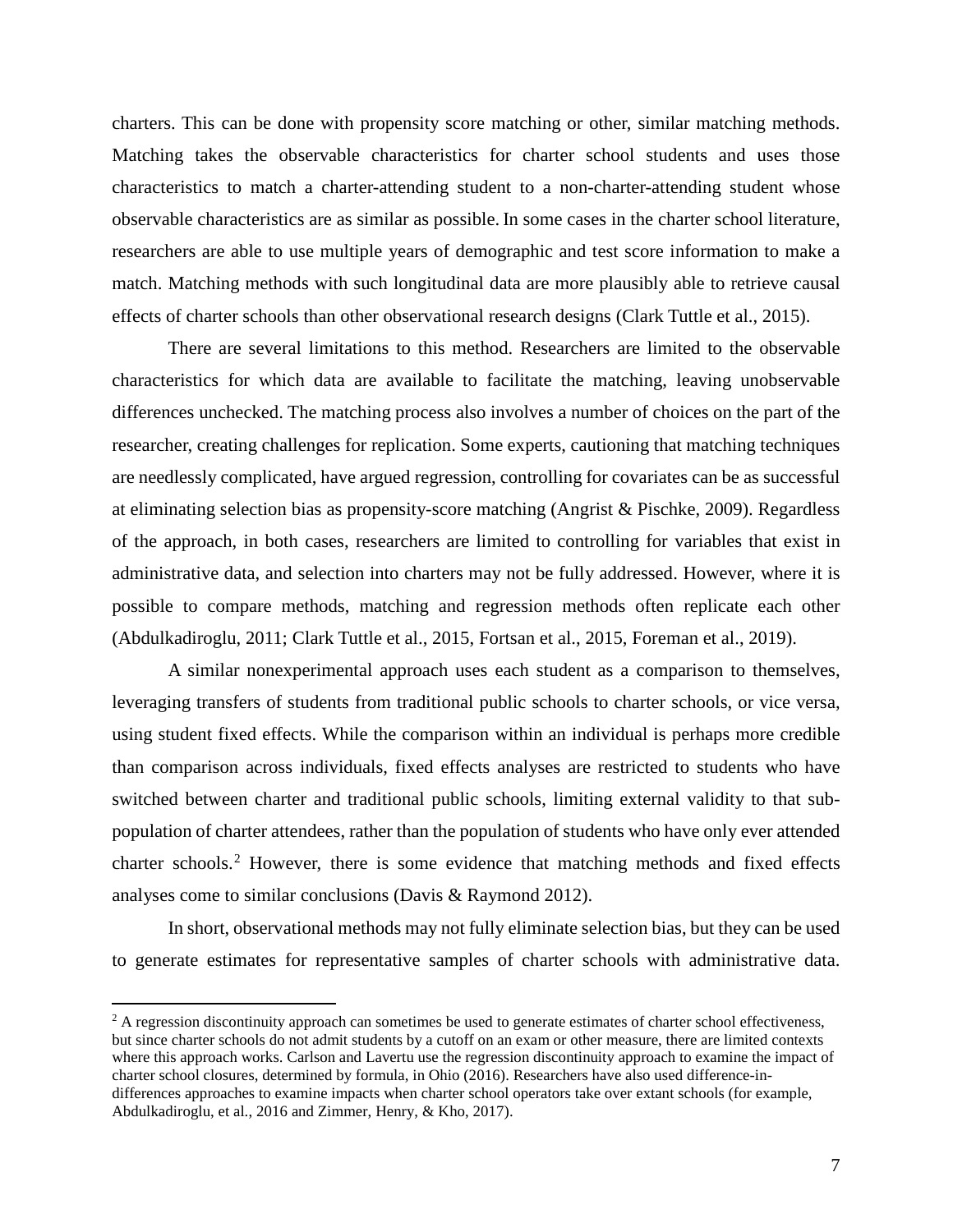Lottery methods are limited in their generalizability and require special data collection, but generate internally consistent estimates of charter school impacts. Considering both types of research in tandem, as in the next section, offers a fuller picture of overall charter school effectiveness.

#### **3 What Have We Learned about Charter Schools' Impact on Student Achievement?**

#### **3.1 National and Statewide Analyses**

 $\overline{a}$ 

Most studies on charter school effectiveness assess the impact of attending a charter school on students' annual standardized exams, given the immediacy and relative accessibility of test score data. On average, there are few differences in student test scores between charter and traditional public school students in the U.S. when broad, nationwide comparisons are made. Using matching methods, a comparison of students in charters to those in traditional public schools in 27 states found very small differences between the two groups in terms of math and reading test scores (CREDO, 201[3](#page-8-0)).<sup>3</sup> Another broad study, again using matching methods, but for a sample of 36 charter management organizations across 19 states, each operating at least four schools, found small, positive but not statistically significant impacts on test scores or college enrollment (Furgeson, et al. 2012).<sup>[4](#page-8-1)</sup> These findings are paralleled by a lottery study of 33 middle schools across 15 states (Gleason et al., 2010; Clark et al., 2015), which found, on average, no differences in test scores between charter and traditional public schools. Following the same students to college entrance and completion, there is again no difference in outcomes between charter and traditional public schools (Place & Gleason, 2019). These latter studies reflect the broadest sample of charter schools with lottery-based estimates of charter school impacts and coincide with broad observational findings showing few differences in academic outcomes across charter and district schools.

A meta-analysis combining lottery-based and well-controlled observational findings from many of the studies referenced here finds that charter attendance generates small test score gains (Betts & Tang, 2018). However, the meta-analysis weights studies by the precision of their

<span id="page-8-0"></span><sup>&</sup>lt;sup>3</sup> This study found statistically significant charter test score gains in reading of less than 0.01 standard deviations and no statistically significant difference in math (CREDO, 2013). Given the very small magnitude, we characterize this as basically no different than traditional public schools.<br><sup>4</sup> Where possible, this study also included lottery estimates, which were very similar to the impacts estimated

<span id="page-8-1"></span>through matching methods.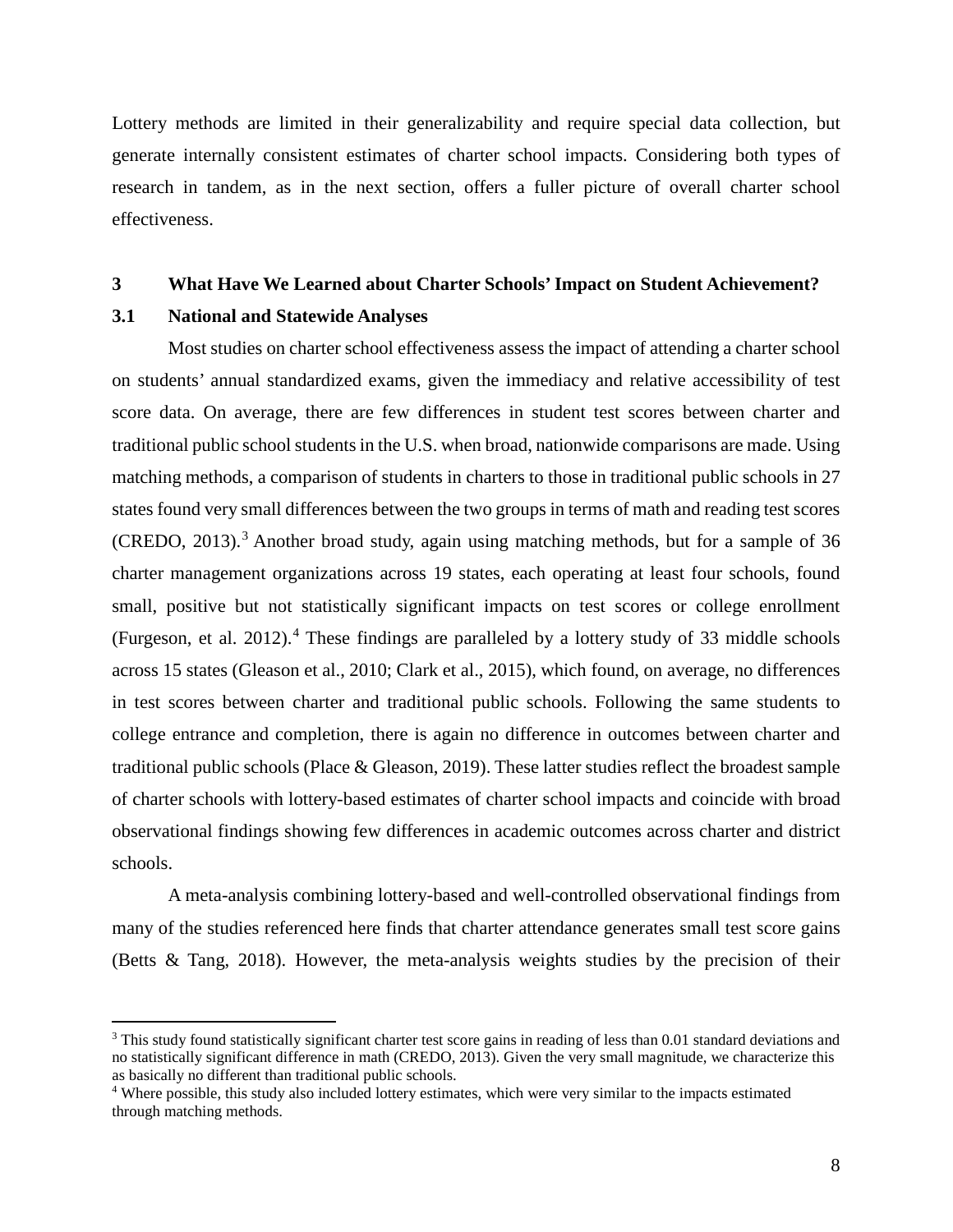estimates, not the coverage of the sample. This method puts local studies on equal footing with studies with much broader coverage, and since local studies are more likely to include urban charters that boost test scores, this conclusion does not generalize to an estimate for the nation as a whole. $5$ 

There is nuance in these broad findings, and much variation both within and across studies. Charter schools increase test scores in urban areas for both low-income students and students of color, shown in sub-analyses within the broader studies referenced above, or related follow-up research (Gleason et al., 2010, Clark et al., 2015, CREDO, 2009; CREDO, 2013; CREDO, 2015b; CREDO, 2017a).<sup>[6](#page-9-1)</sup> Charter schools associated with a network (CMO) perform better than independent charters, with non-profit CMO's outperforming for-profit CMOs, and larger networks more successful than smaller ones (CREDO, 2017a; Furgeson et al., 2012).

The Knowledge is Power Program (KIPP) is one CMO with a specific charter school model, located mostly in urban areas. It is also the nation's largest charter school network, with 255 schools across the United States. A series of evaluations combining lottery and matching methods show that KIPP schools increase student achievement on standardized test scores (Clark Tuttle et al., 2010; Clark Tuttle et al., 2013; Clark Tuttle et al., 2015; Knetchel et al., 2017; Woodworth et al., 2008) and college entrance (Coen, Nichols-Barrer, & Gleason, 2019). KIPP schools primarily serve low-income, Black, and Latinx students. They also employ a specific model focused on academic achievement, discipline, and comportment discussed further below. Evidence from KIPP adds to other evidence that charters located in urban areas and enrolling underserved populations improve students' test scores and academic attainment.

Modality matters, too. One of the most consistent findings in the charter school literature is that online, or virtual, charters reduce test scores for those who attend (CREDO, 2015a). This national finding is based on matching methods, and it corresponds with state-specific evidence of the negative impacts of online charters on test scores, which uses fixed effects and matching methods (Bueno 2020; Ahn, 2016; Ahn & McEachin, 2017; Fitzpatrick et al., 2020), and high

 $\overline{a}$ 

<span id="page-9-0"></span> $5$  Chabrier, Cohodes, and Oreopolous (2016) also aggregate charter impact results across studies, though in a different way. They include all school-specific lottery-based results available at the time, and find that the average lottery-based charter school test score impact is positive. However, by restricting their sample to lottery studies only, the included schools are much more likely to be urban schools, and the overall estimate does not summarize a representative sample, similar to the critique of the Betts and Tang (2018) estimate.

<span id="page-9-1"></span><sup>6</sup> There are similar findings for England's academies: the introduction of primary academies led to increased autonomy but no change in student performance, whereas secondary academies improved student performance, particularly among students in urban areas (Eyles, Machin, & McNally, 2017; Eyles & Machin, 2019).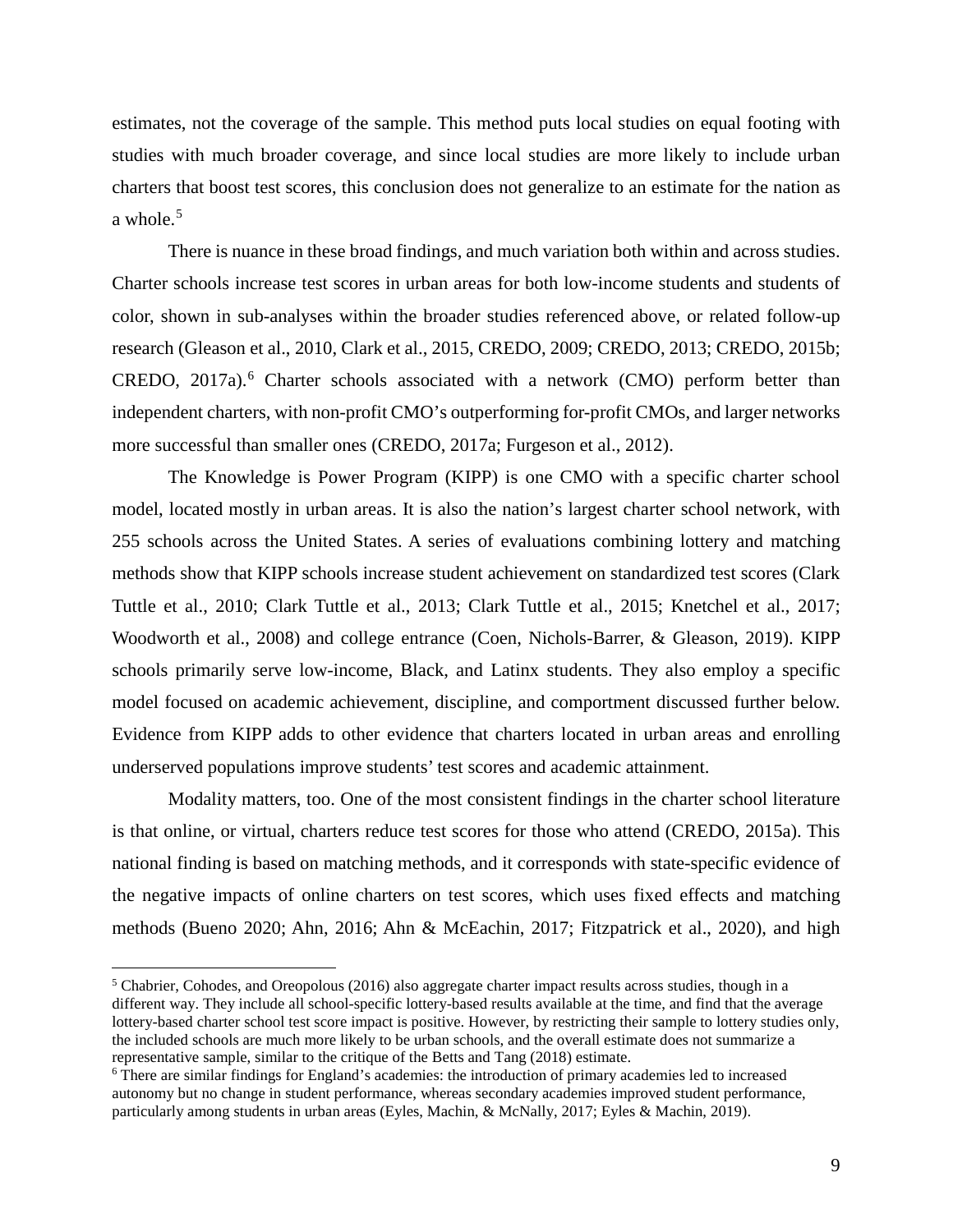school graduation (Bueno, 2020). Organizational and pedagogical practices of online charters are substantively different from brick-and-mortar charters, limiting the usefulness of comparisons between the two. However, online charters account for 7 percent of charter schools and 10 percent of charter school students (Molnar et al., 2019) and have increased enrollment during the COVID-19 pandemic (Lieberman, 2020).

While limited in geographic scope, state-specific studies do examine a broad set of charter schools in multiple contexts, and conclusions are largely similar. In Massachusetts, lottery-based evidence shows charter attendance increases students' test scores, but that is due to the large number of urban charter schools in the sample; suburban charters have zero or negative impacts (Angrist et al., 2013). A large sample of lotteries of one chain of for-profit charter schools in Michigan finds small test score gains in math (Dynarski et al., 2018). This study provides a counterpoint to the general conclusions presented thus far, in that the small gains are driven by non-poor students in non-urban areas. This heterogeneity underscores how lottery-based estimates are available for only a small subset of charter schools and that gathering lottery information in more contexts should be a research priority.

Some state-level analyses have found variation between, and sometimes even within, contexts, typically using matching, regression, or fixed effects methods, but again often come to the conclusion that there is no difference, on average, between charters and traditional public schools. In Texas, as shown with matching methods, on average, enrollment in charters generally has negligible impact on students' test scores, but attendance at No Excuses charter schools improves them (Dobbie & Fryer, 2020). Prior work in Texas has found students fare poorly following their initial year in a charter school, but that performance improves over subsequent years of attendance (Booker et al., 2007). A fixed effects analysis from Ohio found charter attendees, excluding online charters, have larger test score gains than their traditional public school peers since statewide accountability reforms were implemented, particularly among Black and low-income student populations (Lavertu, 2020). A study of charters in California has found negligible differences in academic outcomes between charters and district schools, though the geographic size of the state begets wide variation within the state's charter sector (Buddin & Zimmer, 2005). Charter attendance in North Carolina increases ACT scores and likelihood of voting and decreases students' propensity to commit crimes (McEachin et al., 2020), but also decreases overall GPAs and likelihood of on-time high school graduation (Horvath, 2018; Spees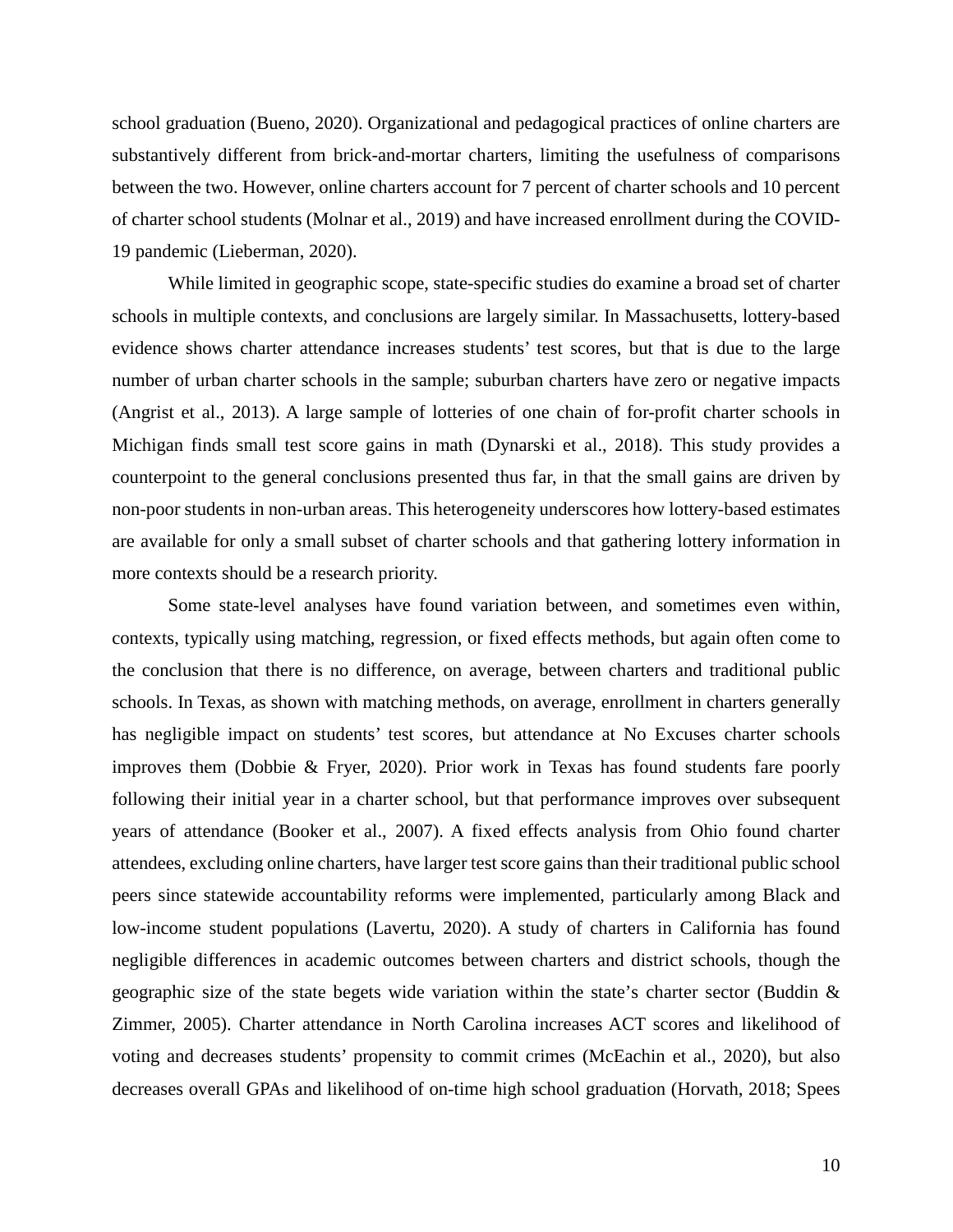& Lee Lauen, 2019). Students attending charter middle school and high schools in Florida are more likely to graduate and attend college than those attending traditional high schools (Booker et al., 2011). Performance in Arizona and Utah charters varies widely, but overall there is little difference in performance between charter and district schools (Chingos & West, 2015; Ni & Rorrer, 2012).

Does the finding that, on average, there is little difference in test scores between charter and district schools mean that impacts are similar for outcomes like college-going, college graduation, and earnings and employment? The same group of national charters that showed benefits for subgroups of charter students and urban schools in lottery-based analyses did not have similar benefits for college outcomes, with no overall difference in college enrollment or completion, as well as no gains for urban charters (Place & Gleason, 2019). This is a single study, and urban charters boost college-going in several lottery-based studies of specific cities (Angrist, et al. 2016, Davis & Heller, 2019; Dobbie & Fryer, 2015, Coen, Nichols-Barrer & Gleason, 2019). Along with site-specific lottery-based evaluations of charter school impacts on college, there is some evidence from observational studies in specific states on college and earnings. Students in Florida and Illinois who switch into charters have higher high school graduation rates, college enrollment rates, and earnings (Sass et al., 2016). In Texas, there are no overall earnings gains for charter students, but small increases for those who attend No Excuses charters (Dobbie & Fryer, 2020). However, there is much less evidence on longer-term charter outcomes than on test-score outcomes and conclusions about charter school impacts on test scores may or may not presage similar patterns in other outcomes.

Evidence from matching and lottery-based studies of charter school impacts generally coincides: overall, students who attend charter schools have few differences in test scores or college outcomes as compared to students who attend traditional public schools. However, charter schools located in urban areas and enrolling Black, Latinx, and low-income students tend to improve academic outcomes for those students. The latter finding is bolstered by evidence from smaller-scale studies focused on specific cities.

# **3.2 Local Analyses**

Charters in Boston, Chicago, Denver, Los Angeles, New York City, New Orleans, and Newark all improve students' academic outcomes, as shown by lottery-based estimates of impacts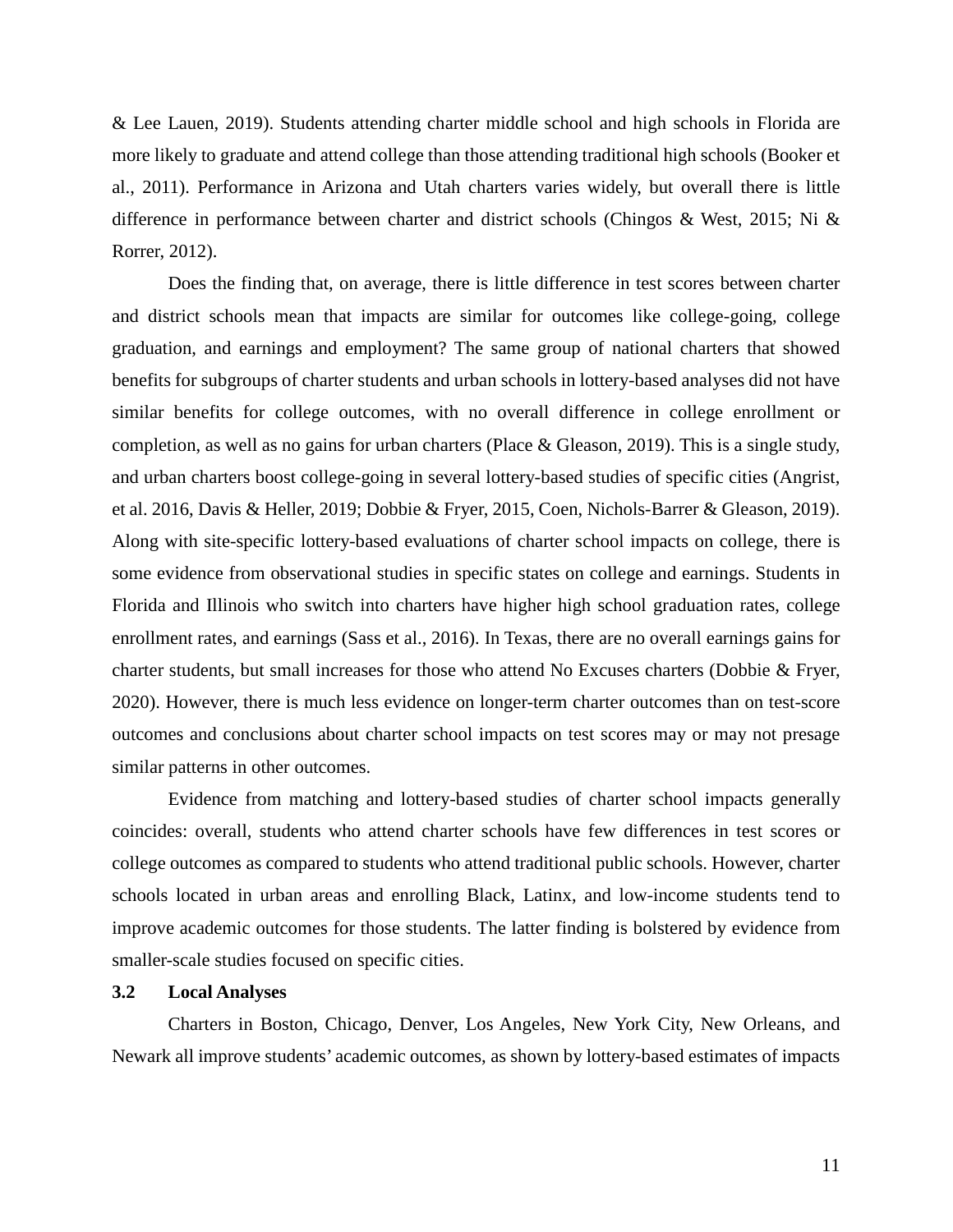on test scores and other outcomes, along with other schools sharing similar school models.<sup>[7](#page-12-0)</sup> Attendance at charter elementary, middle, and high schools in Boston increases student achievement in both reading and math (Abdulkadiroglu et al., 2011; Angrist, Pathak, & Walters, 2013; Setren, 2019; Cohodes, Setren, & Walters 2021), as well as SAT scores, AP test scores, and likelihood of four-year college enrollment (Angrist et al., 2016). Boston charter students, however, take longer to graduate high school, perhaps due to the academic requirements of charters (Angrist et al. 2016). Other, urban charter schools in Massachusetts improve test scores, as well (Angrist et al., 2010; Angrist et al., 2012; Angrist, Pathak, & Walters, 2013). More recent analyses show that these test score gains persist even when charter schools open new campuses (Cohodes, Setren, & Walters, 2021) and that impacts are quite large for English learners and special education students, despite students being less likely to be assigned those designations in charter schools (Setren, 2019).

Several single-city, lottery-based analyses have been conducted outside Boston, finding similar academic gains, though such studies are limited to the large, urban centers where oversubscription is prevalent. This is consistent with broader evidence on urban charters from matching studies (CREDO, 2015b).<sup>[8](#page-12-1)</sup> New York City charter school attendance improved math and English scores (Hoxby, Murarka, & Kang, 2009; Dobbie & Fryer, 2011; Dobbie & Fryer, 2013; Unterman, 2017; The, McCullough & Gill, 2010), and, for specific charter schools, increased college enrollment, decreased rates of pregnancy and criminality (Dobbie & Fryer, 2015) and increased civic participation (Gill, et al. 2020). Denver and Newark charter schools also boost scores, as shown in research that takes advantage of student assignment algorithms to generate estimates of charter school attendance in settings where school enrollment is centrally determined for all schools (Abdulkadiroglu et al., 2017; Winters, 2020). In Los Angeles, the offer of charter high school admission improved students' test scores while also reducing very risky behaviors, such as binge drinking, substance abuse, and gang participation (Wong et al., 2014). Charter schools in Chicago improve test scores and college-going (Hoxby & Rockoff, 2005; Davis & Heller, 2019; Booker et al., 2011) Similar, lottery-based evidence on urban charter schools comes

 $\overline{a}$ 

<span id="page-12-0"></span><sup>7</sup> One caveat: the evidence on New Orleans uses quasi-experimental methods rather than lotteries.

<span id="page-12-1"></span><sup>&</sup>lt;sup>8</sup> Earlier observational work in urban areas shows no or small positive impacts on test scores (Zimmer & Buddin, 2006, Imberman, 2011a; Nisar, 2012). It is difficult to know whether the more consistently positive results for urban charter schools in more recent literature reflect improvement over time, different samples, or different research methods.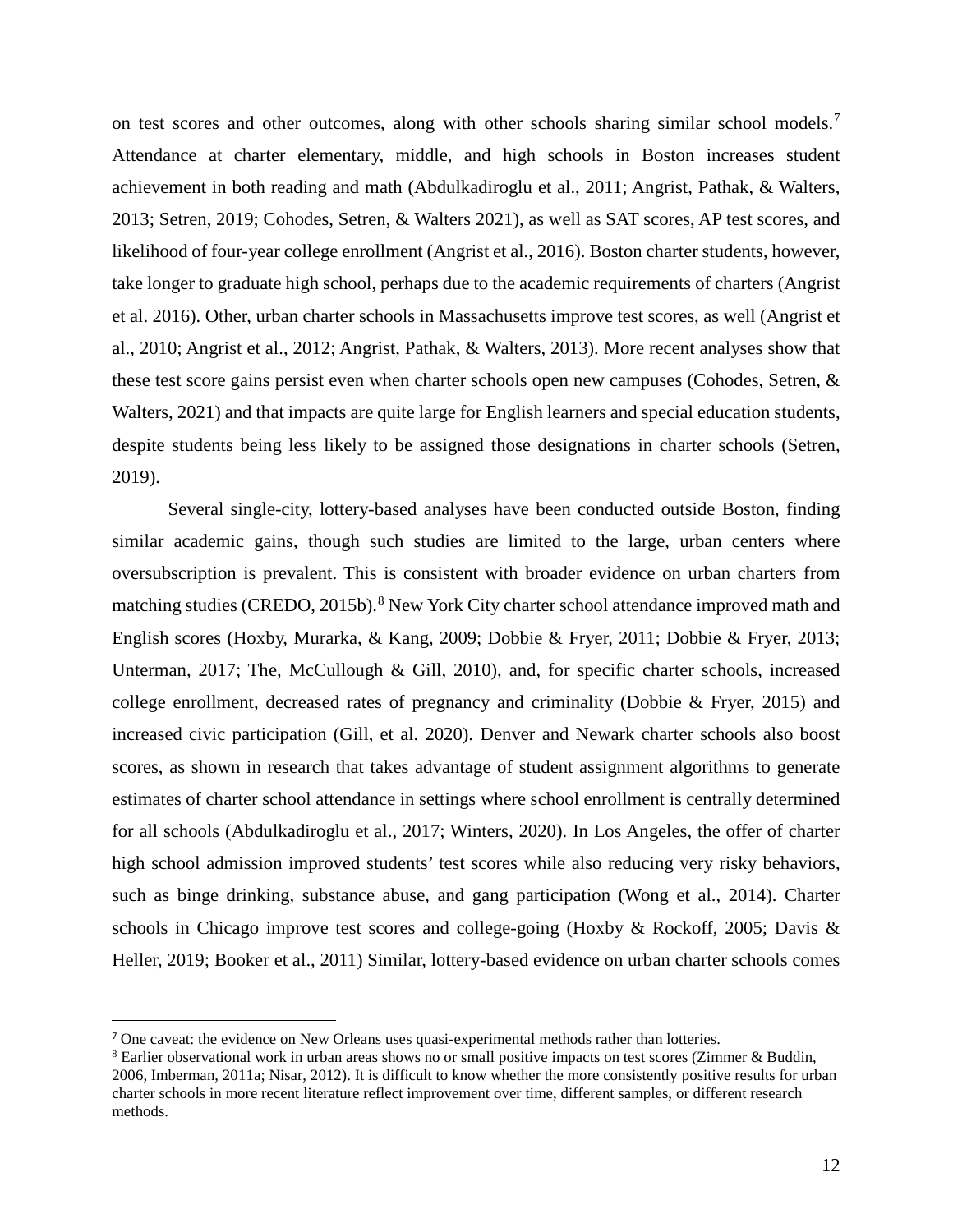from studies of a small, anonymous urban school group (Hastings, Neilson, & Zimmerman, 2012) and a Washington, D.C. charter school that also boards students during the week (Curto & Fryer, 2014).

New Orleans, the only all-charter school district in the country, offers a unique setting for understanding charter effectiveness. This context makes it more complicated to study the impacts of charters since all schools are charter schools. Additionally, it is challenging to disentangle the causal effects of charter schools from Hurricane Katrina's impact and the increased funding that came after the storm (Harris, 2020). Nonetheless, difference-in-difference estimates of the New Orleans school reform model, which includes charter schools as the centerpiece of the reform, show that it improved students' test scores, high school graduation and college enrollment (Harris & Larsen, 2019). Studies of school closures and charter takeovers from New Orleans have also found large increases in student achievement (Abdulkadiroglu et al., 2016; Bross et al., 2016).

By definition, local analyses are specific to a particular context and school model, limiting their generalizability. However, they are more likely to include lottery-based estimates of charter school effectiveness, giving special credence to their findings. The overall conclusions of local analyses are similar in cities across the United States: urban charter schools boost students' test scores, and where evidence exists on college and risky behaviors, urban charters also improve students' outcomes. These local findings also align with the positive impacts for urban charters found amongst national and statewide observational and lottery-based research. However, there are over 6,000 charter schools in the United States, and fewer than several hundred are represented in lottery-based studies, while even fewer have a long enough time horizon to look beyond test scores. This highlights the need to continue to collect charter school lottery data, perhaps by systematizing the collection of lottery records by state education agencies, and by using passive data collection due to universal enrollment systems in order to expand the most rigorous type of evidence on charter school effectiveness beyond the current sample of schools.

### **4 Why Charters May (Or May Not) Be Effective**

One of the initial premises of charter schools is that they serve as laboratories of innovation for the education sector as a whole. Determining which charter school practices and conditions contribute to academic success can help to explain charter school effectiveness, while identifying policies that might be beneficial in traditional public schools as well. This section summarizes the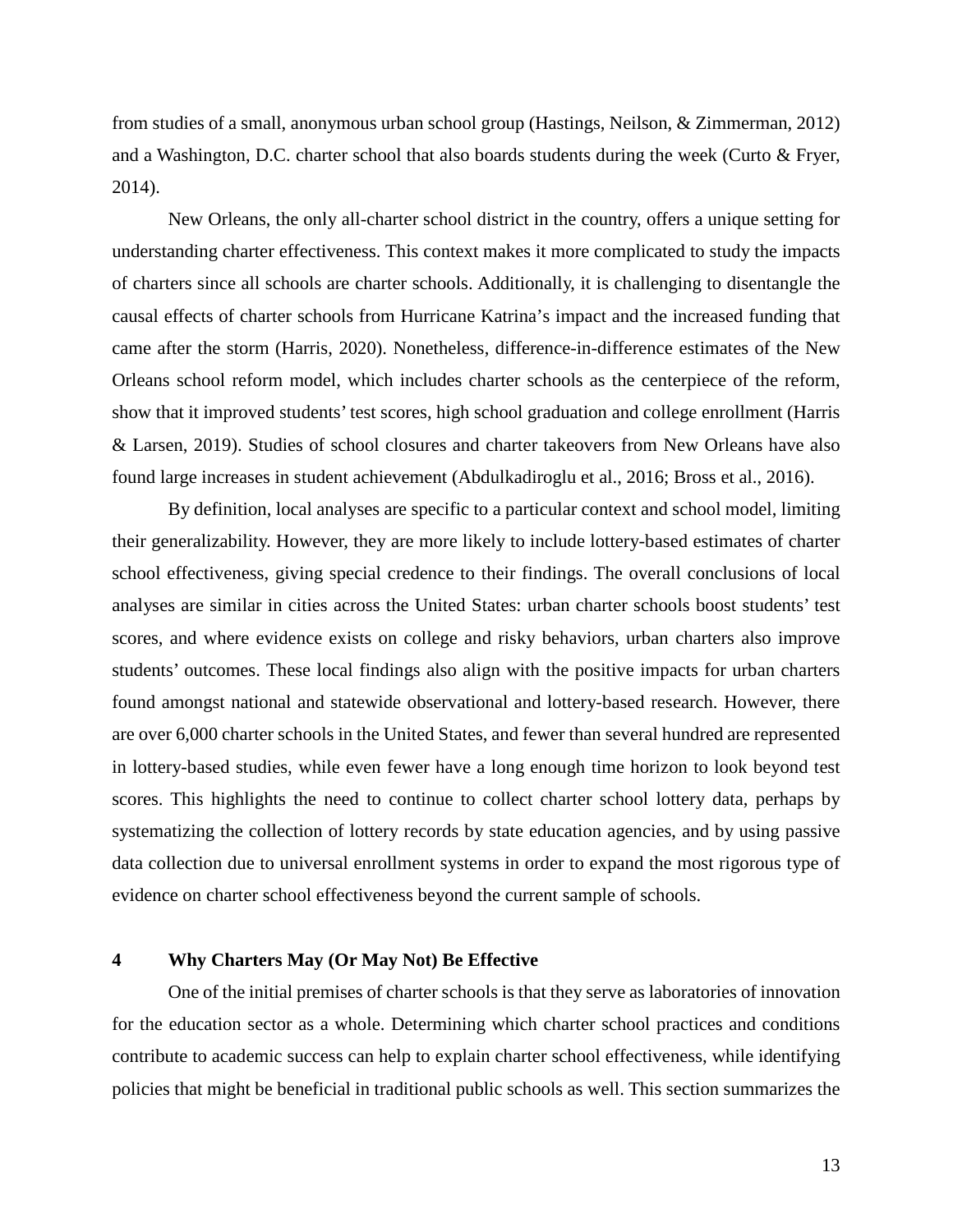role of charter school practices and curricula, with a special focus on "No Excuses" pedagogy, charter teachers, governance, and student populations.

# **4.1 Charter School Practices and Curricula**

The large test score gains in urban charter schools motivate the examination of the practices that underlie their success. One common urban charter school model is a No Excuses approach. No Excuses schools are characterized by high academic expectations as well as a strict code of behavior in an extended-school day setting. Many of these schools also incorporate tutoring and small-group learning into the school day, use frequent teacher observations for feedback, and use high-frequency assessments to target instruction. While the No Excuses moniker was intended to describe a particular mindset of adults working in schools, critics characterize it as a strict disciplinary system for students, often based on merits and demerits and suspensions of students who violate school codes. In many cases, white school leaders and teachers are those responsible for implementing these disciplinary systems in schools with predominantly Black and Latinx students (Kershen, Weiner, & Torres, 2018). The No Excuses approach is a bundle of multiple features, which can make it difficult to disentangle which factors contribute to charter school academic gains.

Massachusetts and New York City both have charter schools with varied impacts. When researchers correlate school-specific impact estimates from those sites with school characteristics, they find that charter schools that boost test scores are likely to employ a No Excuses approach (Angrist et al., 2013; Dobbie & Fryer, 2013). KIPP schools tend to incorporate many facets of this approach and also demonstrate test score gains (Angrist et al., 2013; Clark Tuttle et al., 2013). Other evidence of academic improvement comes from evaluations of specific No Excuses-style schools: Success Academy in New York City (Unterman, 2017), Noble Schools in Chicago (Davis & Heller, 2019), an anonymous school group (Hastings, Neilson, & Zimmerman, 2012), and the SEED school in Washington, D.C. and Baltimore (Curto & Fryer, 2014). When researchers in Denver and Newark (Abdulkadiroglu et al., 2017; Winters, 2020) examine charter gains between operators that identify with national networks—which are more likely than smaller networks or independent charters to use No Excuses practices—they find large gains for such schools. A metaanalysis of No Excuses schools that includes the studies above shows average test score gains of about one-quarter of a standard deviation in math and slightly smaller gains in English (Cheng et al., 2017). Examining No Excuses charters outside of urban areas would help disentangle the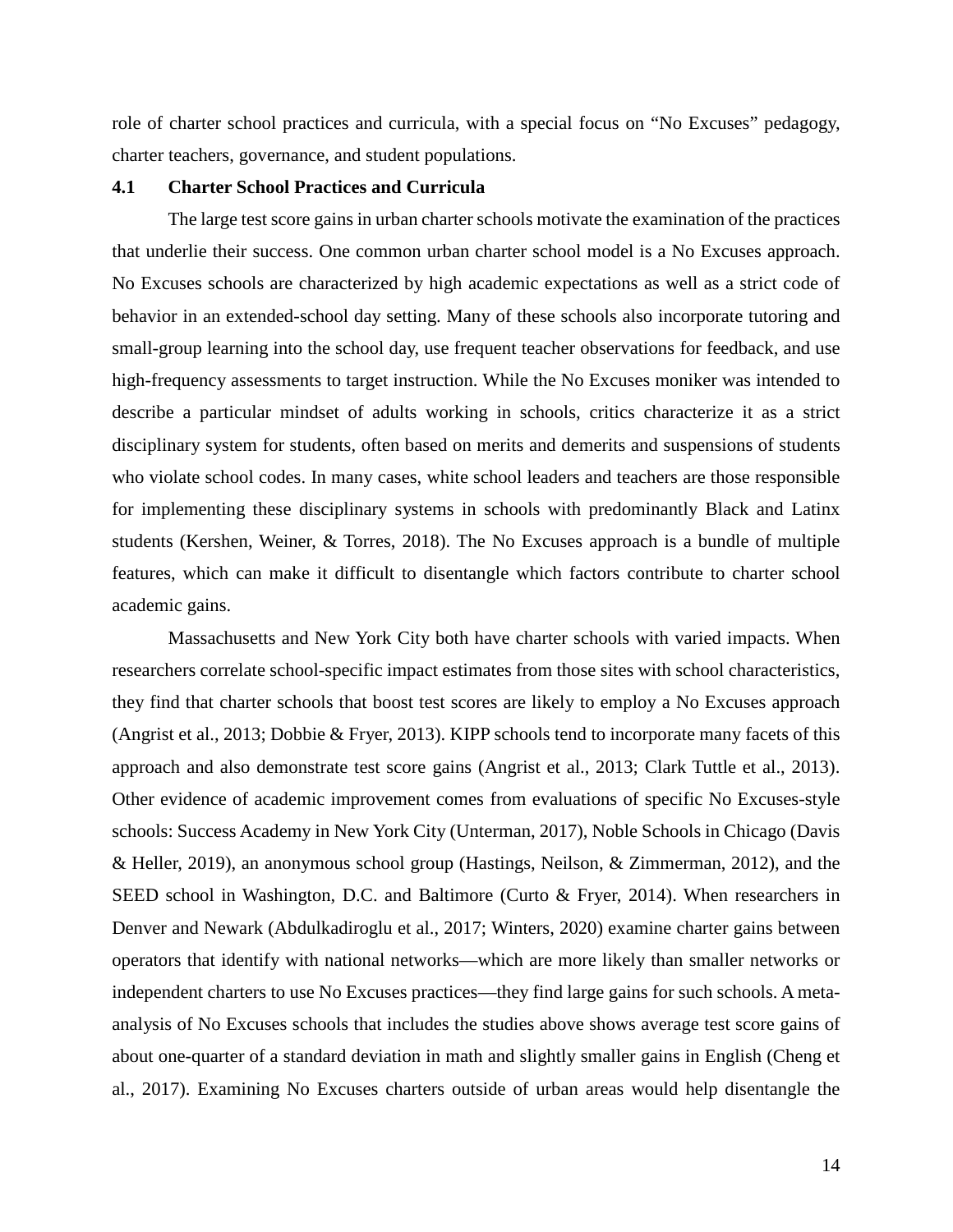impact of their specific practices from other circumstances that lead to urban charter gains, like poorly performing counterfactual district schools and heterogenous effects for the student population served. However, outside of a few schools in the KIPP network, No Excuses schools typically do not locate in suburban or rural areas, nor is there evidence specific to such schools in these alternative contexts.

Schools that employ No Excuses practices outside of the charter sector also boost test scores. Implementing practices associated with No Excuses charter schools in turnaround district schools in Houston, increased math and reading achievement (though the reading gains were not statistically different from zero) (Fryer, 2014). Similarly, when No Excuses charter school operators have taken over traditional public schools in Boston and New Orleans, test scores have increased (Abdulkadiroglu, et al., 2016, Bross et al., 2016). However, in Tennessee, when the state adopted CMO management as a turnaround strategy for low-performing schools—including some national No Excuses providers—it made no difference for student scores, whereas other, districtmanaged efforts were successful in boosting test scores (Zimmer, Henry, & Kho, 2017). One reason the turnaround model may not have been successful in this context is because families did not opt in to charter schools, and the schools and communities were at odds in their goals (Glazer, Massell, & Malone, 2019). In all, evidence on No Excuses practices adopted outside charter school contexts shows that the practices themselves can make a difference in non-charter schools, but not necessarily in all cases. Notably, there are separate literatures on many of the individual components of common No Excuses practices, such as time-in-school, and a particularly robust literature on the benefits of tutoring (see, for example, Nickow, Oreopoulos, & Quan, 2020).

No Excuses schools clearly generate academic gains, but these schools may also have harmful practices. Critics see the disciplinary practices associated with many of the highperforming No Excuses charter schools, such as frequent suspensions, as racist and oppressive, contributing to the policing of Black and Latinx children. In other contexts, exposure to strict disciplinary practices may decrease students' educational attainment and increase the likelihood of adult incarceration (Bacher-Hicks, Billings, & Deming, 2020), meaning that such practices may be at odds with the academic goals of No Excuses schools. However, harsh discipline practices may not be a necessary condition for academic gains. A review of recent evidence suggests the use of No Excuses disciplinary practices is not a requirement for academic success in these environments (Golann & Torres, 2020) and some charters have begun adopting alternative models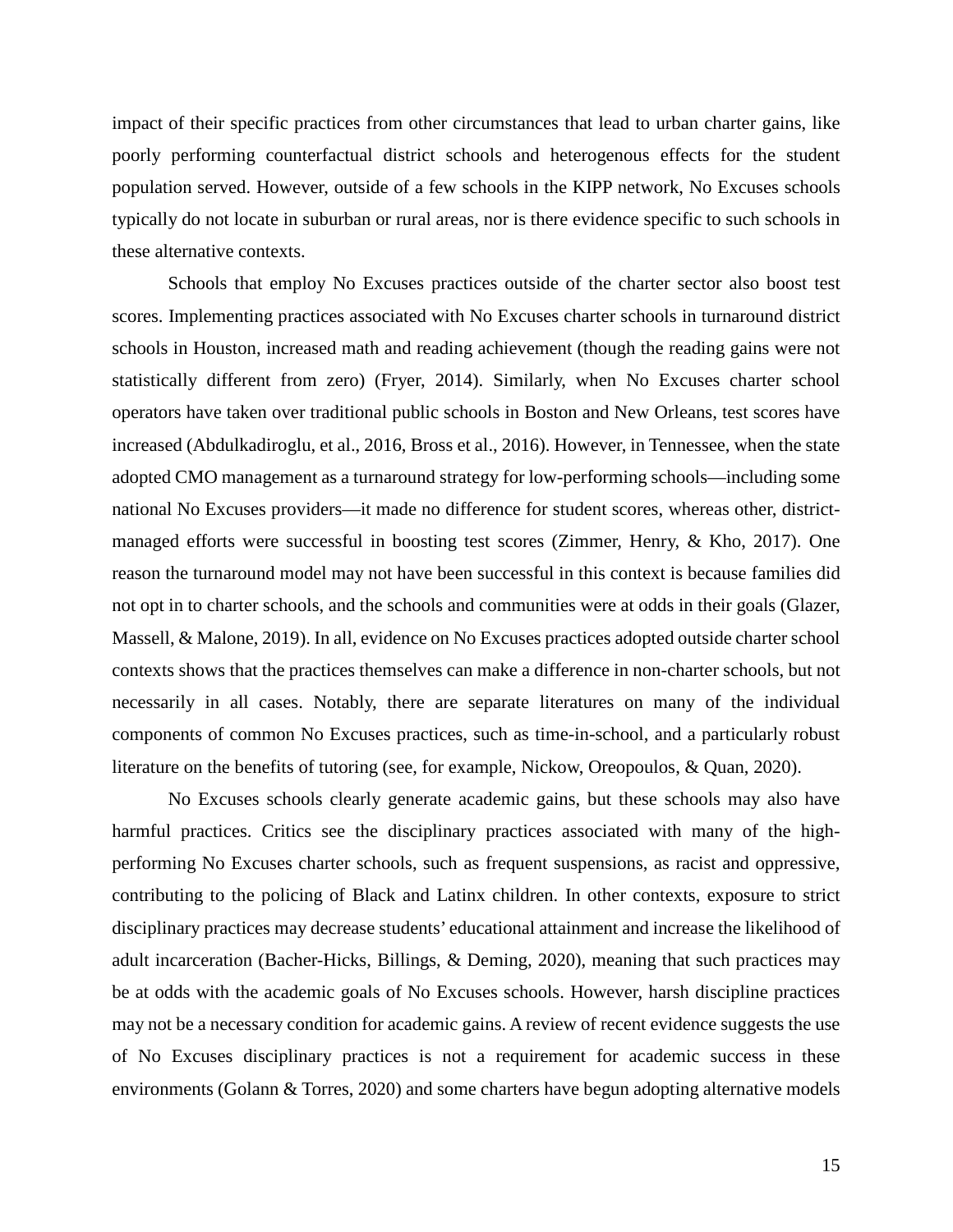such as restorative justice or positive behavioral intervention systems in recent years (Denice, Gross, & Rausch, 2015).

Further, evidence from New York City indicates that each aspect of No Excuses schools contributes to test score gains, even holding other practices constant (Dobbie & Fryer, 2013). This suggests that strict discipline regimes may contribute to test score gains but are not required. An analysis that combines lottery estimates of school-specific effects from NYC, Massachusetts, and a nationwide study finds that tutoring is perhaps the most important practice when it comes to test score gains—not discipline (Chabrier, Cohodes, & Oreopolous, 2016). Evidence from Massachusetts, where a charter school law limited charter schools' ability to suspend students, provides a useful context to tease apart the contribution of disciplinary practices to charter school achievement gains (Felix, 2020). Comparing the same schools before and after the law, test score gains remained while suspensions decreased, again indicating that harsh disciplinary techniques are not a necessary precondition for academic success.

Overall, No Excuses schools improve academic outcomes, though it remains to be seen if test score acceleration in these schools consistently translates to longer term milestones like college graduation, employment, earnings, and other adult outcomes. While these schools often employ strict discipline systems, seen by some as racist and oppressive, such disciplinary systems are not a necessary condition for student success. Evidence shows proposals for new No Excuses charters are on the decline (NACSA, 2019), and further work understanding how existing No Excuses schools may move away from such disciplinary systems, as well as the policy environments that incentivize such a change, would shed additional light on disciplinary conditions necessary for academic achievement.

## **4.2 Charter School Teachers**

Research has also examined the role of teacher quality in charters' success. Less qualified, less effective teachers in North Carolina—as measured by years of experience and value added on students' reading and math scores—consistently move to charter schools, particularly those in lower-performing, urban areas (Carruthers, 2012), while charter school teachers in Florida are more likely than traditional public-school teachers to exit the profession entirely (Cowen & Winters, 2013). Notably, teachers highly trained in their subject area are associated with improved student achievement in both traditional and charter contexts (Zimmer & Buddin, 2005), suggesting some measures of teacher quality do translate across labor markets. However, charters are more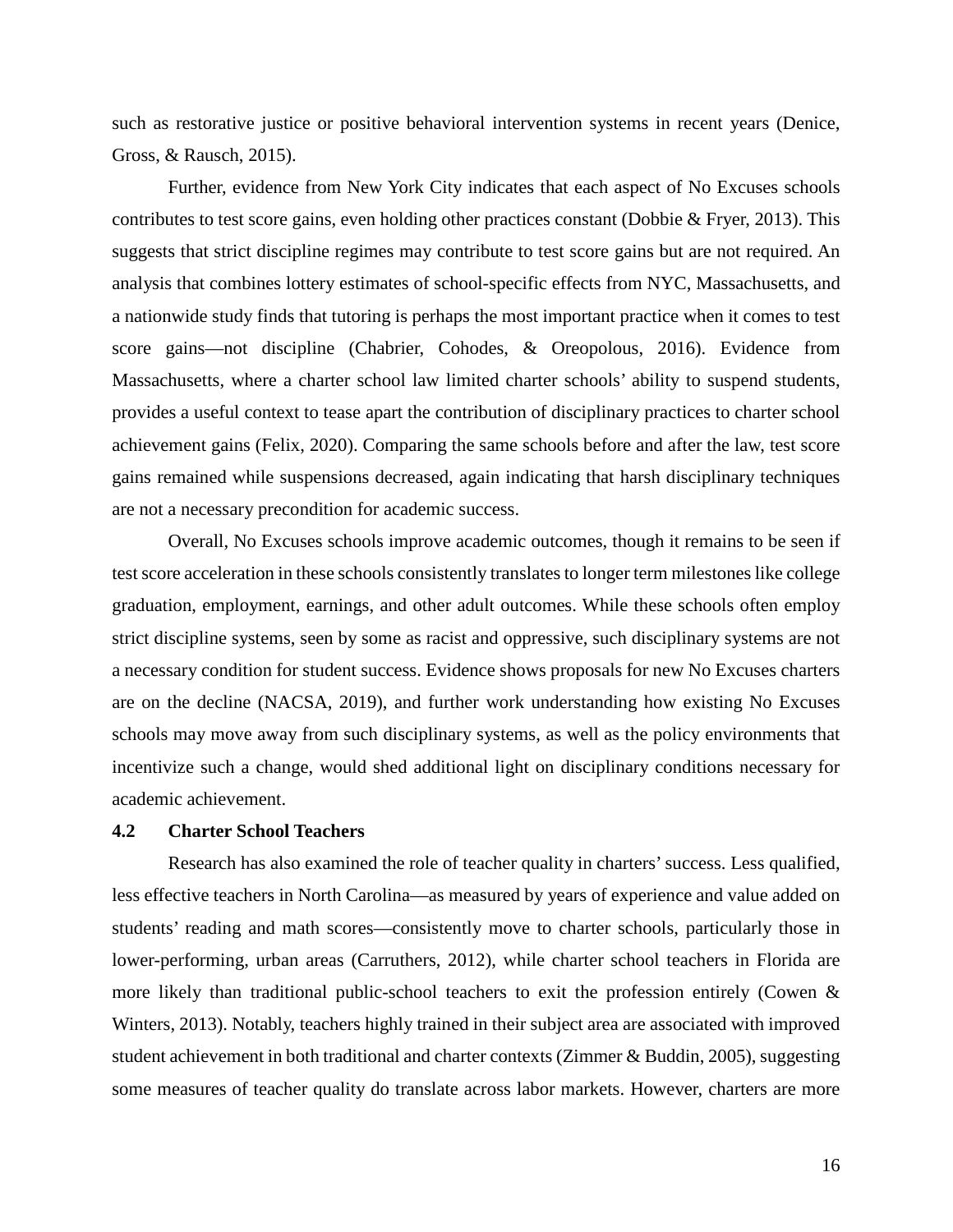likely to lose both their highest- and lowest-performing teachers, as high performers transfer to traditional public schools and low performers exit the profession entirely (Bruhn, Imberman, & Winters, 2020; Barrett et al., 2020), presenting charter organizations with unique human capital challenges.

Charter schools sometimes face high teacher turnover. In Tennessee, high staff turnover has been linked to unsuccessful charter turnaround efforts (Pham et al., 2020). Descriptive work suggests charter teachers have less job satisfaction and are less committed to specific schools than traditional public school teachers, but have no less overall commitment to the teaching profession (Ni, 2017; Roch & Sai, 2016). Quasi-experimental work in North Carolina shows the composition of the overall teaching workforce is shaped by the share of charter schools within a labor market, and that intensive local charter expansion begets a more experienced and credentialed workforce overall, as it reduces hires of brand-new teachers by traditional public schools nearby (Sorensen & Holt, 2020).

In some instances, charters have responded to these challenges by limiting the potential influence of individual teachers. In highly effective Boston charters, there is a narrower distribution of teacher effectiveness than in public schools, which suggests that part of the reason such schools are effective is because they rely on highly structured curriculum and teacher coplanning, reducing variability in execution and quality across individual teachers (Cohodes, Setren, & Walters, 2021). Research from Pennsylvania similarly suggests charter management organizations employ a methodical approach to helping novice teachers improve more quickly than their traditional public school counterparts, and teachers in Pennsylvania CMO-run charters are indeed more effective in both ELA and math instruction (Steinberg & Yang, 2020).

Though there are a few exceptions, charter schools tend not to be unionized, and limited empirical work exists examining this labor market influence. Exploratory research suggests high teacher turnover in charter schools is both a motivator and a barrier for the formation of unions (Jabbar et al., 2019), and that overly prescriptive collective bargaining laws may also explain some resistance within the charter sector (Torres & Oluwole, 2015). Those charters that are unionized, however, may provide an opportunity to examine the role of unionization in student and other outcomes, potentially through difference-in-difference strategies.

Overall, evidence suggests that while specialized training can improve teaching quality in both charter and traditional public schools, charters are more likely to lose their best educators.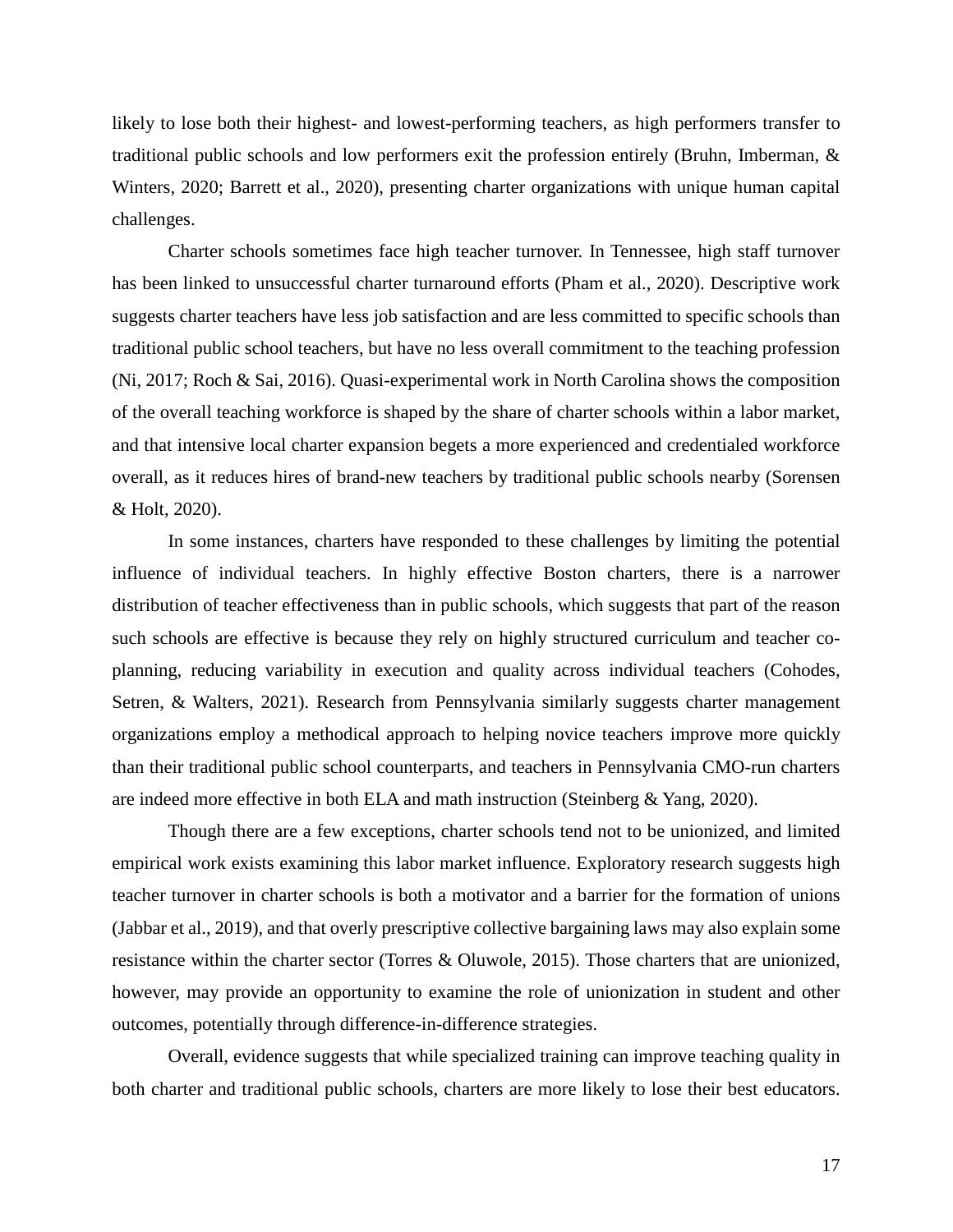Some charter schools' use of highly structured curricula may substitute school structure in lieu of long teacher careers as a way to maintain campus stability. The impact of the particular labor constraints charter schools face and how they adapt to them needs further research, as does the role of worker power and unionization.

#### **4.3 Governance**

Charter schools operate within a systemic structure of laws, authorizers, and networks. Charter school laws vary greatly by state, some with regulations that promote strict authorizing contexts and others with more lenient regulations, making cross-state variation another potential opportunity to study the role of charter school governance.

Charter school authorizers—the entities charged with setting performance standards and determining which schools are allowed to open or must close—have the potential to influence charter student outcomes by permitting schools that have the greatest likelihood of success, as well as by closing charters that are not performing. Some research has assessed the level of autonomy offered to charters by their authorizing body as it relates to achievement, with some evidence that increased autonomy in the form of budget management and hiring decisions is related to overall charter effectiveness (Nisar, 2012). Other work compares schools across authorizer types and examines how successful authorizers are at selecting high-performing schools and closing lowperforming ones.

It is possible for authorizers to determine the most effective schools when using extant schools as models (Cohodes, Setren, & Walters, 2021) or quality ratings (Bross & Harris, 2018). Research in Ohio using matching methods found schools authorized by non-profits to be associated with lower student achievement gains than for charters authorized by other entities (e.g., district or state education agencies or educational service centers) (Zimmer et al., 2014), though the authors caution that authorizer type is highly correlated with the length of time charter schools have been in operation—another predictor of charter effectiveness (Bifulco & Ladd, 2006). In Minnesota, observational work showed no relationship between authorizer type and student achievement but noted the greatest variability in achievement among those authorized by nonprofit entities (Carlson, Lavery, & Witte, 2012), highlighting the need for additional exploration of authorizer impact.

Perhaps the authorizer's most important role is the determination of which charter schools should close, and the potential of school closures as means to improve overall performance.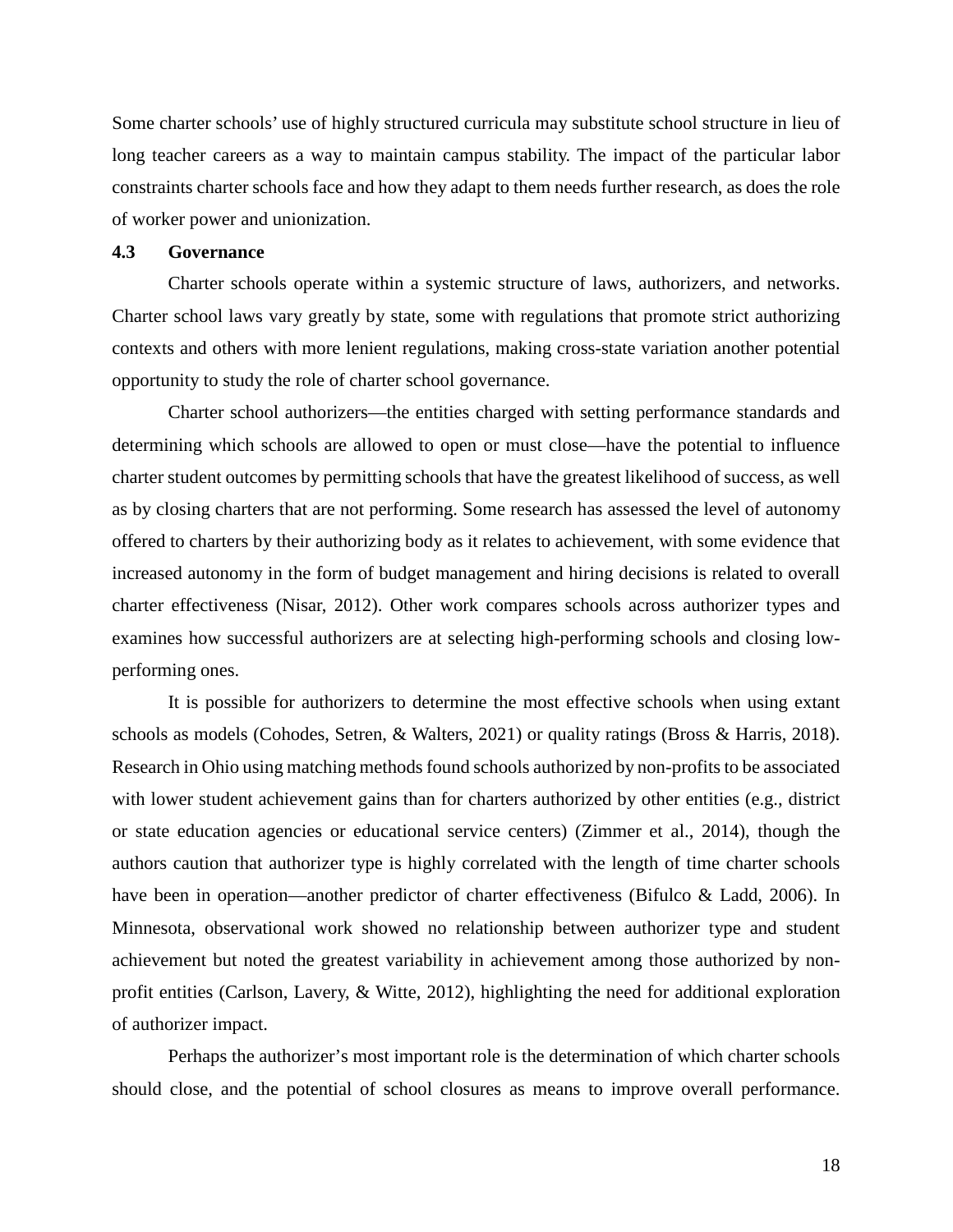Charter schools close at a higher rate than traditional public schools (CREDO, 2017b), but this may be a desirable feature of their accountability mechanisms if it removes low-performing schools. Indeed, most evidence shows that charter schools that close are lower-performing (Carlson & Lavertu, 2016; Bross & Harris, 2018; Baude et al., 2019; CREDO, 2017b). However, school closures are extremely disruptive to students and communities, and good, nearby alternatives must be present for students to succeed post-closure (Engberg et al., 2012; Bross, Harris, & Liu, 2016). Some research highlights the potential for detrimental academic impacts for both transferring and receiving-school students following a closure (Steinberg & MacDonald, 2019; Brummet, 2014). The structured nature of the timeline for potential charter closure, as part of the regular authorizing process, can be a tool to alleviate some of this disruption if there is transparency and clarity around accountability benchmarks (Wechtenhiser et al., 2011).

The influence of charter management organizations is also important, with evidence generally indicating that schools associated with non-profit CMOs perform better, as opposed to those associated with for-profit networks or those who are independent operators, but differences are small in a nationwide sample (CREDO, 2017a). A nationwide analysis of 32 CMOs using matching found large CMOs—those operating eight or more schools—to have positive impacts on math and reading achievement, on average, for students enrolled more than two years (Furgeson et al., 2012). Greater variation in school-level effects was found across CMOs than within, suggesting a subset of networks outperformed others. This is consistent with the finding that effective charters are able to replicate their successes at new campuses (Cohodes, Setren, & Walters, 2021). Charters in Ohio associated with non-profit management organizations have the largest test score gains, relative to those managed by for-profit organizations or operating independently (Lavertu, 2020).

Extant research suggests charter governance does matter, though to what extent and how it may influence outcomes is worthy of additional exploration. Most current research focuses on authorizers and networks, while cross-state comparisons of the laws that set the stage for charter schools remain to be explored.

# **4.4 Student Populations**

Some critics claim charter schools practice "cream skimming," or the selective admission of the best students (e.g., previously high-achievers, students with no behavior issues, and those with highly involved families) and that this explicit selection is what drives charter gains. Analysis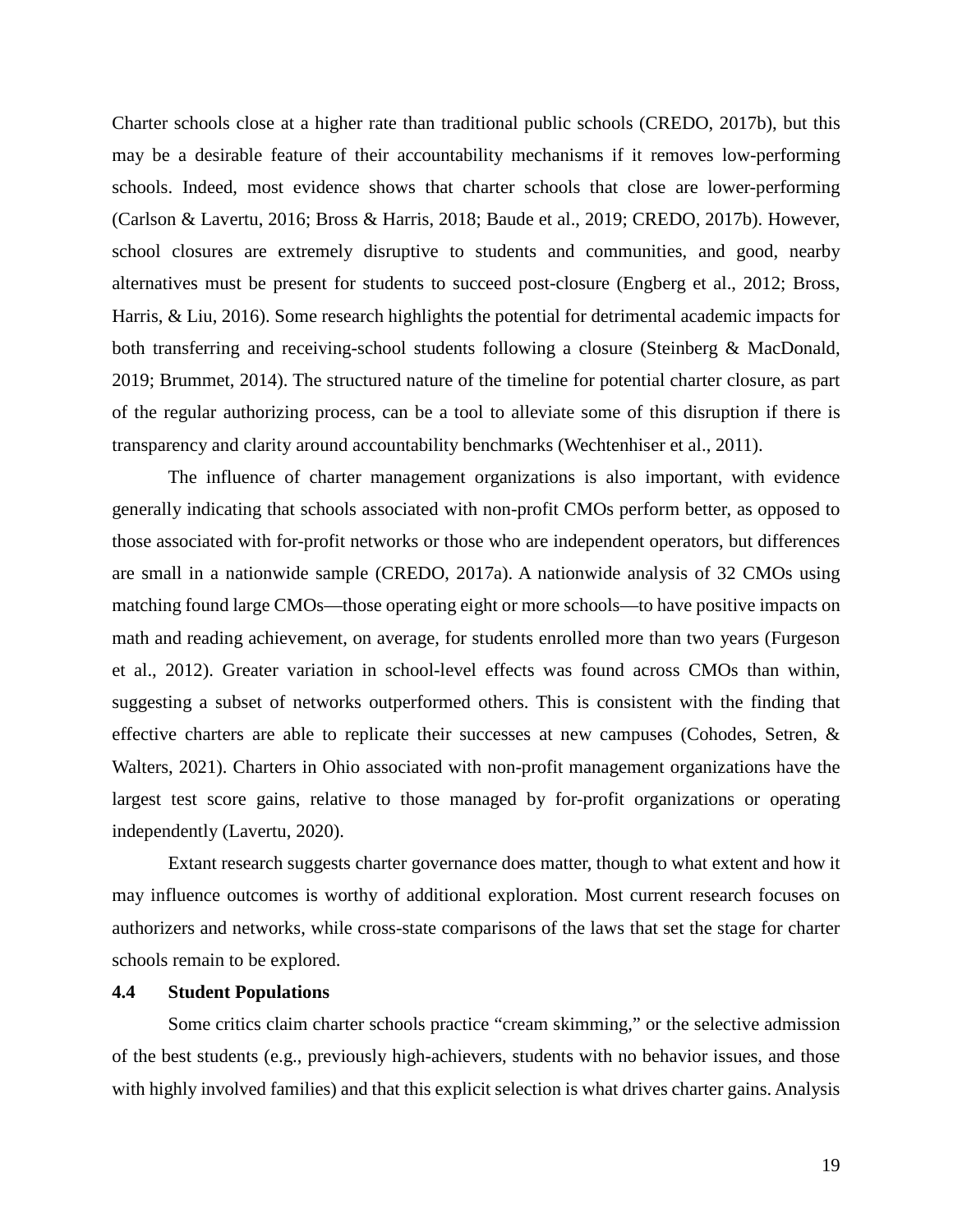from across seven states found no consistent evidence of this form of student selectivity (Zimmer et al., 2012), and observational work from Tennessee and North Carolina similarly found no evidence of cream skimming (Kho, Zimmer, & McEachin, 2020).

However, student selection is still relevant, as non-representative students may apply to charters, limiting their reach. In the Boston lottery studies previously mentioned, higher-achieving students were more likely to apply to charter schools in the early years studied (Abdulkadiroglu, 2011), but in more recent years, charter applicants have backgrounds similar to students in Boston overall (Setren, 2019). Research from Los Angeles shows some charters do attract higherperforming pupils in their baseline years, relative to peer student performance at traditional public schools (Shin, Fuller, & Dauter, 2017). However, an analysis of students transferring from traditional public schools across Indianapolis found lower-achieving students were most likely to transfer to charter or magnet schools, while higher-achieving transfer students sought Catholic or other private institutions (Berends & Waddington, 2018). The student populations served by charter schools account for some of the observed success: charter schools produce the largest academic gains for low-income and nonwhite students (Angrist, Pathak, & Walters, 2013, Walters, 2018).

None of the lottery-based charter school studies have uncovered manipulation in charter school admission lotteries. However, charter schools may counsel away certain students from applying in the first place. Evidence supports this charge: an audit study shows that charter schools are less likely to respond to initial inquiries from parents of hypothetical students with poor behavior or significant special needs (Bergman & McFarlin, 2020). Charter schools may also require additional admissions requirements, such as attendance at a welcome session or parental signatures, which can limit the students who ultimately enroll. At Success Academy charter schools, only half of students who are offered a seat ultimately enroll, and families must participate in a long list of enrollment activities which may serve as barriers (Unterman, 2017).

A corollary critique is that charter schools quietly push or counsel out challenging students who enroll, such as students with behavioral issues, low-performing students, or students with special needs. While observational analysis from Tennessee and North Carolina showed some evidence of student push-out based on disciplinary records (Kho, Zimmer, & McEachin, 2020), others have found push-out rates at charter schools to be no higher than those at traditional public schools (Zimmer & Guarino, 2013; Nichols-Barrer et al., 2016). Notably, however, charters are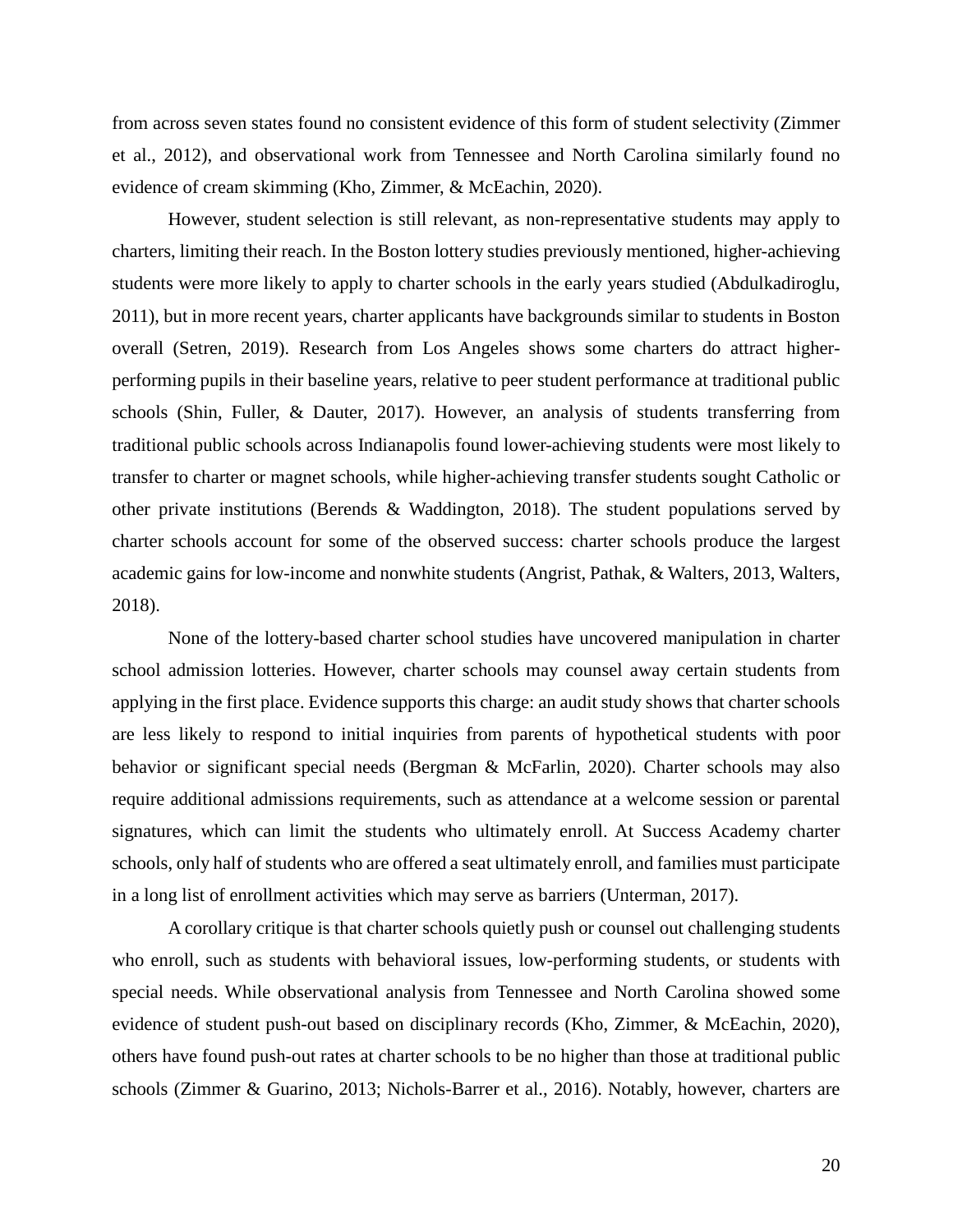also more likely to remove special education and English language learner classifications from those who enroll, and do not remove these students from the school population (Setren, 2019).

Charter decisions regarding geographic location also contribute to their student populations and success. A study of charter schools in Florida found that new charters may choose to locate in areas where it is cheapest to educate students (Singleton, 2020). This may be due to factors specific to Florida, such as its funding formula and permissiveness of for-profit charters, but the findings highlight how charter schools may be strategic actors when it comes to the students they serve. The location of charter schools also matters in terms of the counterfactual school attended by those not offered a seat; charters tend to be most successful when the alternative schools for students not offered a seat are poorly performing (Chabrier, Cohodes, & Oreopoulos, 2016).

As a whole, there is little consistent evidence that charter schools are manipulating the lottery process to generate the appearance of higher test scores. However, concerning evidence that charter schools are less responsive to high-need applicants, and that some institute administrative barriers around enrollment, indicates that there is scope for schools of choice to influence who applies beyond the lottery itself.

## **5 What are the Competitive Effects of Charter Schools?**

Economic theory suggests the entry of a competitor into a monopoly environment will stimulate competition and product differentiation, raising the overall quality of products or services in the market. This rationale underlies Milton Friedman's advocacy of government-funded vouchers in the 1950s, and is the same logic relied upon today by charter advocates who believe their growth in market share will beget improvements in the public-school sector writ large, either through competitive pressure, a better match to families' desired learning objectives, or through the stimulation of unconventional—and ideally more effective—schooling practices. Evidence on charters' ability to differentiate suggests they may not be "laboratories of innovation" (Lubienski, 2003; Preston et al., 2012), though recent evidence from North Carolina shows some degree of both horizontal and vertical differentiation (Gilraine, et al., forthcoming). Despite the relatively small population of students that charter schools serve, the question of charter schools' competitive effects remains critical, given the much larger population of public-school students who would benefit from an indirect improvement in school alternatives, should theory on competitive effects of charter schools prove correct. Of course, competition may affect channels other than student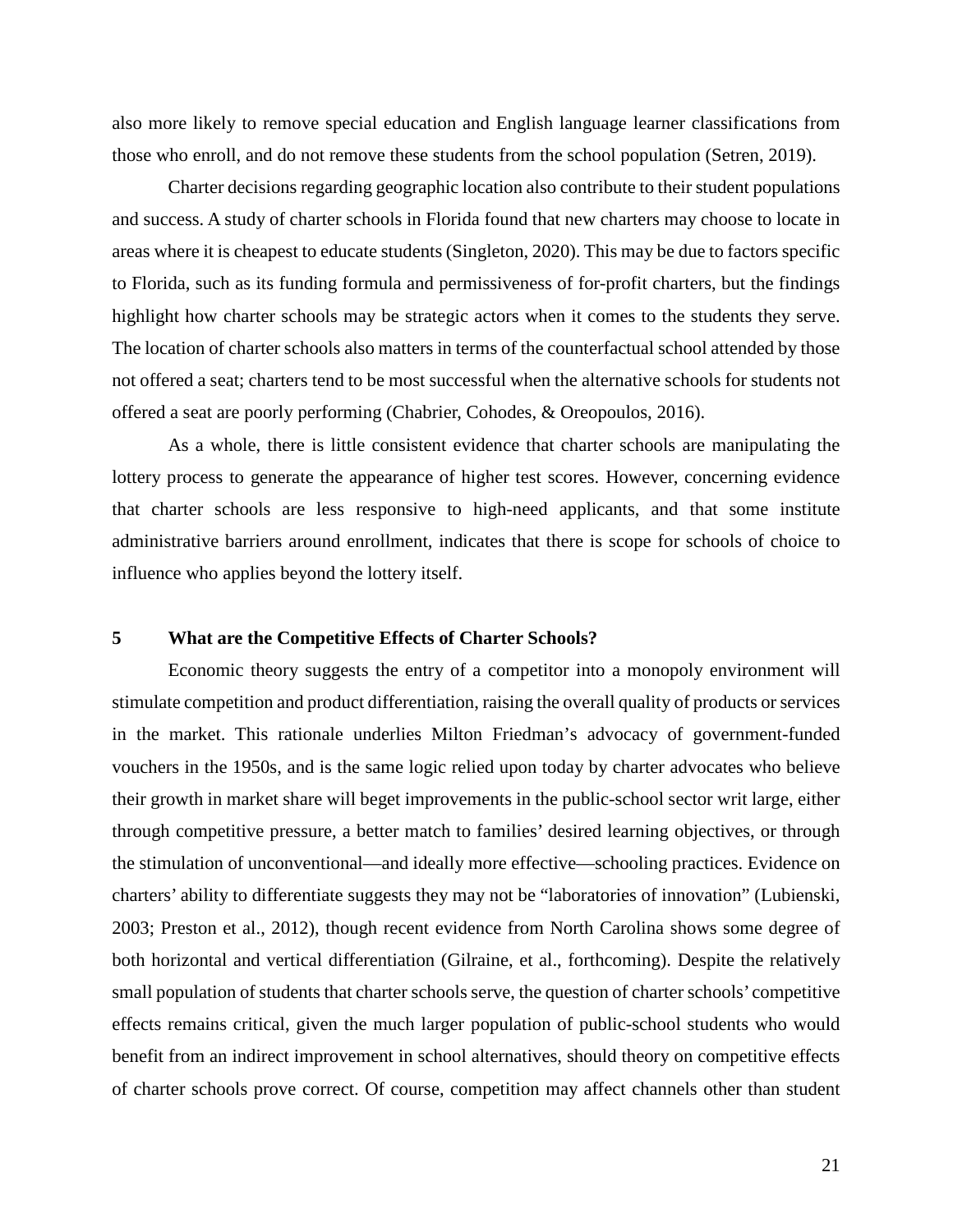achievement. In particular, since charter schools and traditional public schools both receive funding from state governments, entry of charter schools and transfers of students may affect district school funding. Additionally, the movement of students between charter and traditional public schools may impact school segregation.

Assessing the direct impact of charter schools on traditional public schools is challenging. Competitive pressures may be experienced differently in different environments, making largescale analyses more difficult and requiring a number of smaller, localized assessments. The constantly changing nature of schools—transfers of students, turnover of staff—further makes it difficult to assess whether observed changes in traditional public-school performance are due to competitive pressures, changes in school population, or other contextual factors.

# **5.1 Estimating Competitive Effects**

Generating credible estimates of the impact of charter schools on traditional public school students or on school systems as a whole presents different challenges than estimating the direct impact of charter schools on students who attend them. Most studies that do so leverage some form of a difference-in-differences approach, using plausibly exogenous variation in the introduction of charter schools to an area to estimate impacts on students enrolled in nearby traditional public schools (see, for example, Cordes, 2018; Gilraine et al., forthcoming). The benefits of differencein-differences studies are their simplicity and ease of explication, comparing outcome trends just before and after (arguably) exogenous interjection between treatment and comparison groups. However, it may be difficult to distinguish the introduction of charter schools from other educational and related policies happening at similar times (though some difference-in-differences approaches use geographic proximity as well as time). There also may not be similar pre-trends in treated and comparison groups, though modeling choices can sometimes address this. Additionally, researchers must make a number of modeling choices which may affect their conclusions, and the best difference-in-difference papers use a series of robustness checks to confirm it is not researcher choice driving the findings. Ultimately, these approaches, while necessarily less rigorous than lottery-based studies, are the best way to estimate the impact of charter schools on test scores and school finances beyond those directly enrolled.

#### **5.2 Competitive Impacts on Student Achievement**

As with the direct impacts of charter schools, much of what is known on charters' competitive effects examines their impact on students' test scores. A number of studies show that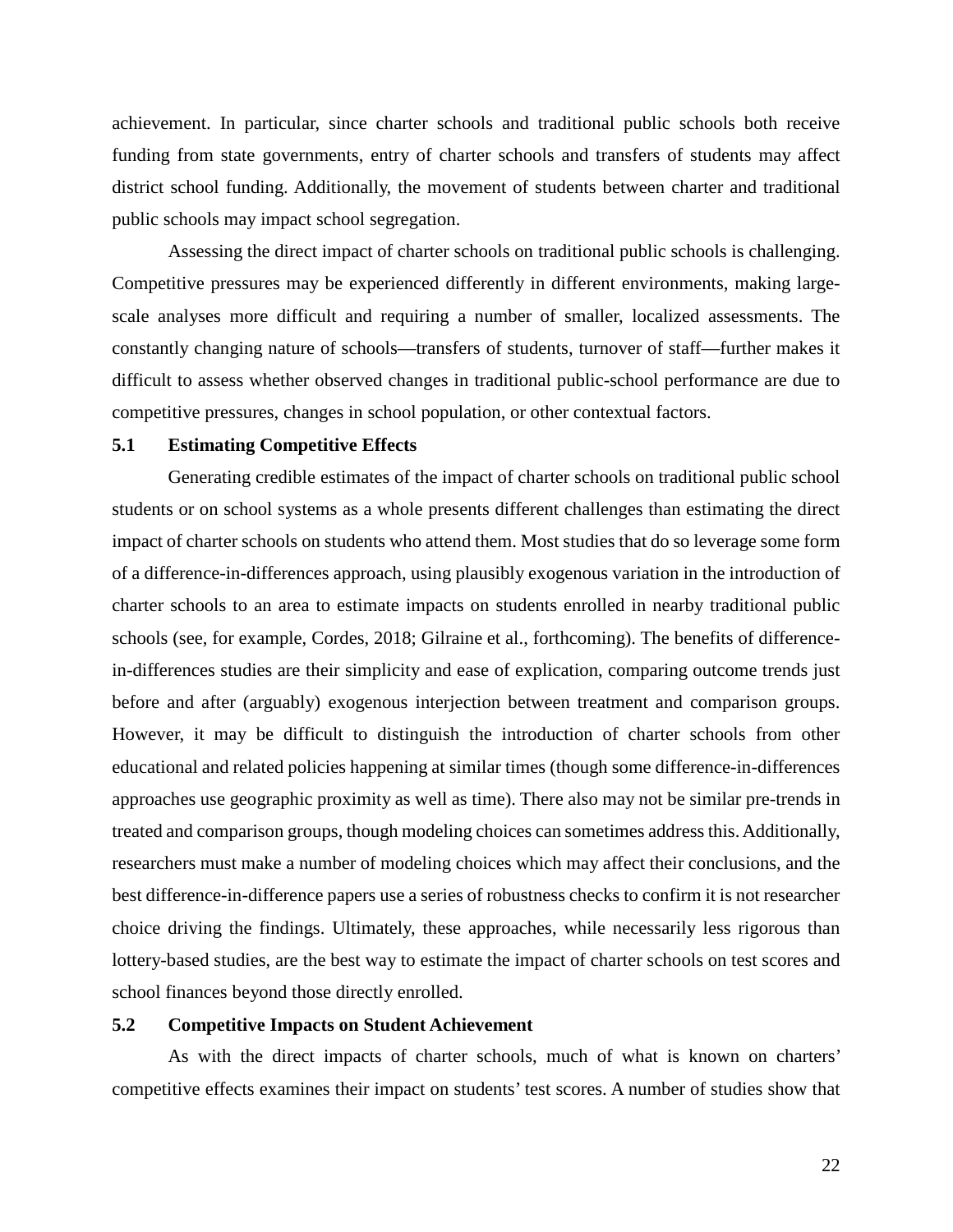competition from charter schools increases their neighboring district schools' student achievement (Carpenter & Medina, 2011; Mehta, 2017; Cordes, 2018, Ridley & Terrier, 2018; Gilraine et al., forthcoming). The degree of competitive response may be sensitive to the quality of nearby charter schools, as high-performing charters are associated with growth in math and reading scores at neighboring traditional public schools, while lower-achieving charters have negligible effects on achievement (Cremata & Raymond, 2014; Horvath, 2018). A study from New York City points to the role of charter schools' geographic proximity to traditional public schools in their competitive effects, with the closest charter schools (including those co-located with traditional public schools) exerting the greatest competitive effects on neighboring schools' student achievement (Cordes, 2018).

Some other work shows charter competition decreasing student achievement in neighboring schools. Analysis from a large urban school district in the southwest found the growth of charters induced drops in both math and English scores for traditional public school students (Imberman, 2011b), while analysis from Ohio found consistent decreases in neighboring traditional public school test scores as charters market share increased (Carr & Ritter, 2007). A study using nationwide data and district fixed effects found that school districts had slightly lower test scores when exposed to a greater share of charter schools (Han & Keefe, 2020). Additional evidence from California, Michigan, and North Carolina found no net competitive impact on student achievement at traditional public schools (Zimmer & Buddin, 2006; Bettinger, 2005; Mumma, 2020).

Studies demonstrating beneficial or neutral competitive effects of charter schools on student achievement outnumber those showing detrimental effects. On average, it appears that charter school competition induces small gains in neighboring schools' test scores. With much less evidence on charters' competitive impacts than on their direct effects, more research on the academic spillover effects of charter schools on district schools would help to determine if this conclusion is merited, as well as to understand the contexts that underlie the observed variation in studies. Additionally, charters may have competitive impacts on students beyond test scores, and future work should assess those additional academic and non-academic outcomes, as well.

#### **5.3 Financial Impacts of Charter Schools on District Schools**

Charter schools also have the potential to affect district schools through school funding mechanisms. Most U.S. states' school funding systems use a funding formula based on student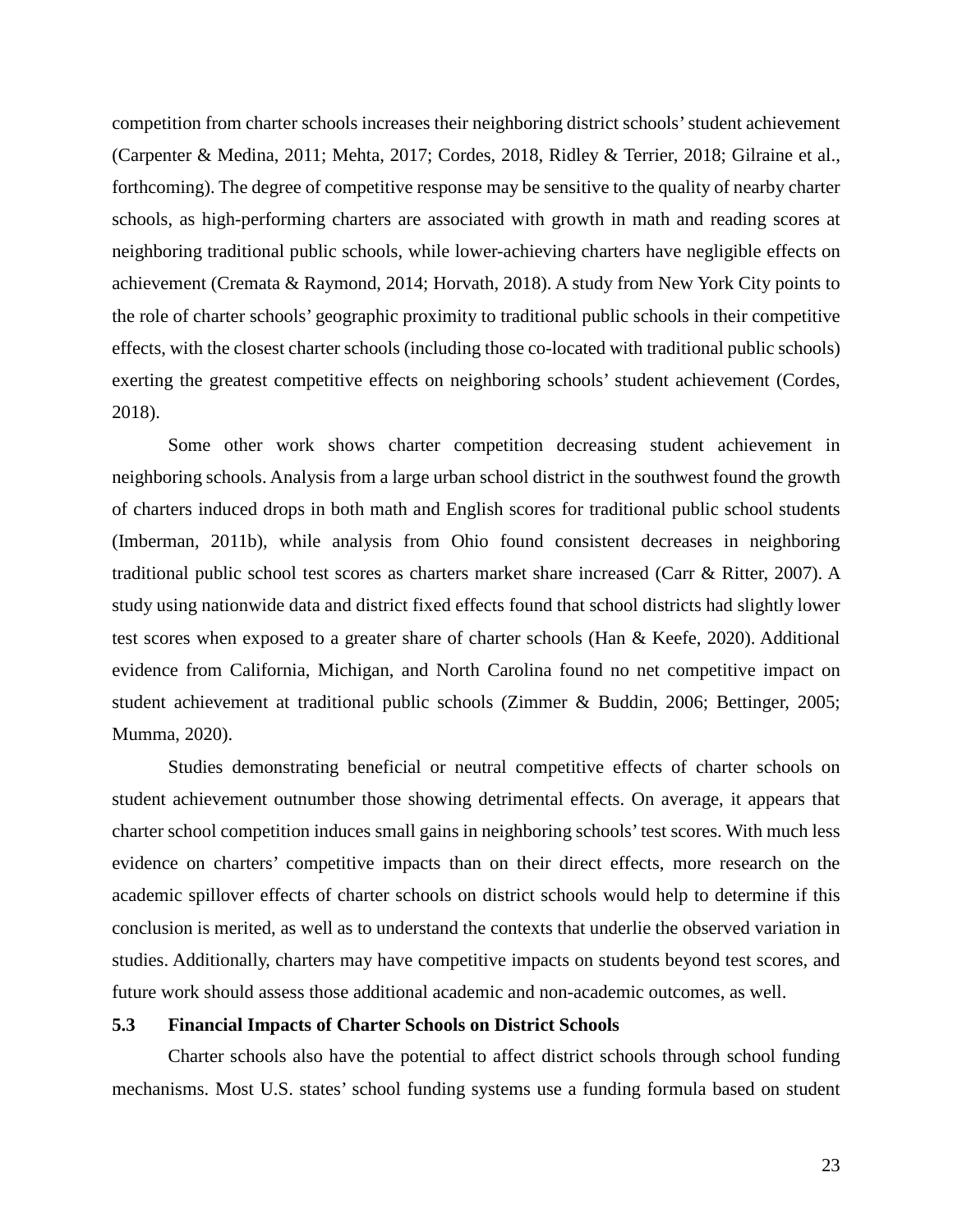enrollment. Thus, when charter schools draw students from traditional public schools, they effectively draw per-pupil funding from those schools (Epple, Romano & Zimmer, 2016). Charter school entry generally comes with negative financial effects for nearby traditional public schools. Uncertainty regarding charter schools' potential closures can also impact district school finances, as district schools are responsible for absorbing the students forced to leave schools whose charters are revoked. However, in the long run, districts may be able to adjust to these pressures.

Studies have compared traditional public school budgets in Massachusetts and North Carolina districts in which charters entered to districts where charters proposed to enter but ultimately did not. Findings showed charter openings were responsible for an average loss of approximately \$70,000-\$80,000 per affected grade per school district as a result of enrollment declines translating into reduced per pupil revenue (Mumma, 2020). Competition from charter schools is associated with fiscal stress at traditional public schools within the same district (Arsen & Ni, 2012; Singleton & Ladd, 2020). An examination of two school districts in New York found an increase in charter schools resulted in excess costs for both districts—potentially a result of operating two distinct school systems independently (Bifulco & Reback, 2014).

Additional work from New York showed charter schools do, indeed, increase the cost of providing education for districts in the short-term, but increase overall district efficiency, as measured by declines in average per pupil operating expenditures, five to eight years after charter school entry (Buerger & Bifulco, 2019). An examination of charter expansion and weighted student funding formulas on resource equity across school sites within New York City found little impact of charter sector growth on systemic resource inequities, due to the relatively small share of charter schools (Baker, Libby, & Wiley, 2015).

Money may also be utilized differently in the wake of competition. Charter school expansion in Massachusetts has also been shown to increase per-pupil spending in public schools, triggering shifts in expenditures from support services to instruction and salaries, potentially accounting for the improvements in district students' test scores discussed above (Ridley & Terrier, 2018). However, this finding is likely due to a specific state tuition reimbursement policy in Massachusetts that softens the potential financial hit of transfers out of district schools for six years following a charter attendance increase. This is a rare strategy, but might be a promising model to help district schools adjust to the presence of charter schools in the short term, though an extended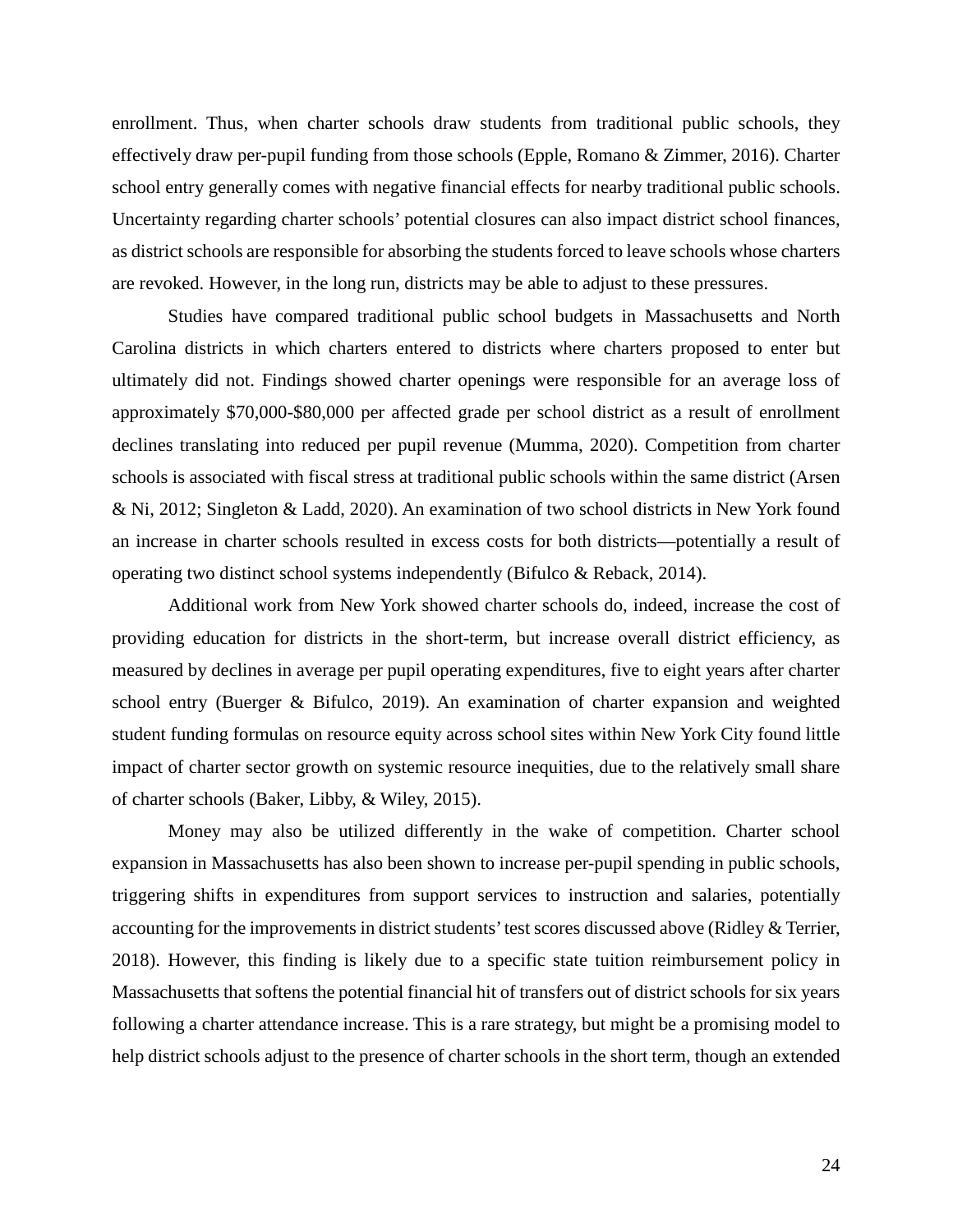analysis shows this support does not sustain district school finances in the longer term (Mumma, 2020).

Critical to any conversation around school finance is a broader understanding of fixed versus variable costs for both types of schools (e.g., stable facilities versus changing student enrollment, particularly in the short term). For example, it is easier to adjust the size of school staff than to open or close entire school buildings. While traditional districts already need to respond to enrollment fluctuations in the population as a component of annual finances, charters add an additional, unknown element.

# **5.4 Contribution to Segregation**

Charter schools have been accused of perpetuating issues of racial and ethnic stratification through school choice mechanisms, both within their own populations and in nearby districts. While some charter advocates argue choice is the solution for the long history of school segregation in the U.S., evidence on this issue is mixed. Researchers study charter school impacts on segregation by examining student movement between charters and traditional public schools. Black students in both Texas and California are more likely to move to charter schools with higher numbers of Black students than the traditional public schools they leave behind (Booker, Zimmer & Buddin, 2005), and Black and Latinx students in Pennsylvania similarly move in segregative ways between sectors (Kotok et al., 2015). A follow-up study from Pennsylvania found Black and Latinx students are averse to moving to charter schools with higher percentages of white students (Frankenberg et al., 2017). Students transferring to charter schools from traditional schools in Arkansas, however, tend to increase desegregation in the schools they leave behind (Ritter et al., 2014).

The movement of white students may be driving the increase in segregation between the two school types (Ladd & Turaeva, 2020). A nationally comprehensive examination of this question found an increase in the percentage of students transferring to charter schools increased the overall segregation within school districts in which the charters were located, though the within-district increase in segregation was offset by cross-district reduction in segregation (Monarrez, Kisida & Chingos, 2020).

Some charters have been founded for the express purpose of reducing segregation, establishing schools that are "diverse by design"—a relatively new and understudied charter school model. The share of charters with intentionally racially- and socioeconomically-integrated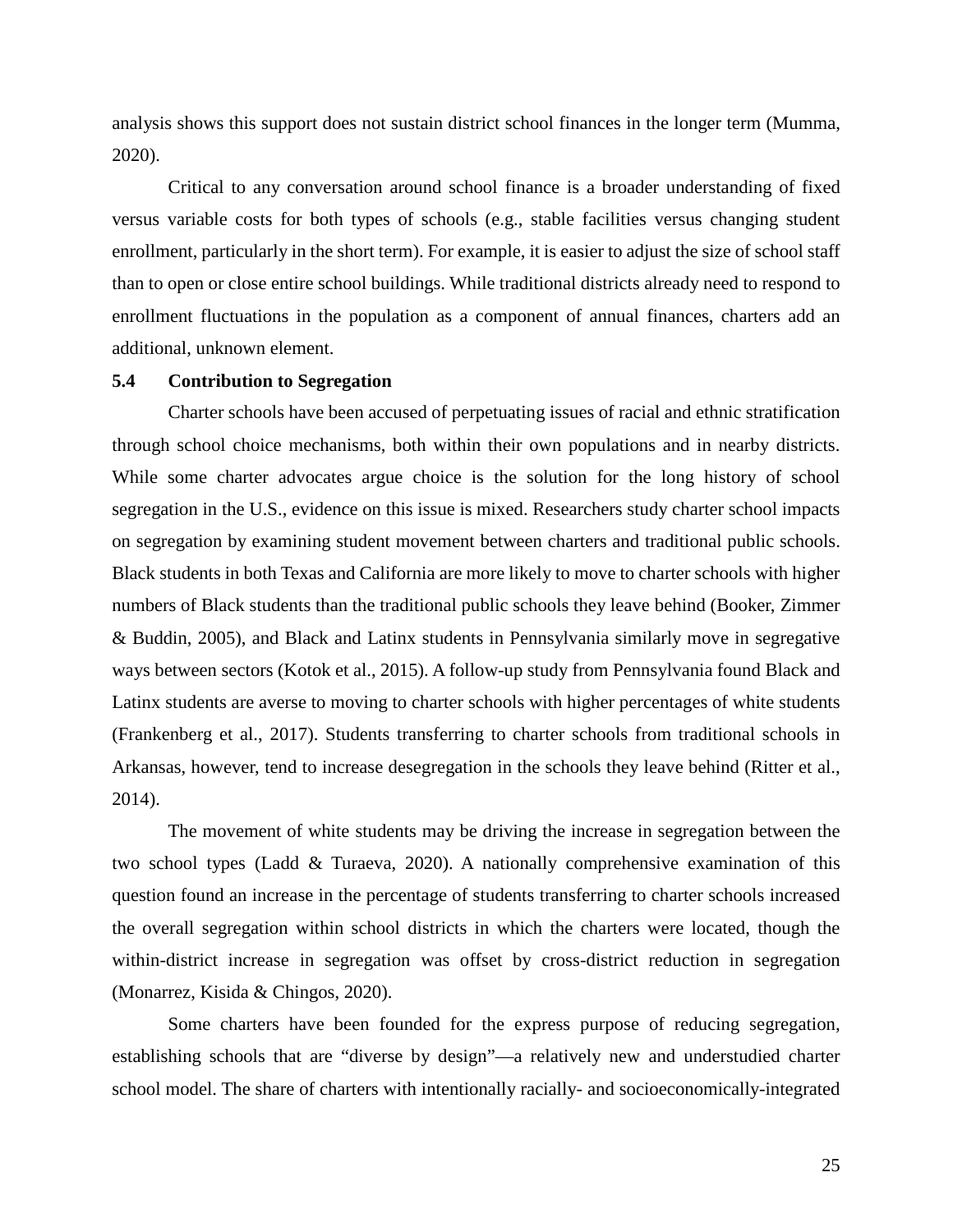populations is on the rise, though they represent just two percent of all U.S. charters (Potter & Quick, 2018). Given the positive impacts of integrated education on all students (Wells, Fox,  $\&$ Cordova-Cobo, 2016) and the large number of schools across the U.S. that remain segregated today (Garcia, 2020), the potential model of diverse by design charters merits further study.

#### **6 Conclusion**

In the almost 30 years since their founding, charter schools in the U.S. have continually increased their market share of the public school system, though they still educate a small minority of students. Lottery-based studies of urban charter schools consistently show that charters improve students' academic achievement and some longer-term outcomes, particularly among Black and Latinx students, students with disabilities, and low-performing students. These findings are limited to oversubscribed schools, but results from observational studies in similar contexts are consistent with this conclusion. However, both lottery and observational studies from a broader array of contexts, including nation- and statewide studies, offer a more mixed picture of effectiveness. The broader the sample of charter schools studied, the more likely for it to appear that the average charter school produces academic outcomes no different than those from traditional public schools.

Most evidence on charter school effectiveness comes from impacts on math and reading test scores. These are important guideposts, but ultimately outcomes like college attendance, college graduation, employment, and earnings are better suited to determining whether charter schools change the life trajectories of the students they serve. There is promising lottery-based evidence from some urban charters that test score gains persist through college, but the number of studies is small and the time horizon relatively short. Longer-term impacts necessitate a longer time horizon and additional data collection, and researchers should endeavor to collect college and employment evidence on a broader sample of schools outside well-studied urban areas. Additionally, alternative measures of charter school effectiveness can broaden the picture beyond academics. Research examining charter school safety (see Hamlin, 2017) and parent satisfaction (see Oberfield, 2019), for example, are highly relevant to broader discussions of charter success, but are beyond the scope of this review. Research on public schools shows that the impact of successful traditional schools goes beyond test scores, and that schools that promote socioemotional development increase educational attainment and decrease risky behaviors (Jackson,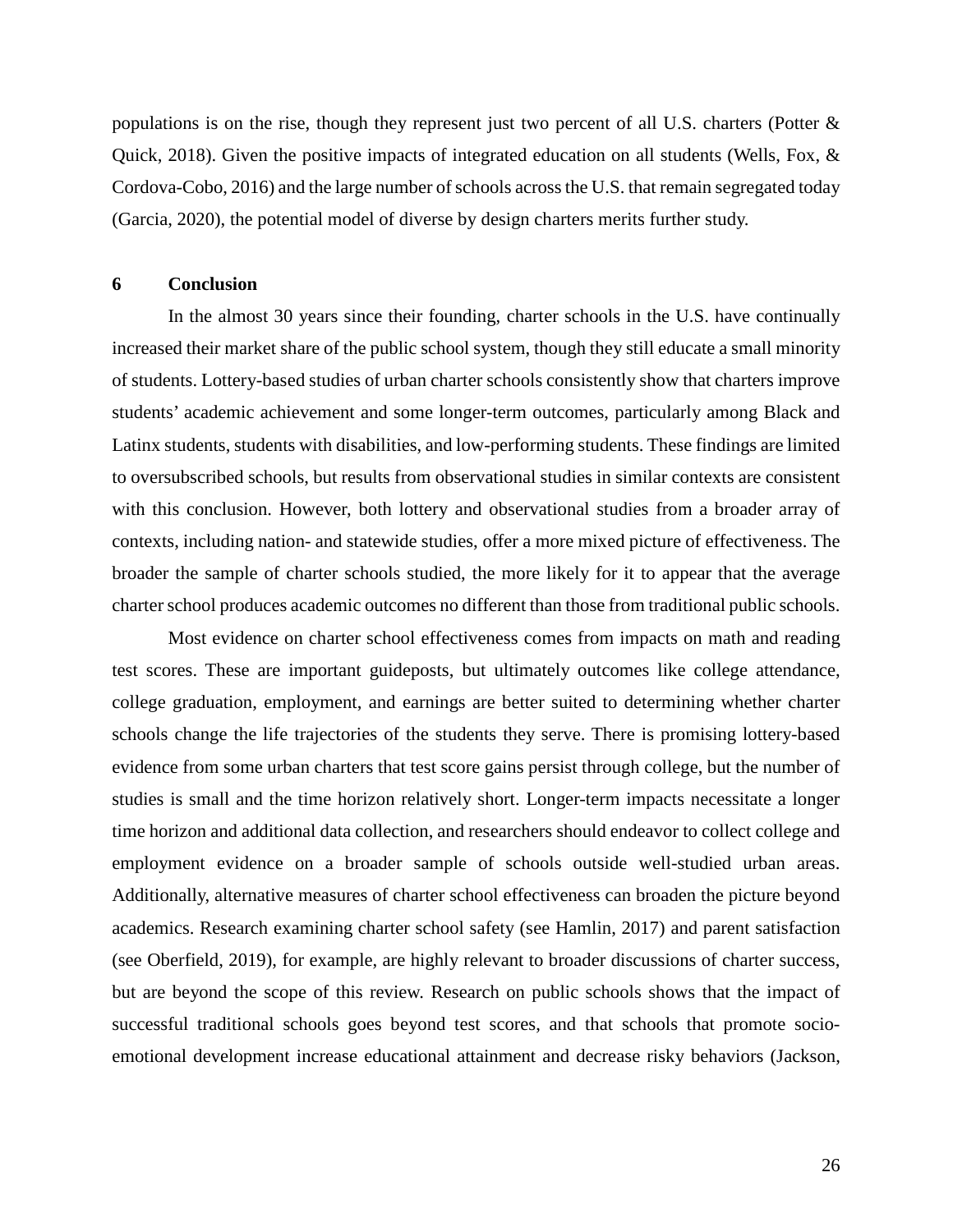Porter, Easton, Blanchard, & Kiguel, 2020); charters schools would benefit from a similar examination.

In addition to understanding impacts on longer-term outcomes for a broader set of schools, future research should more generally seek to understand *where* charters are effective, for *whom*, and *why—*not only to better understand the impact of charters themselves, but because educational strategies used in charter schools may be applicable in traditional public schools, following through on the "laboratories of innovation" motivation for charters. For example, charter school practices of consistent curricula and grade-level collaboration enabled some CMOs to transition quickly from in-person to remote learning in the wake of the coronavirus pandemic (Vanourek, 2020). Strategies adopted from more nimble charter organizations may provide useful lessons for traditional public schools during and after the COVID-19 pandemic, and in other contexts, as well. Charter schools use high-intensity tutoring to improve outcomes, yet this strategy is not widely implemented outside of charters, though it has received national attention as a potential recovery strategy for post-pandemic education (Kraft & Falken, 2021). Similarly, charters have intensive feedback and structure for novice teachers; again, this strategy may be successful in traditional public schools but has not been widely implemented in that context.

Further, as more charter schools move away from their No Excuses roots, a combination of quantitative and qualitative work can help assess whether schools maintain their student achievement gains and coherent school cultures while moving away from what some consider to be oppressive disciplinary systems. A necessary first step is to document the actual changes in disciplinary regimes. Charters' instructional and disciplinary practices, their teacher labor market, the roles of CMOs and authorizers, and charter school laws and regulations are additional sources of variation that, if studied, can shed light on the conditions for effective charter schools as well as their market-level impacts.

A growing number of cities in the U.S. have adopted portfolio models, where families can choose from both district and charter schools. These cities provide an opportunity to study the direct effect of charters and other school models, as well as their competitive effects, using data from families' school choices and the algorithm that assigns students. Such cities are another promising place to continue research on charter schools as well as broader questions about school choice.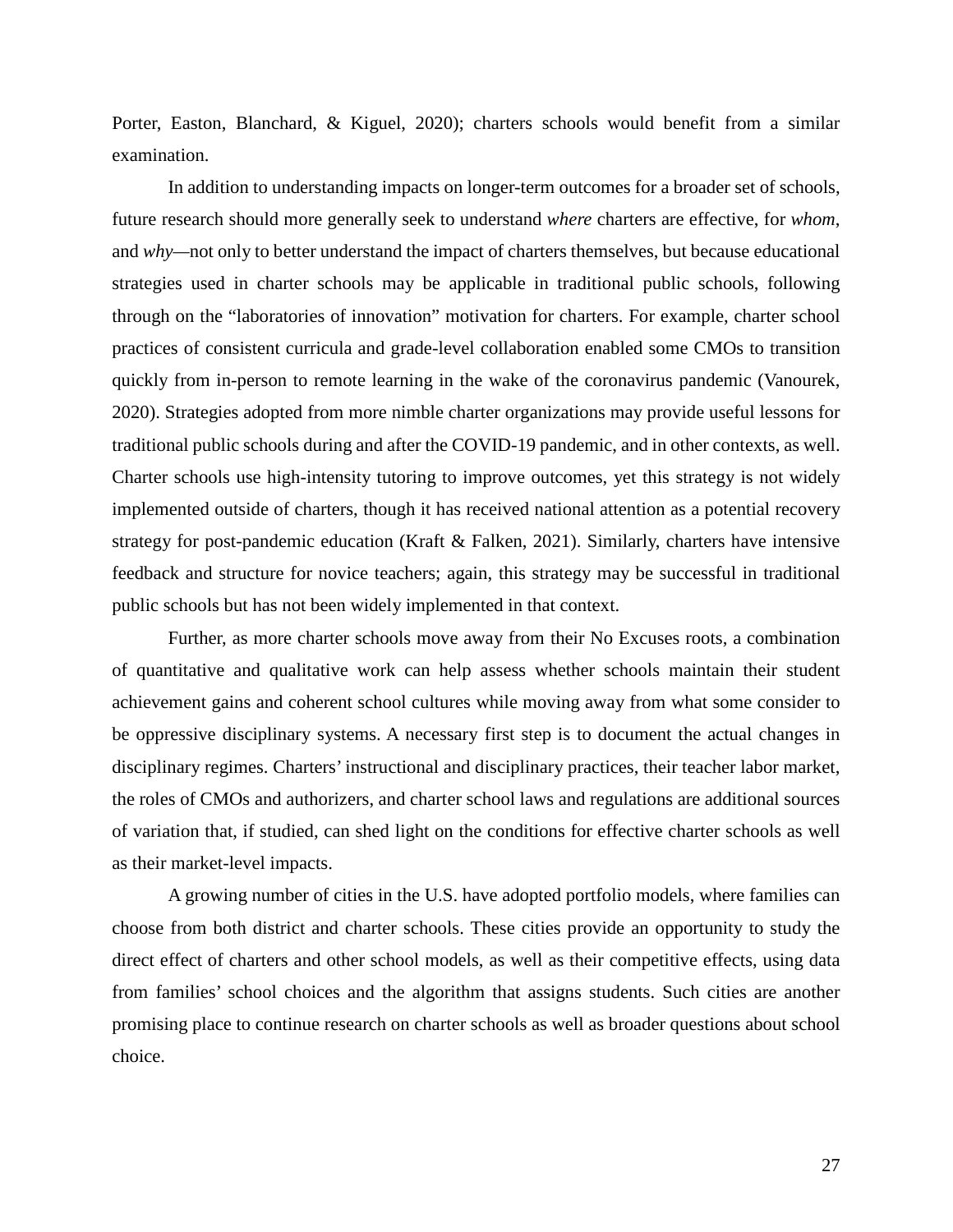Given their small market share, charters' greatest potential impact may come just as economic theory would predict—through their competitive impact on neighboring public schools. A number of studies assessing the competitive impacts of charters have found that charters improve student achievement in nearby traditional public schools, though like most charter evidence, the findings vary depending on the context, with other research finding no or mixed competitive impacts. The research base on competitive effects is less broad than the base of work examining the impacts of charters on the students they serve directly, likely due to the difficulty of separating the competitive effects of charter schools from other concurrent policies. Such studies are less cleanly identified than lottery-based studies of charter school impacts, but they are perhaps the most policy-relevant; researchers should target this area for additional attention. Once the competitive effects literature widens, it would also benefit from work that attempts to understand why competition appears to be successful in many contexts but less so in some.

In contrast to their positive influence on test scores, charter schools' indirect impact on district school finances may ultimately be detrimental to students in traditional public schools if traditional school districts cannot adjust fast enough to charter growth and resulting declines in per pupil spending, which has been shown in other contexts to influence student outcomes (Jackson, Johnson, & Persico, 2015; Jackson, Wigger, & Xiong, 2020). Understanding the fiscal tradeoffs over time, how districts adapt to charter school pressure, and the influence of the growing proportion of students served by charter schools is another important area for future study.

To our knowledge, there is little cost-benefit analysis on the existence of charter schools, or general equilibrium investigations of the overall effect of the existence of the charter sector. Such exercises would account for direct impacts of charter schools on students who attend, indirect competitive effects on nearby students, and the potential downstream impacts of changes in funding. These types of analyses would necessarily require strong assumptions, but may ultimately be necessary in order to answer general equilibrium questions such as whether the existence of charter schools has been helpful or harmful to students in the U.S. overall.

As the body of knowledge on charter school effectiveness continues to grow and evolve, researchers hoping to engage in work on this subject should pay particular attention to potential sources of exogeneity in environments where charter schools are not oversubscribed and have not yet been thoroughly examined. Matching methods reduce selection, but may not fully account for the differences between charter school students and their counterparts in traditional public schools.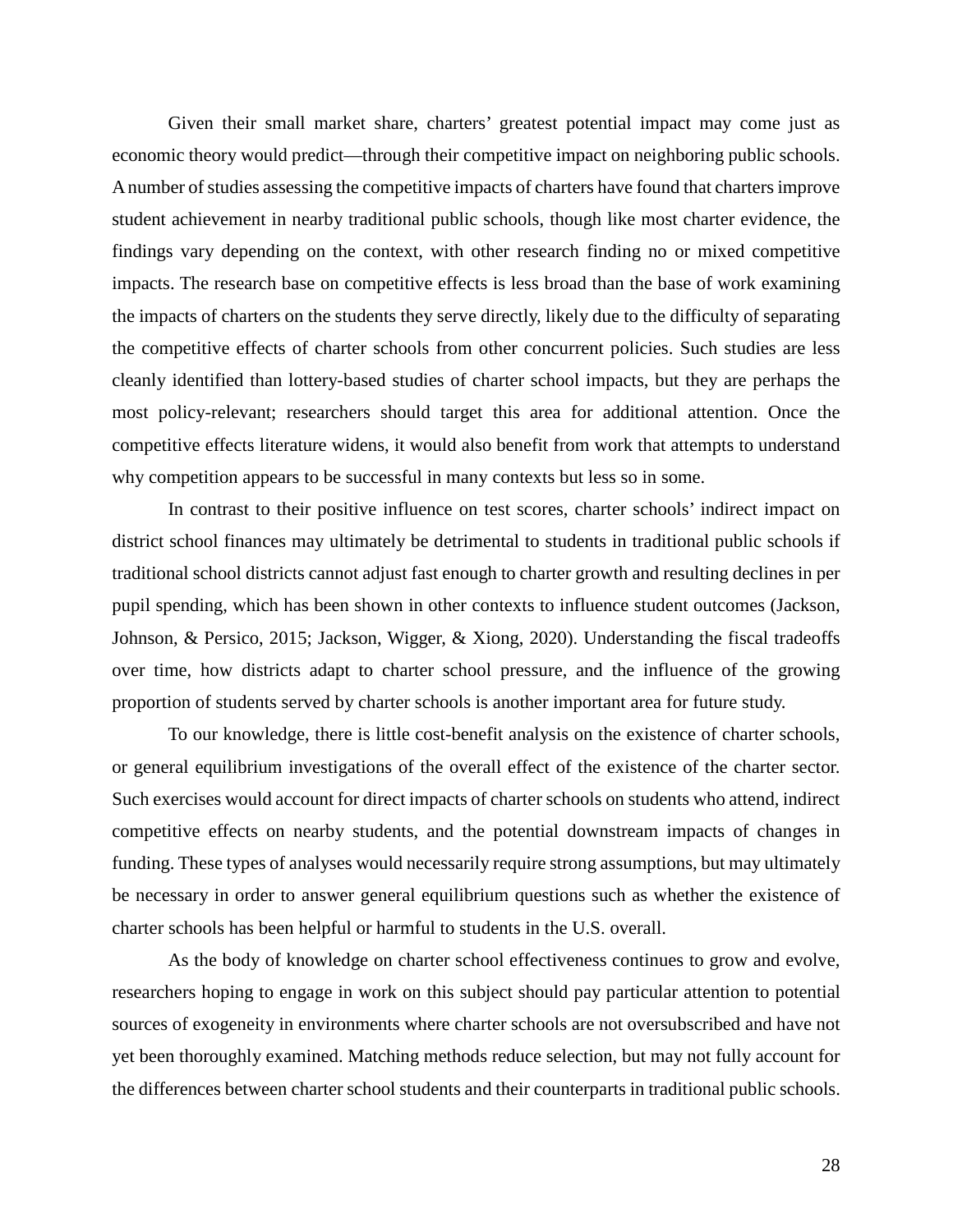However, alternative methods where lottery studies are not possible may help shed light on understudied areas. For example, the clever use of a score threshold in determining school closure allowed Carlson and Lavertu (2016) to examine the impacts of charter schools in Ohio. Rules around charter school entry and exit may provide similar variation to help understand charter school impacts, and answer some of the remaining questions highlighted above on the sector's overall effectiveness and impacts on their surrounding schools.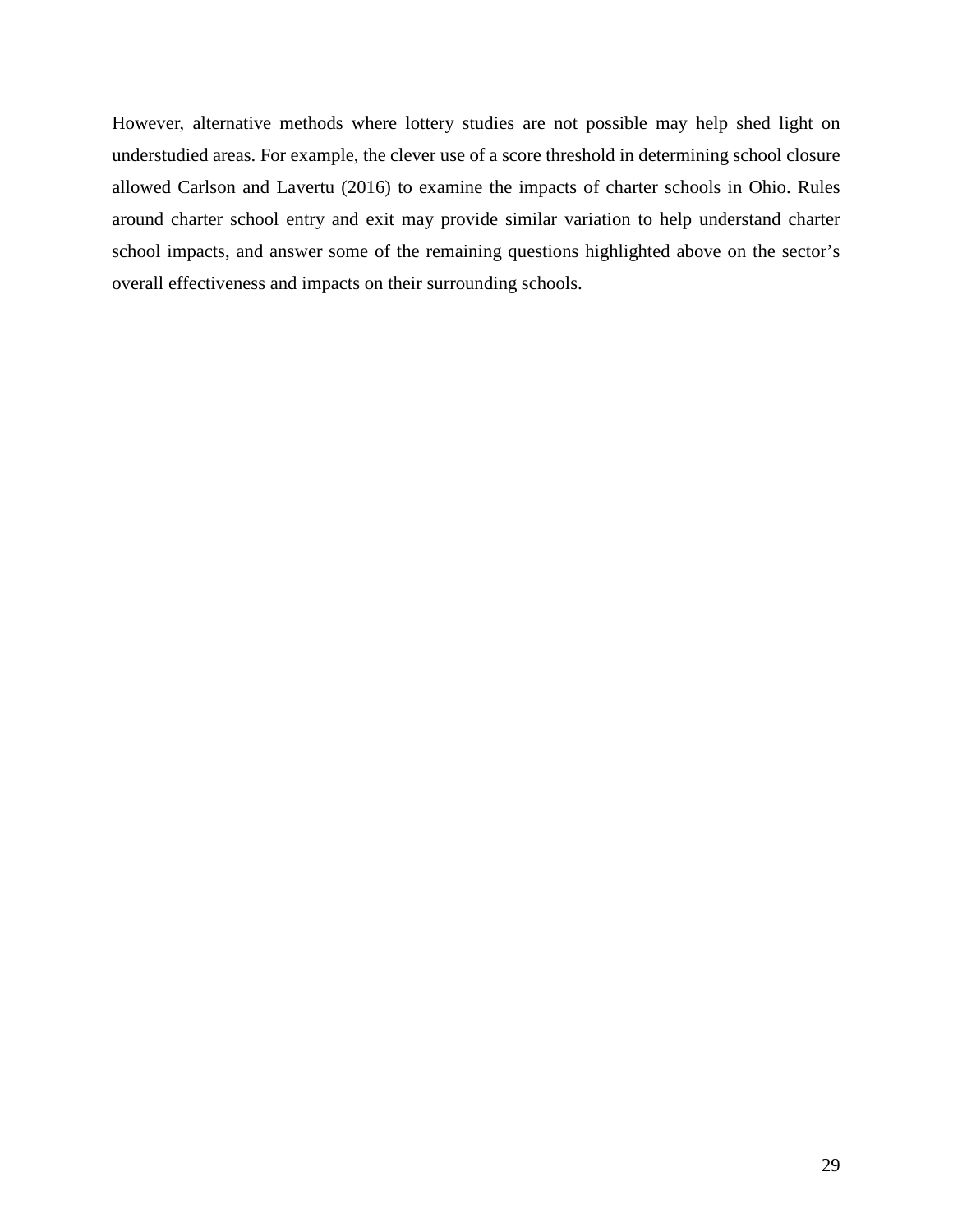#### **Further Reading**

- Betts, J. R. & Tang, Y. E. (2018). The effects of charter schools on student achievement. In Berends, M. R., Waddington, R. J., & Schoenig, J. (Eds.). *School Choice at the Crossroads*. New York, NY: Routledge.
- Berends, M. (2015). Sociology and school choice: What we know after two decades of charter schools. *Annual Review of Sociology, 41*(1) 159-180.
- Chabrier, J., Cohodes, S., & Oreopoulos, P. (2016). What can we learn from charter school lotteries? *Journal of Economic Perspectives*, *30*(3), 57–84.
- Cohodes, S. (2018). Charter schools and the achievement gap. *The Future of Children*, Policy Issue. Princeton University.
- Egalite, A. (2020). *The National Charter School Landscape*. Hoover Education Success Initiative, Stanford University.
- Epple, D., Romano, R. & Zimmer, R. (2016). Chapter 3: Charter schools: A survey of research on their characteristics and effectiveness. In Hanushek, E., Machin, S., & Woessmann, L. (Eds.). *Handbook of the Economics of Education* (Vol. 5, pp. 139-208). Amsterdam: North-Holland.
- Gleason, P. M. (2019). Let the search continue: Charter schools and the public interest. In Decker, P. (Ed.). Point/Counterpoint. *Journal of Policy Analysis and Management, 38*(4): 1054- 1062.
- Golann, J. W. & Torres, C. (2020). Do no-excuses disciplinary practices promote success? *Journal of Urban Affairs, 42*(4): 617-633.
- Harris, D. N. (2020). *Charter School City: What the End of Traditional Public Schools in New Orleans Means for American Education*. Chicago, IL: University of Chicago Press.
- Ladd, H. F. (2019). How charter schools threaten public interest. In Decker, P. (Ed.). Point/Counterpoint. *Journal of Policy Analysis and Management, 38*(4): 1063-1076.
- Max, J., Tuttle, C., Gleason, P., McCallum, D., & Gill, B. (2019). *How Does School Choice Affect Student Achievement in Traditional Public Schools?* Mathematica, Education Issue Brief.
- Özek, U. & Sass, T. (2019). Charter schools and student outcomes: What have we learned over two decades? (CALDER Policy Brief 18-0919). National Center for Analysis of Longitudinal Data in Education Research.
- Rotberg, I. C. & Glazer, J. L. (Eds.) (2018). *Choosing Charters: Better Schools or More Segregation?* New York, NY: Teachers College Press.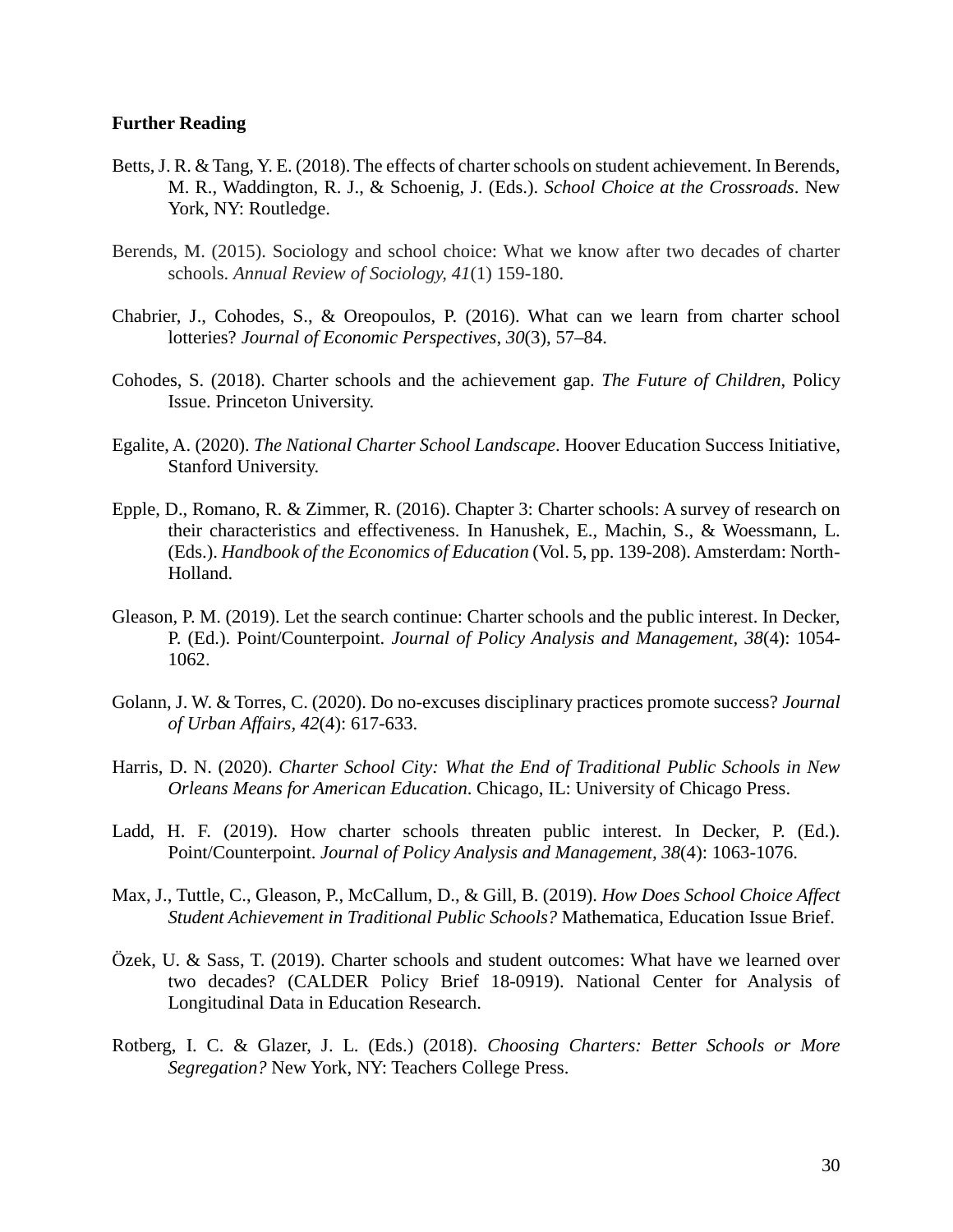#### **References**

- Abdulkadiroğlu, A., Angrist, J., Dynarski, S., Kane, T. J., & Pathak, P. (2011). Accountability and flexibility in public schools: Evidence from Boston's charters and pilots. *The Quarterly Journal of Economics*, *126*(2), 699–748.
- Abdulkadiroğlu, A., Angrist, J. D., Hull, P. D., & Pathak, P. A. (2016). Charters without lotteries: Testing takeovers in New Orleans and Boston. *American Economic Review, 106*(7): 1878- 1920.
- Abdulkadiroğlu, A., Angrist, J. D., Narita, Y., & Pathak, P. A. (2017). Research design meets market design: Using centralized assignment for impact evaluation. *Econometrica, 85*(5): 1373-1432.
- Ahn, J. (2016). *Enrollment and Achievement in Ohio's Virtual Charter Schools*. Washington, DC: Thomas B. Fordham Institute.
- Ahn, J. & McEachin, A. (2017). Student enrollment patterns and achievement in Ohio's online charter schools. *Educational Researcher, 46*(1): 44-57.
- Angrist, J. D., Imbens, G. W., & Rubin, D. B. (1996). Identification of causal effects using instrumental variables. *Journal of the American Statistical Association, 91*(434): 444-455.
- Angrist, J. D., Cohodes, S. R., Dynarski, S. M., Pathak, P. A., & Walters, C. R. (2016). Stand and Deliver: Effects of Boston's Charter High Schools on College Preparation, Entry, and Choice. *Journal of Labor Economics*, *34*(2).
- Angrist, J. D., Dynarski, S. M., Kane, T. J., Pathak, P. A., & Walters, C. R. (2010). Inputs and impacts in charter schools: KIPP Lynn. *American Economic Review*, *100*(2), 239–243.
- Angrist, J. D., Dynarski, S. M., Kane., T. J., Pathak, P. A., & Walters, C. R. (2012). Who benefits from KIPP? *Journal of Policy Analysis and Management, 31*(4): 837-860.
- Angrist, J. D., Pathak, P. A., & Walters, C. R. (2013). Explaining charter school effectiveness. *American Economic Journal: Applied Economics, 5*(4): 1-27.
- Angrist, J. D. & Pischke, J.-S. (2009). *Mostly harmless econometrics: An empiricist's companion*. Princeton, NJ: Princeton University Press.
- Arsen, D. and Ni, Y. (2012). The effects of charter school competition on school district resource allocation. *Educational Administration Quarterly, 48*(1): 3-38.
- Bacher-Hicks, A., Billings, S. B., & Deming, D. J. (2019). The school to prison pipeline: Longrun impacts of school suspensions on adult crime. Working Paper No. 26257. Cambridge, MA: National Bureau of Economic Research.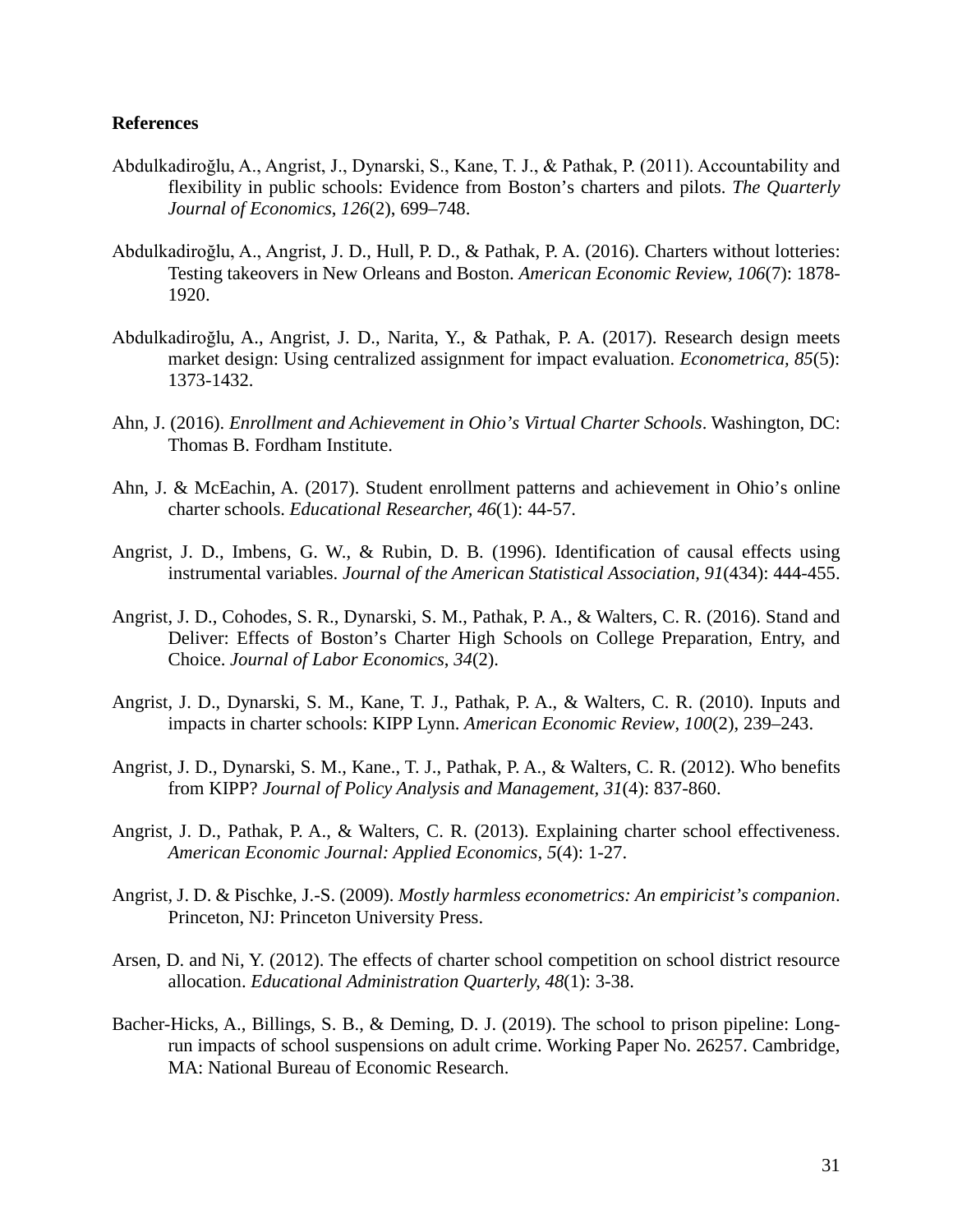- Baker, B.D., Libby, K., & Wiley, K. (2015). Charter school expansion and within-district equity: Confluence or conflict? *Education Finance and Policy, 10*(3): 423-465.
- Barrett, N., Carlson, D., Harris, D. N., & Lincove, J. A. (2020). When the walls come down: Evidence on charter schools' ability to keep their best teachers without unions and certification rules. Technical Report. New Orleans, LA: Education Research Alliance for New Orleans.
- Baude, P. L., Casey, M., Hanushek, E. A., Phelan, G. R., & Rivkin, S. G. (2019). The evolution of charter school quality. *Economica, 87*(345): 158-189.
- Bergman, P. & McFarlin, I. (2020). Education for all? A nationwide audit study of schools of choice. Working Paper No. 25396. Cambridge, MA: National Bureau of Economic Research.
- Bettinger, E. P. (2005). The effect of charter schools on charter students and public schools. *Economics of Education Review, 24*(2): 133-147.
- Betts, J. R. & Tang, Y. E. (2018). The effects of charter schools on student achievement. In Berends, M. R., Waddington, R. J., & Schoenig, J. (Eds.). *School Choice at the Crossroads*. New York, NY: Routledge.
- Bifulco, R. & Ladd, H. F. (2006). The impacts of charter schools on student achievement: Evidence from North Carolina. *Education Finance and Policy, 1*(1): 50-90.
- Bifuflco, R. & Reback, R. (2014). Fiscal impacts of charter schools: Lessons from New York. *Association for Education Finance and Policy, 9*(1): 86-107.
- Booker, K., Sass, T. R., Gill, B., & Ron Zimmer. (2011). The Effects of Charter High Schools on Educational Attainment. *Journal of Labor Economics*, *29*(2), 377–415.
- Booker, K., Gilpatric, S. M., Gronberg, T., & Jansen, D. (2007). The impact of charter school attendance on student performance. *Journal of Public Economics, 91*(5-6): 849-876.
- Booker, K., Zimmer, R. & Buddin, R. (2005). *The Effects of Charter Schools on School Peer Composition*. Working Paper, WR-306-EDU. Santa Monica, CA: RAND Corporation.
- Berends, M. & Waddington, R. J. (2018). School choice in Indianapolis: Effects of charter, magnet, private, and traditional public schools. *Education Finance and Policy, 13*(2): 227-255.
- Bruhn, J., Imberman, S., & Winters, M. (2020). Regulatory arbitrage in teacher hiring and retention: Evidence from Massachusetts charter schools. EdWorkingPaper: 20-264. Retrieved from the Annenberg Institute at Brown University.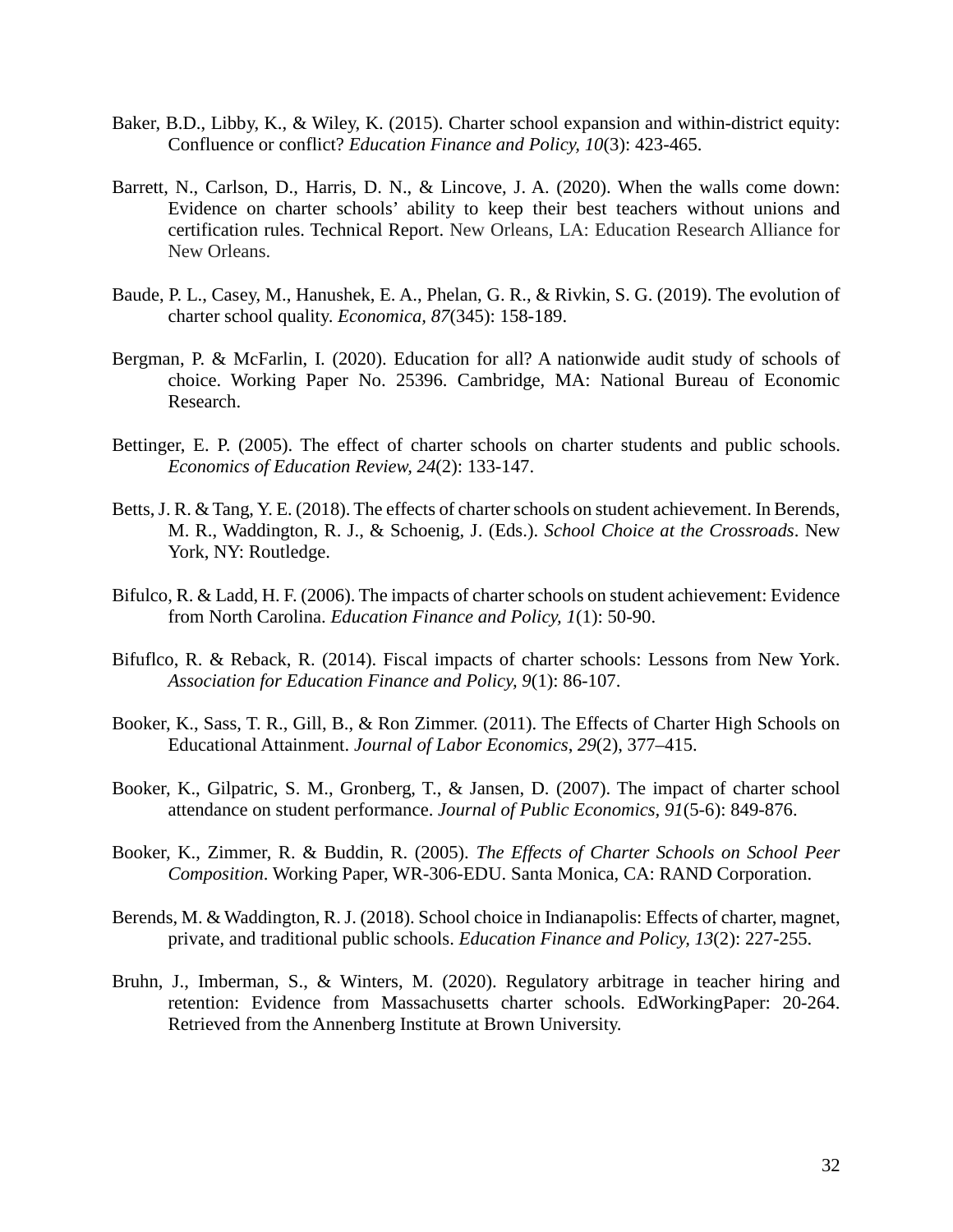- Bross, W. & Harris, D. N. (2018). The ultimate choice: How charter authorizers approve and renew schools in post-Katrina New Orleans. Policy Brief. New Orleans, LA: Education Research Alliance for New Orleans.
- Bross, W., Harris, D. N., & Liu, L. (2016). Extreme measures: When and how school closures and charter takeovers benefit students. Policy Brief. New Orleans, LA: Education Research Alliance for New Orleans.
- Brummet, Q. (2014). The effect of school closings on student achievement. *Journal of Public Economics, 119* (Nov. 2014): 108-124.
- Buddin, R. & Zimmer, R. (2005). Student achievement in charter schools: A complex picture. *Journal of Policy Analysis and Management*, *24*(2), 351–371.
- Bueno, C. (2020). Bricks and mortar vs. computers and modems: The impacts of enrollment in K-12 virtual schools. EdWorkingPaper: 20-504. Retrieved from the Annenberg Institute at Brown University.
- Buerger, C. & Bifulco, R. (2019). The effect of charter schools on districts' student composition, costs, and efficiency: The case of New York state. *Economics of Education Review, 69*(2019): 61-72.
- Carlson, D. & Lavertu, S. (2016). Charter school closure and student achievement: Evidence from Ohio. *Journal of Urban Economics, 95*(2016): 31-48.
- Carlson, D., Lavery, L., & Witte, J. F. (2012). Charter authorizers and student achievement. *Economics of Education Review, 31*(2): 254-267.
- Carpenter, D. M. & Medina, P. M. (2011). Exploring the competitive effects of charter schools. *International Journal of Educational Reform, 20*(1): 33-56.
- Carr, M. & Ritter, G. (2007). Measuring the competitive effect of charter schools on student achievement in Ohio's traditional public schools. New York, NY: National Center for the Study of Privatization of Education.
- Carruthers, C. K. (2012). The qualifications and classroom performance of teachers moving to charter schools. *Education Finance and Policy, 7*(3): 233-268.
- Center for Research on Education Outcomes (CREDO). (2009). *Multiple Choice: Charter School Performance in 16 States*. Center for Research on Education Outcomes at Stanford University.
- Center for Research on Education Outcomes (CREDO). (2013). *National Charter School Study.*  Center for Research on Education Outcomes at Stanford University.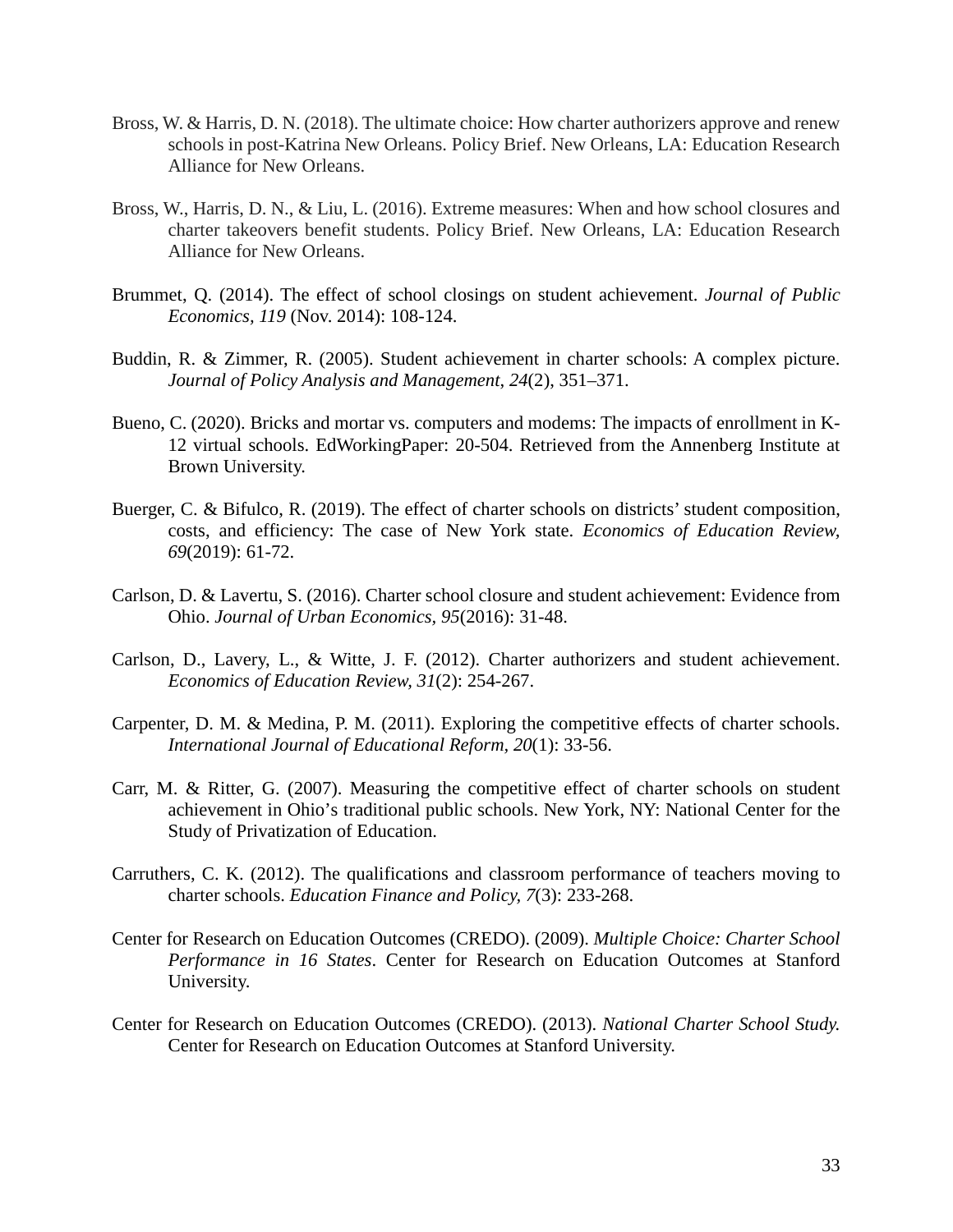- Center for Research on Education Outcomes (CREDO). (2015a). *Online Charter School Study*. Center for Research on Education Outcomes at Stanford University.
- Center for Research on Education Outcomes (CREDO). (2015b). *Urban Charter School Study: Report on 41 Regions.* Center for Research on Education Outcomes at Stanford University.
- Center for Research on Education Outcomes (CREDO). (2017a). *Charter Management Organizations.* Center for Research on Education Outcomes at Stanford University.
- Center for Research on Education Outcomes (CREDO). (2017b). *Lights Off: Practice and Impact of Closing Low-Performing Schools.* Center for Research on Education Outcomes at Stanford University.
- Chabrier, J., Cohodes, S., & Oreopoulos, P. (2016). What can we learn from charter school lotteries? *Journal of Economic Perspectives*, *30*(3), 57–84.
- Cheng, A., Hitt, C., Kisida, B., & Mills, J. N. (2017). "No Excuses" charter schools: A metaanalysis of the experimental evidence on student achievement. *Journal of School Choice, 11*(2): 209-238.
- Chingos, M., M. & West, M. R. (2015). The uneven performance of Arizona's charter schools. *Educational Evaluation and Policy Analysis, 37*(1): 120S-134S.
- Chubb, J. E., & Moe, T. M. (1990). *Politics, markets, and America's schools*. Brookings Institution Press.
- Clark, M. A., Gleason, P. M., Clark Tuttle, C., & Silverberg, M. K. (2015). Do charter schools improve student achievement? *Educational Evaluation and Policy Analysis, 37*(4): 419- 436.
- Clark Tuttle, C., Gleason, P., & M. Clark. (2012). Using lotteries to evaluate schools of choice: Evidence from a national study of charter schools. *Economics of Education Review*, 31: 257-253.
- Clark Tuttle, C., Gleason, P., Knetchel, V., Nichols-Barrer, I., Booker, K., Chojnacki, G., Coen, T., & Goble, L. (2015). *Understanding the Effect of KIPP as it Scales: Volume I, Impacts on Achievement and Other Outcomes*. Washington, DC: Mathematica Policy Research, Inc.
- Clark Tuttle, C., Gill, B., Gleason, P., Knetchel, V., Nichols-Barrer, I., & Resch, A. (2013). *KIPP Middle Schools: Impacts on Achievement and Other Outcomes*. Washington, DC: Mathematica Policy Research, Inc.
- Coen, T., Nichols-Barrer, I., & Gleason, P. (2019). *Long-Term Impacts of KIPP Middle Schools on College Enrollment and Early College Persistence*. Cambridge, MA: Mathematica.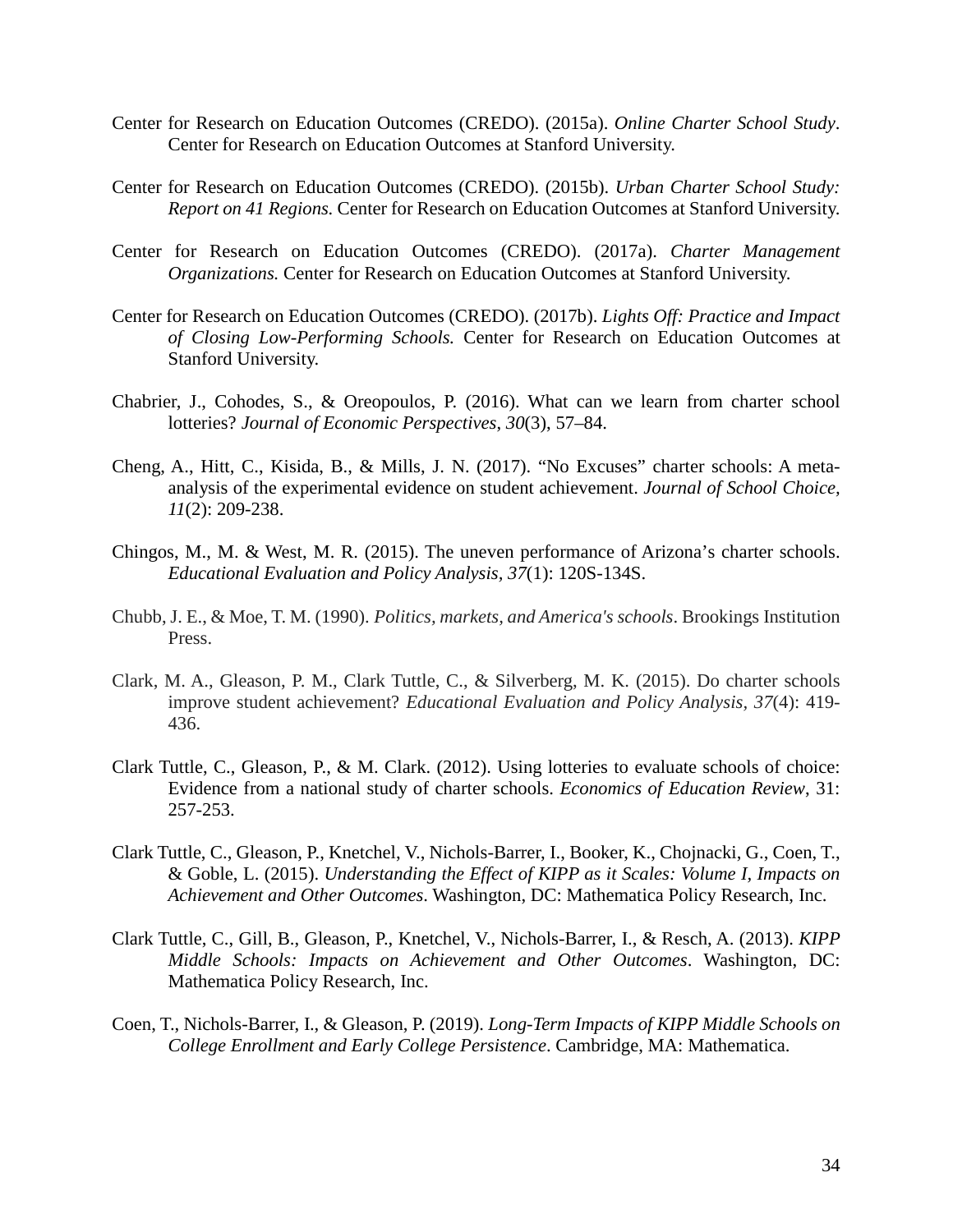- Cohodes, S. R., Setren, E. M., & Walters, C. R. (2021). Can successful schools replicate? Scaling up Boston's charter school sector. *American Economic Journal: Economic Policy*  (forthcoming).
- Cordes, S. A. (2018). In pursuit of the common good: The spillover effects of charter schools on public school students in New York City. *Education Finance and Policy, 13*(4): 484-512.
- Cowen, J. M. & Winters, M. A. (2013). Do charters retain teachers differently? Evidence from elementary schools in Florida. *Education Finance and Policy, 8*(1): 14-42.
- Cremata, E. J. & Raymond, M. E. (2014). The competitive effects of charter schools: Evidence from the District of Columbia. Center for Research on Education Outcomes at Stanford University.
- Curto, V. E. & Fryer, R. G. (2014). The potential of urban boarding schools for the poor: Evidence from SEED. *Journal of Labor Economics, 32*(1): 65-93.
- David, R. & Hesla, K. (2018). *Estimated Public Charter School Enrollment 2017-18.* Washington, DC: National Alliance for Public Charter Schools.
- Davis, D. H. & Raymond, M. E. (2012). Choices for studying choice: Assessing charter school effectiveness using two quasi-experimental methods. *Economics of Education Review, 31*(2): 225-236.
- Davis, M. & Heller, B. (2019). No excuses charter schools and college enrollment: New evidence from a high school network in Chicago. *Education Finance and Policy, 14*(3): 414-440.
- Denice, P., Gross, B., & Rausch, K. (2015). *Understanding Student Discipline Practices in Charter Schools: A Research Agenda.* Seattle, WA: Center on Reinventing Public Education.
- Dobbie, W. & Fryer, R. G. (2011). Are high-quality schools enough to increase achievement among the poor? Evidence from the Harlem Children's Zone. *American Economic Journal, 3*(3): 158-187.
- Dobbie, W. & Fryer, R. G. (2013). Getting beneath the veil of effective schools: Evidence from New York City. *American Economic Journal: Applied Economics, 5*(4): 28-60.
- Dobbie, W., & Fryer, R. (2015). The Medium-Term Impacts of High-Achieving Charter Schools. *Journal of Political Economy*, 123(5), 985–1037.
- Dobbie, W. S. & Fryer, R. G. (2020). Charter schools and labor market outcomes. *Journal of Labor Economics, 38*(4): 915-957.
- Dynarski, S., Hubbard, D., Jacob, B., & Robles, S. (2018). Estimating the effects of a large forprofit charter school operator. Working Paper No. 24428. Cambridge, MA: National Bureau of Economic Research.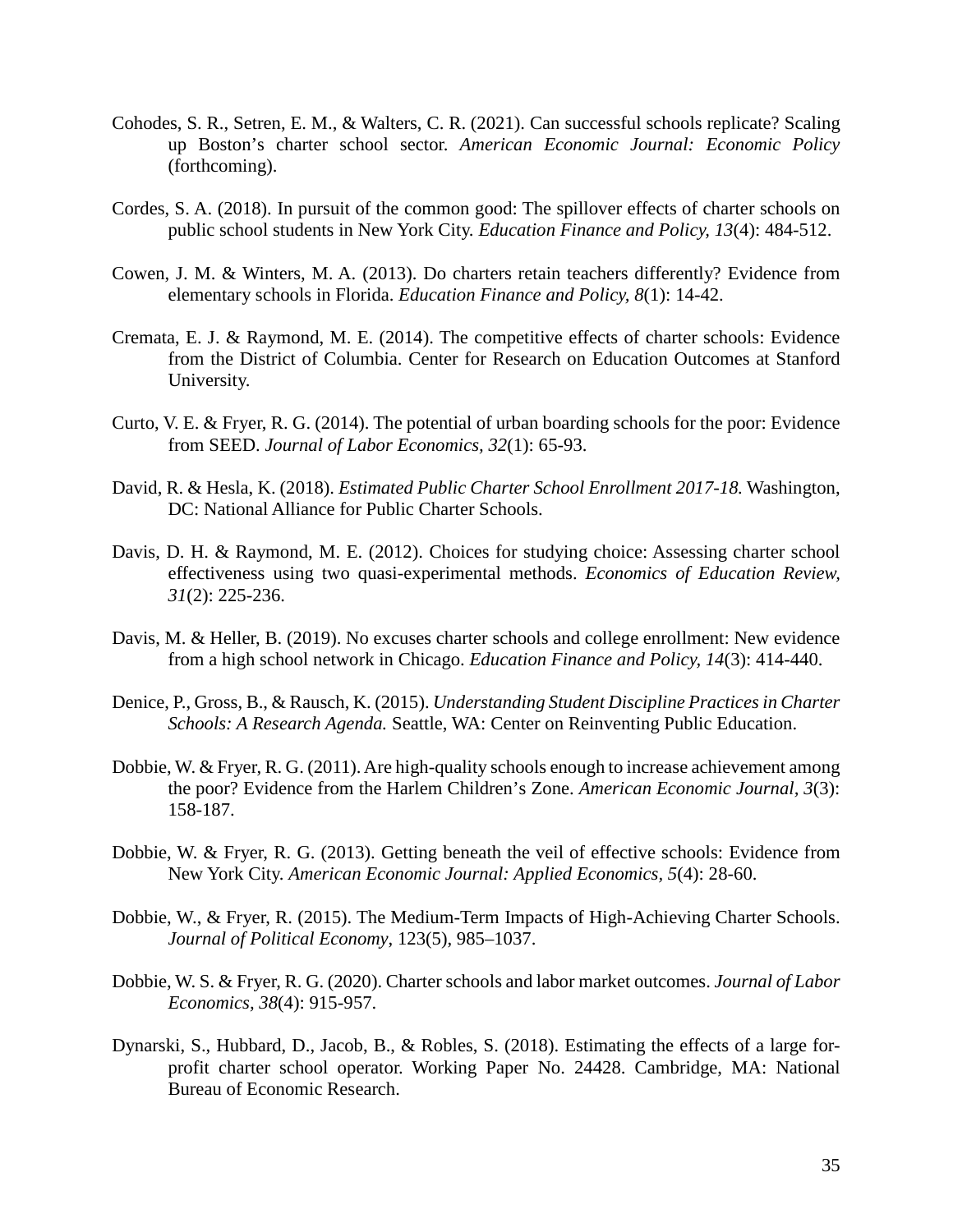- Education Commission of the States (ECS) (2014). "Charter schools Does the state have a charter school law?" Education Commission of the States, 50-State Comparison.
- Education Commission of the States (ECS) (2018). "Charter Schools: What organizations may authorize charter schools, and is there a statewide authorizing body?" Education Commission of the States, 50-State Comparison.
- Elacqua, G., Contreras, D., Salazar, F. (2008). Scaling up in Chile. *Education Next, 8*(3).
- Engberg, J., Gill, B., Zamarro, G. & Zimmer, R. (2012). Closing schools in a shrinking district: Do student outcomes depend on which schools are closed? *Journal of Urban Economics, 71*(2): 189-203.
- Epple, D., Romano, R. & Zimmer, R. (2016). Chapter 3: Charter schools: A survey of research on their characteristics and effectiveness. In Hanushek, E., Machin, S., & Woessmann, L. (Eds.). *Handbook of the Economics of Education* (Vol. 5, pp. 139-208). Amsterdam: North-Holland.
- Eyles, A., Hupkau, C., & Machin, S. (2016). Academies, charter and free schools: Do new school types deliver better outcomes? *Economic Policy, 31*(87): 453-501.
- Eyles, A. & Machin, S. (2019). The introduction of academy schools to England's education. *Journal of the European Economic Association, 17*(4): 1107-1146.
- Eyles, A., Machin, S., & McNally, S. (2017). Unexpected school reform: Academisation of primary schools in England. *Journal of Public Economics, 155*: 108-121.
- Felix, M. (2020). *Charter Schools and Suspensions: Evidence from Massachusetts Chapter 222*. Discussion Paper #2020.10. MIT Department of Economics, School Effectiveness & Inequality Initiative.
- Fitzpatrick, B. R., Berends, M., Ferrare, J. J., & Waddington, R. J. (2020). Virtual illusion: Comparing student achievement and teacher and classroom characteristics in online and brick-and-mortar charter schools. *Educational Researcher, 49*(3): 161-175.
- Foreman, L. M., Anderson, K. P., Ritter, G. W., & Wolf, P. J. (2019). Using "broken" lotteries to check the validity of charter school evaluations using matched designs. *Educational Policy, 33*(7): 977-1001.
- Fortson, K., Gleason, P., Kopa, E., & Verbitsky-Savitz, N. (2015). Horseshoes, hand grenades, and treatment effects? Reassessing whether nonexperimental estimators are biased. *Economics of Education Review*, *44*, 100-113.
- Frankenberg, E., Kotok, S., Schafft, K., & Mann, B. (2017). Exploring school choice and the consequences for student racial segregation within Pennsylvania's charter school transfers. *Education Policy Analysis Archives, 22*(22).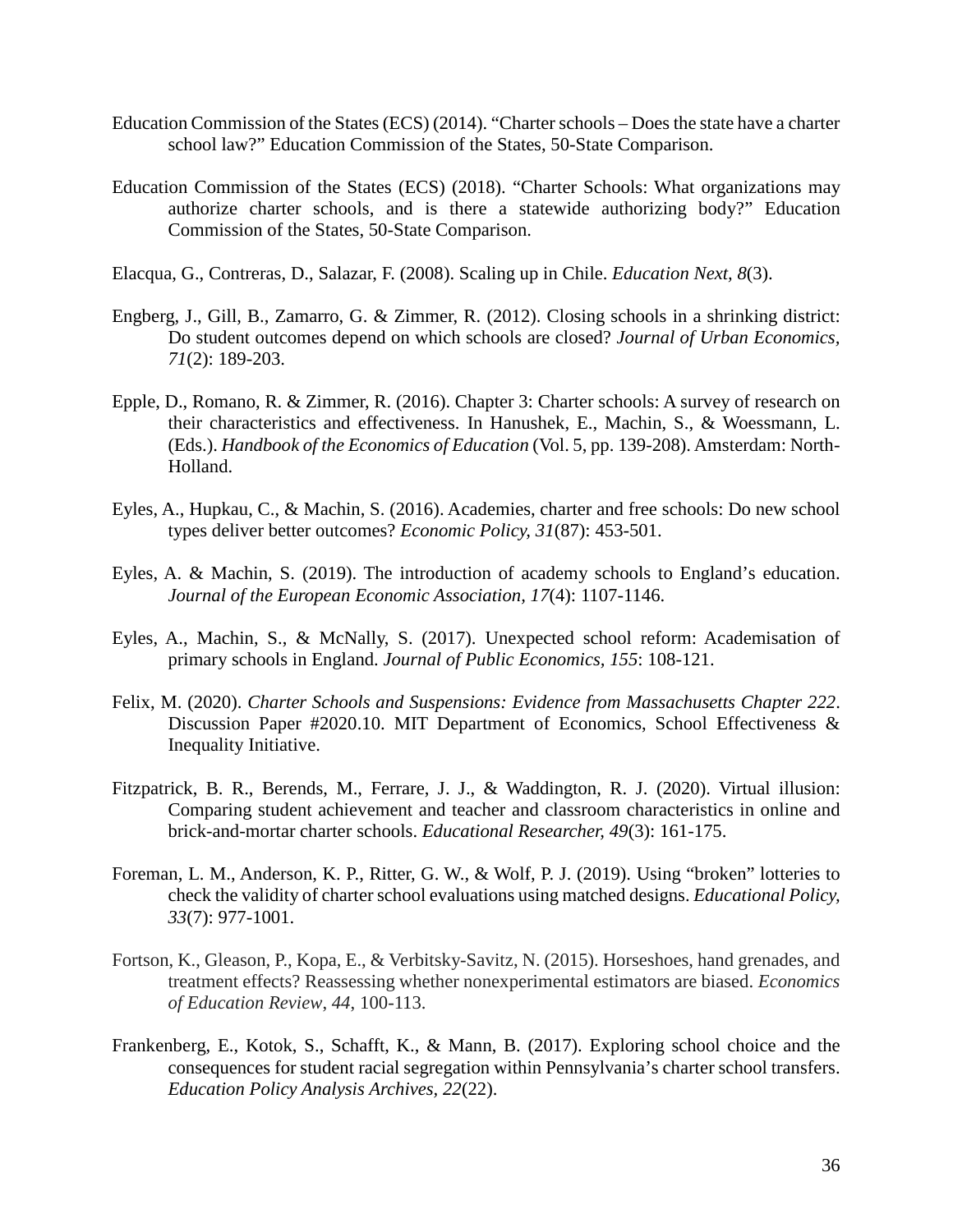- Friedman, M. (1955). "The Role of Government in Education" in Robert A. Solo, ed., *Economics and the Public Interest*, pp. 123-144. New Brunswick, NJ: Rutgers University Press.
- Fryer, R. G. (2014). Injecting charter best practices into traditional public schools: Evidence from field experiments. *The Quarterly Journal of Economics, 129*(3): 1355-1408.
- Furgeson, J., Gill, B., Haimson, J., Killewald, A., McCullough, M., Nichols-Barrer, I., Teh, B., Verbitsky-Savitz, N., Bowen, M., Demeritt, A., Hill, P., & Lake, R. (2012). *Charter-School Management Organizations: Diverse Strategies and Diverse Student Impacts*. Updated Edition. Mathematica Policy Research, Inc. and the Center on Reinventing Public Education.
- Garcia, E. (2020). *Schools are still segregated, and black children are paying a price.* Washington, DC: Economic Policy Institute.
- Gill, B., Whitesell, E. R., Corcoran, S. P., Tilley, C., Finucane, M., & Potamites, L. (2020). Can charter schools boost civic participation? The impact of Democracy Prep Public Schools on voting behavior. *American Political Science Review, 114*(4): 1386-1392.
- Gilraine, M., Petronijevic, U., & Singleton, J. D. (Forthcoming). Horizontal differentiation and the policy effect of charter schools. *American Economic Journal: Economic Policy.*
- Glazer, J. L., Massell, D., & Malone, M. (2019). Charter schools in turnaround: Competing institutional logics in the Tennessee Achievement School District. *Educational Evaluation and Policy Analysis*, *41*(1), 5-33.
- Gleason, P., Clark, M., Tuttle, C. C., & Dwoyer, E. (2010). *The Evaluation of Charter School Impacts: Final Report* (NCEE 2010-4029)*.* Washington, DC: National Center for Education Evaluation and Regional Assistance.
- Golann, J. W. & Torres, C. (2020). Do no-excuses disciplinary practices promote success? *Journal of Urban Affairs, 42*(4): 617-633.
- Hamlin, D. (2017). Are charter schools safer in deindustrialized cities with high rates of crime? Testing hypotheses in Detroit. *American Educational Research Journal, 54*(4): 725-756.
- Han, E. S. & Keefe, J. (2020). The impact of charter school competition on student achievement of traditional public schools after 25 years: Evidence from national district-level panel data. *Journal of School Choice* (forthcoming).
- Harris, D. N. (2020). *Charter School City: What the End of Traditional Public Schools in New Orleans Means for American Education*. Chicago, IL: University of Chicago Press.
- Harris, D. N. & Larsen, M. F. (2019). *The Effects of the New Orleans Post-Katrina Market-Based School Reforms on Medium-Term Student Outcomes*. Technical Report. New Orleans, LA: Education Research Alliance for New Orleans.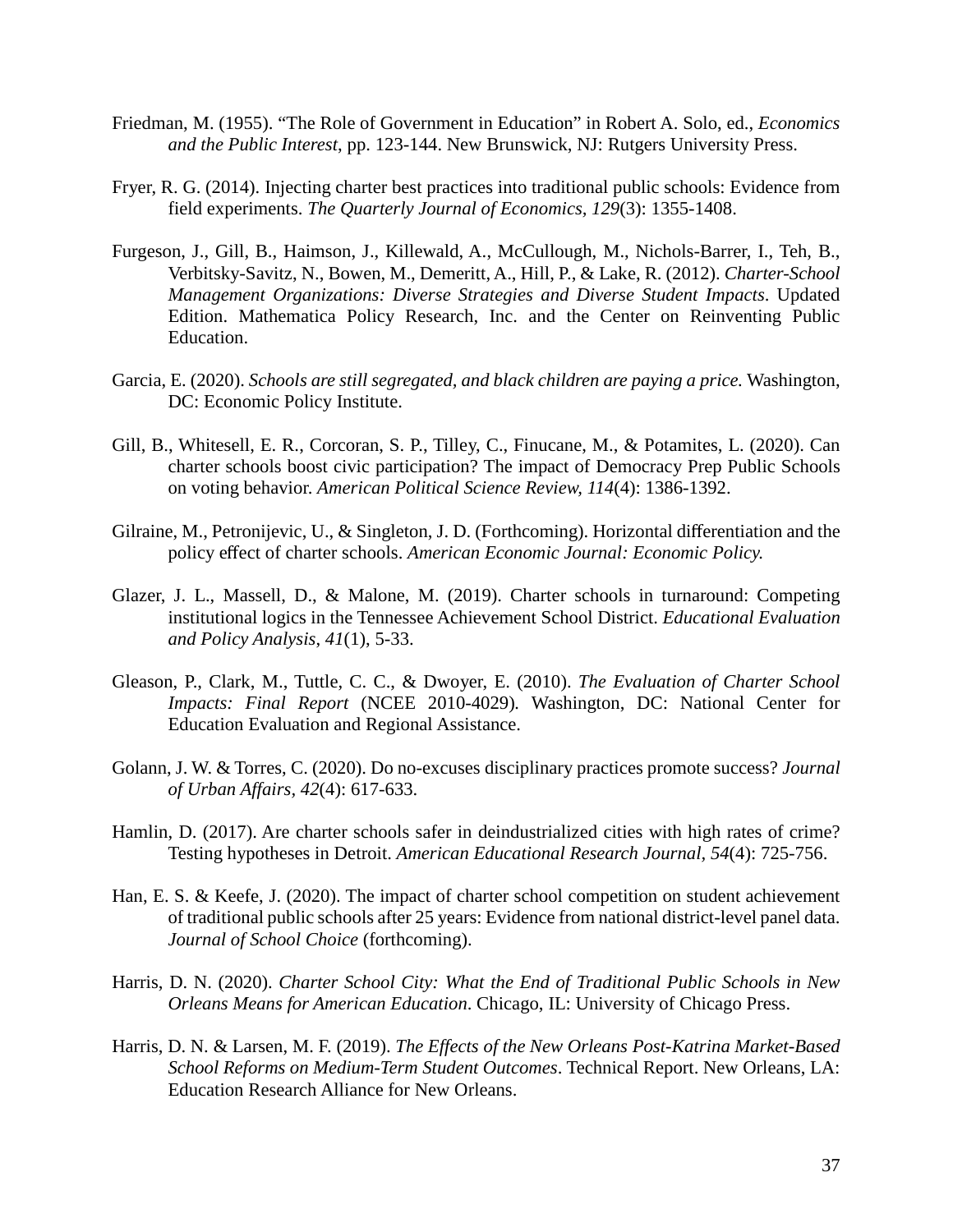- Hastings, J. S., Neilson, C. A., & Zimmerman, S. D. (2012). The effect of school choice on intrinsic motivation and academic outcomes. Working Paper No. 18324. Cambridge, MA: National Bureau of Economic Research.
- Horvath, J. (2018). Charter school effect on charter school students and traditional public school students in North Carolina. Dissertation Submitted to the University of North Carolina at Chapel Hill.
- Hoxby, C. M., Murarka, S., & Kang, J. (2009). *How New York City's charter schools affect achievement*. The New York City Charter Schools Evaluation Project. September 2009 Report.
- Hoxby, C. M. & Rockoff, J. E. (2005). The impact of charter schools on student achievement. [https://www0.gsb.columbia.edu/faculty/jrockoff/hoxbyrockoffcharters.pdf.](https://www0.gsb.columbia.edu/faculty/jrockoff/hoxbyrockoffcharters.pdf)
- Hussar, B., Zhang, J., Hein, S., Wang, K., Roberts, A., Cui, J., Smith, M., Bullock Mann, F., Barmer, A., & Dilig, R. (2020). *The Condition of Education 2020* (NCES 2020-144). U.S. Department of Education. Washington, DC: National Center for Education Statistics.
- Imberman, S. A. (2011). Achievement and behavior in charter schools: Drawing a more complete picture. *The Review of Economics and Statistics, 93*(2): 416-35.
- Imberman, S. A. (2011). The effect of charter schools on achievement and behavior of public school students. *Journal of Public Economics, 95*(2011): 850-863.
- Jabbar, H., Chanin, J., Haynes, J., & Slaughter, S. (2019). Teacher power and the politics of union organizing in the charter sector. *Educational Policy, 34*(1): 211-238.
- Jackson, C. K., Johnson, R. C., & Persico, C. (2015). The effects of school spending on educational and economic outcomes: Evidence from school finance reforms. Working Paper No. 20847. Cambridge, MA: National Bureau of Economic Research.
- Jackson, C. K., Porter, S. C., Easton, J. Q., Blanchard, A., Kiguel, S. (2020). School effects on socioemotional development, school-based arrests, and educational attainment. *American Economic Review: Insights, 2*(4): 491-508.
- Jackson, C. K., Wigger, C., & Xiong, H. (2020). Do school spending cuts matter? Evidence from the Great Recession. *American Economic Association* (forthcoming).

Jason, Z. (2017). "The Battle Over Charter Schools." *Ed. – Harvard Ed. Magazine*. Summer 2017.

Jha, T. & Buckingham, J. (2015). "Charter Schools, Free Schools, and School Autonomy." *Policy*, *31*(2): 52-58.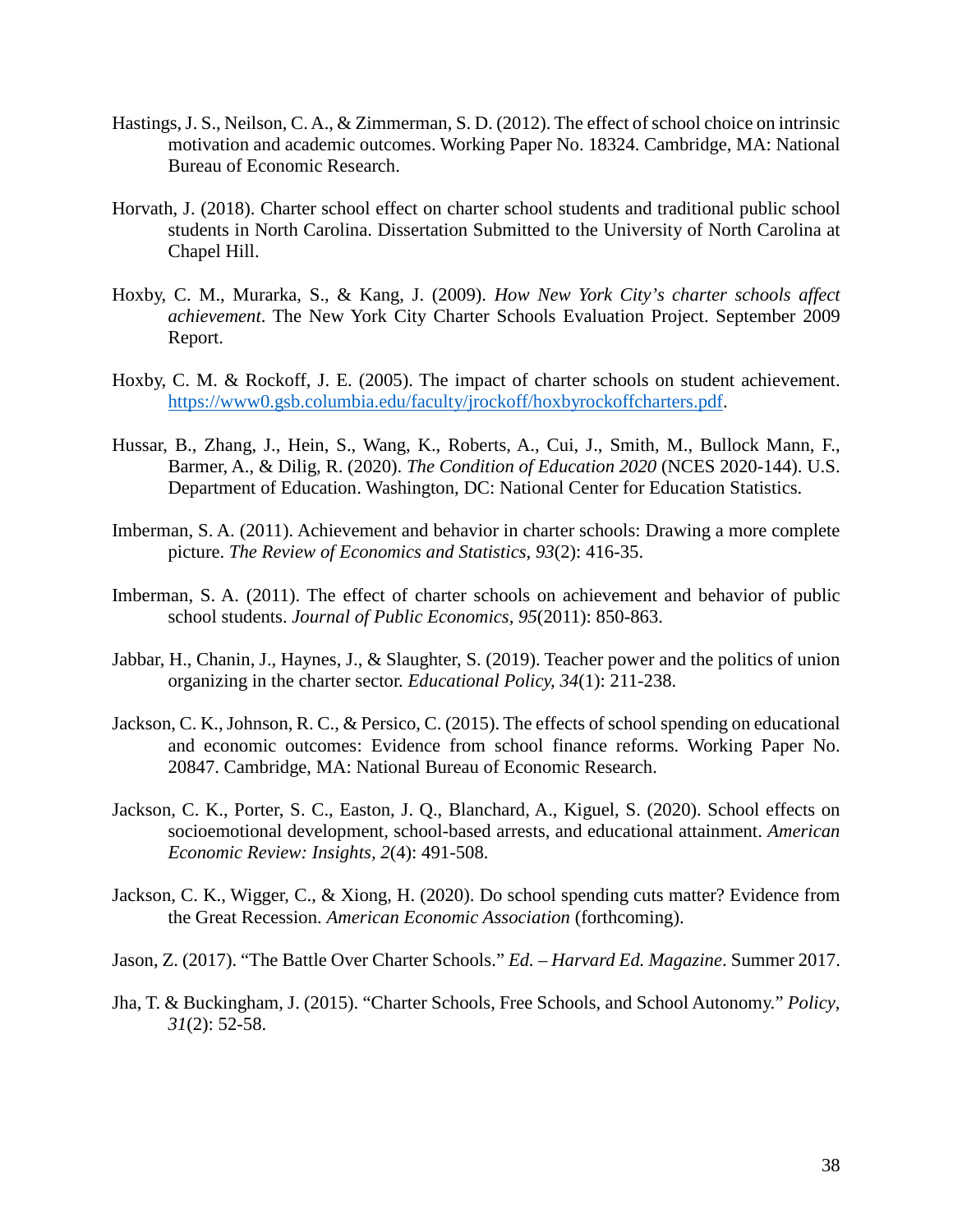- Kershen, J. L., Weiner, J. M., & Torres, C. (2018). Control as care: How teachers in "No Excuses" charter schools position their students and themselves. *Equity & Excellence in Education, 51*(3-4): 265-283.
- Kho, A., Zimmer, R., & McEachin, A. (2020). A descriptive analysis of cream skimming and pushout in choice versus traditional public schools. EdWorkingPaper: 20-332. Retrieved from the Annenberg Institute at Brown University.
- Knechtel, V., Coen, T., Caronongan, P., Fung, N., & Goble, L. (2017). *Pre-Kindergarten Impacts Over Time: An Analysis of KIPP Charter Schools*. Washington, DC: Mathematica Policy Research.
- Kotok, S., Frankenberg, E., & Schafft, K. A. (2015). School choice, racial segregation, and poverty concentration: Evidence from Pennsylvania charter school transfers. *Educational Policy, 31*(4): 415-447.
- Kraft, M. A. & Falken, G. (2021). A blueprint for scaling tutoring across public schools. EdWorkingPaper: 21-335. Retrieved from the Annenberg Institute at Brown University.
- Ladd, H. F. & Turaeva, M. (2020). Parental preferences for charter schools in North Carolina: Implications for racial segregation and isolation. EdWorkingPaper: 20-195. Retrieved from the Annenberg Institute at Brown University.
- Lavertu, S. (2020). *The Impact of Ohio Charter Schools on Student Outcomes, 2016-19*. Washington, DC: Thomas B. Fordham Institute.
- Libetti, A., Burgoyne-Allen, P., Lewis, B., & Schmitz, K. (2019). *The State of the Charter Sector: What You Need to Know About the Charter Sector Today* [PowerPoint presentation]. Bellwether Education Partners.
- Lieberman, M. (2020, September 3). "COVID-19 fuels big enrollment increases in virtual schools." *Education Week*.
- Lubienski, C. (2003). Innovation in education markets: Theory and evidence on the impact of competition and choice in charter schools. *American Educational Research Journal, 40*(2): 395-443.
- McEachen, A., Lauen, D. L., Fuller, S. C., & Perera, R. M. (2020). Social returns to private choice? Effects of charter schools on behavioral outcomes, arrests, and civic participation. EdWorkingPaper: 20-90. Retrieved from the Annenberg Institute at Brown University.
- Mehta, N. (2017). Competition in public school districts: Charter school entry, student sorting, and school input determination. *International Economic Review, 58*(4): 1089-1116.
- Molnar, A., Miron, G., Elgeberi, N., Barbour, M. K., Huerta, L., Shafer, S. R., & Rice, J. K. (2019). *Virtual Schools in the U.S. 2019.* Boulder, CO: National Education Policy Center.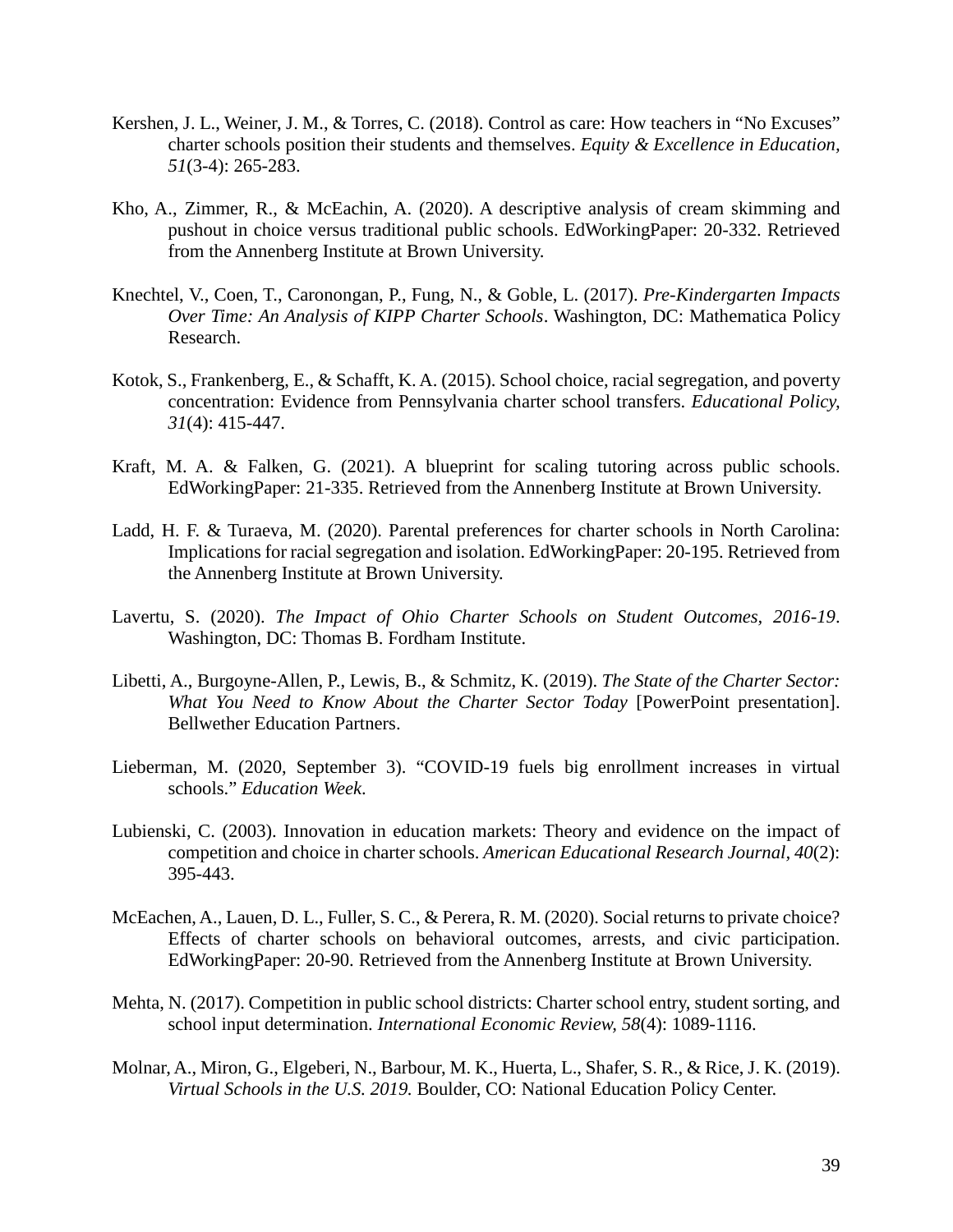- Monarrez, T., Kisida, B., & Chingos, M. (2020). The effect of charter schools on school segregation. EdWorkingPaper: 20-308. Retrieved from the Annenberg Institute at Brown University.
- Mumma, K. S. (2020). The effect of charter school openings on traditional public schools in Massachusetts and North Carolina. Harvard University. https://papers.ssrn.com/sol3/papers.cfm?abstract\_id=3438087.
- National Association of Charter School Authorizers (NACSA). (2019). Reinvigorating the pipeline: Insights into proposed and approved charter schools. Report. Chicago, IL: National Association of Charter School Authorizers.
- National Audit Office (2018). *Converting Maintained Schools to Academies.* Department for Education. Report by the Comptroller and Auditor General, HC 720.
- Ni, Y. (2017). Teacher working conditions, teacher commitment, and charter schools. *Teachers College Record, 119*(6).
- Ni, Y. & Rorrer, A. K. (2012). Twice considered: Charter schools and student achievement in Utah. *Economics of Education Review, 31*(5): 835-849.
- Nichols-Barrer, I., Gleason, P., Gill, B., & Tuttle, C. C. (2016). Student selection, attrition, and replacement in KIPP middle schools. *Educational Evaluation and Policy Analysis, 38*(1): 5-20.
- Nickow, A., Oreopoulos, P., & Quan, V. (2020). The impressive efforts of tutoring on PreK-12 learning: A systematic review and meta-analysis of the experimental evidence. Working Paper No. 27476. Cambridge, MA: National Bureau of Economic Research.
- Nisar, H. (2012). Do charter schools improve student achievement? New York, NY: National Center for the Study of Privatization in Education.
- Oberfield, Z. W. (2019). Parent engagement and satisfaction in public charter and district schools. *American Educational Research Journal, 57*(3): 1083-1124.
- Pham, L. D., Henry, G. T., Kho, A., & Zimmer, R. (2020). Sustainability and maturation of school turnaround: A multiyear evaluation of Tennessee's Achievement School District and local Innovation Zones. *AERA Open, 6*(2).
- Place, K. & Gleason, P. (2019). *Do Charter Middle Schools Improve Students' College Outcomes?* Evaluation Brief, NCEE 2019-4005. National Center for Education Evaluation and Regional Assistance.
- Potter, H. & Quick, K. (2018). *Diverse-by-Design Charter Schools*. Report. New York, NY: The Century Foundation.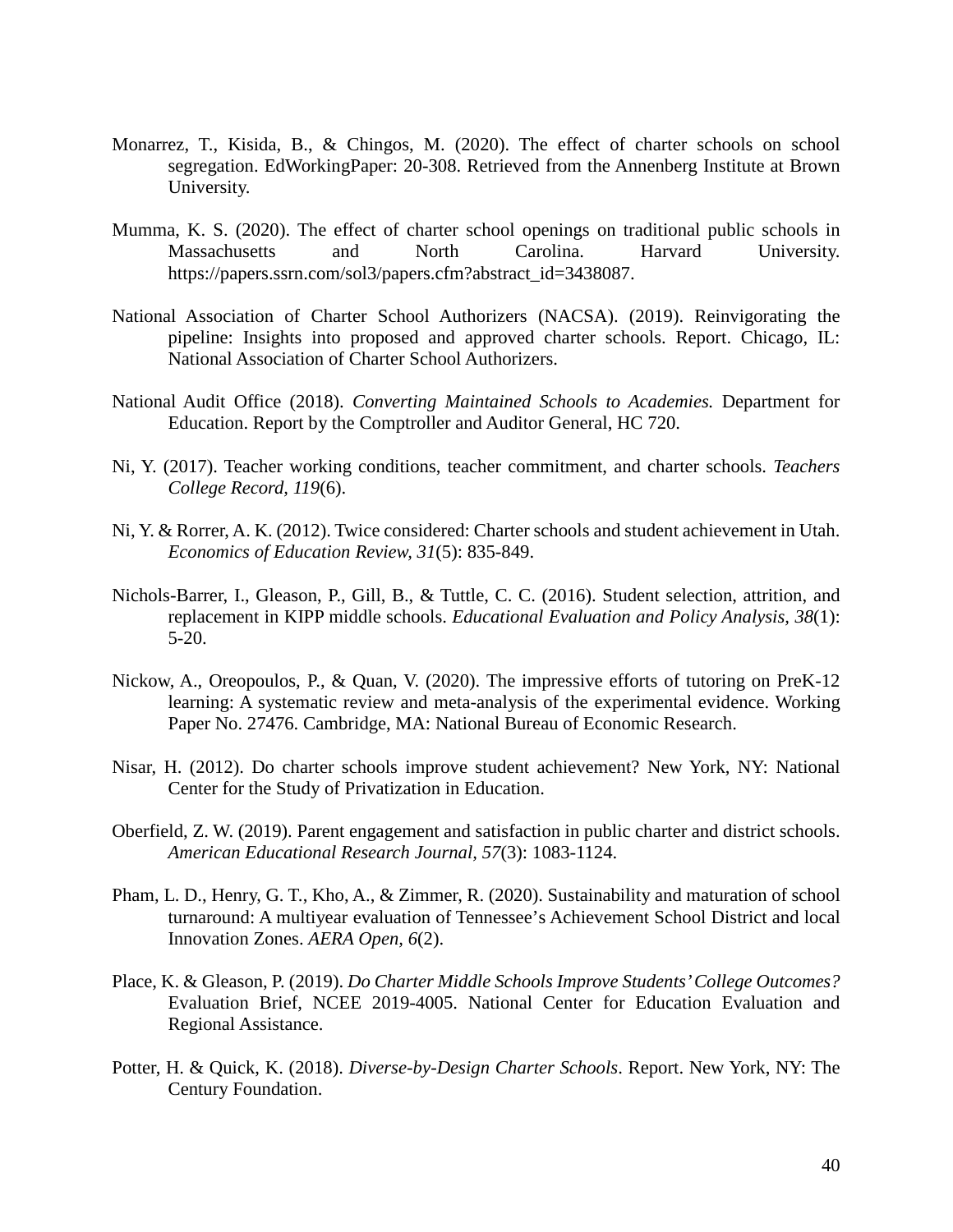- Preston, C., Goldring, E., Berends, M., & Cannata, M. (2012). School innovation in district context: Comparing traditional public schools and charter schools. *Economics of Education Review, 31*(2): 318-330.
- Reichgott Junge, E. (2012). *Zero chance of passage: The pioneering charter school story*. Edina, MN: Beaver's Pond Press.
- Ridley, M. & Terrier, C. (2018). Fiscal and education spillovers from charter school expansion. School Effectiveness and Inequality Initiative. Discussion Paper No. 2018.02.
- Ritter, G. W., Jensen, N. C., Kisida, B., & Bowen, D. H. (2014). Urban school choice and integration: The effect of charter schools in Little Rock. *Education and Urban Society, 48*(6): 535-555.
- Roch, C. H. & Sai, N. (2016). Charter school teacher job satisfaction. *Educational Policy, 31*(7): 951-991.
- Sass, T. R., Zimmer, R. W., Gill, B. P., & Booker, T. K. (2016). Charter high schools' effects on long-term attainment and earnings. *Journal of Policy Analysis and Management, 35*(3): 683-706.
- Setren, E. (2019). Targeted vs. general education investments: Evidence from Special Education and English Language Learners in Boston Charter Schools. *Journal of Human Resources* (forthcoming).
- Shin, H. J., Fuller, B., & Dauter, L. (2017). Heterogeneous effects of charter schools: Unpacking family selection and achievement growth in Los Angeles. *Journal of School Choice, 11*(1): 60-94.
- Singleton, J. D. (2020). Incentives and the supply of effective charter schools. *American Economic Review, 109*(7): 2568-2612.
- Singleton, J. D. & Ladd, H. F. (2020). The fiscal externalities of charter schools: Evidence from North Carolina. *Education Finance and Policy, 15*(1): 191-208.
- Sorensen, L. C. & Holt, S. B. (2020). Charter school growth and the evolution of local teacher labor markets. EdWorkingPaper: 20-263. Retrieved from the Annenberg Institute at Brown University.
- Spees, L. P. & Lauen, D. L. (2019). Evaluating charter school achievement growth in North Carolina: Differentiated effects among disadvantaged students, stayers, and switchers. *American Journal of Education, 125*(3): 417-451.
- Steinberg, M. P. & MacDonald, J. M. (2019). The effects of closing urban schools on students' academic and behavioral outcomes: Evidence from Philadelphia. *Economics of Education Review,* 69(April 2019): 25-60.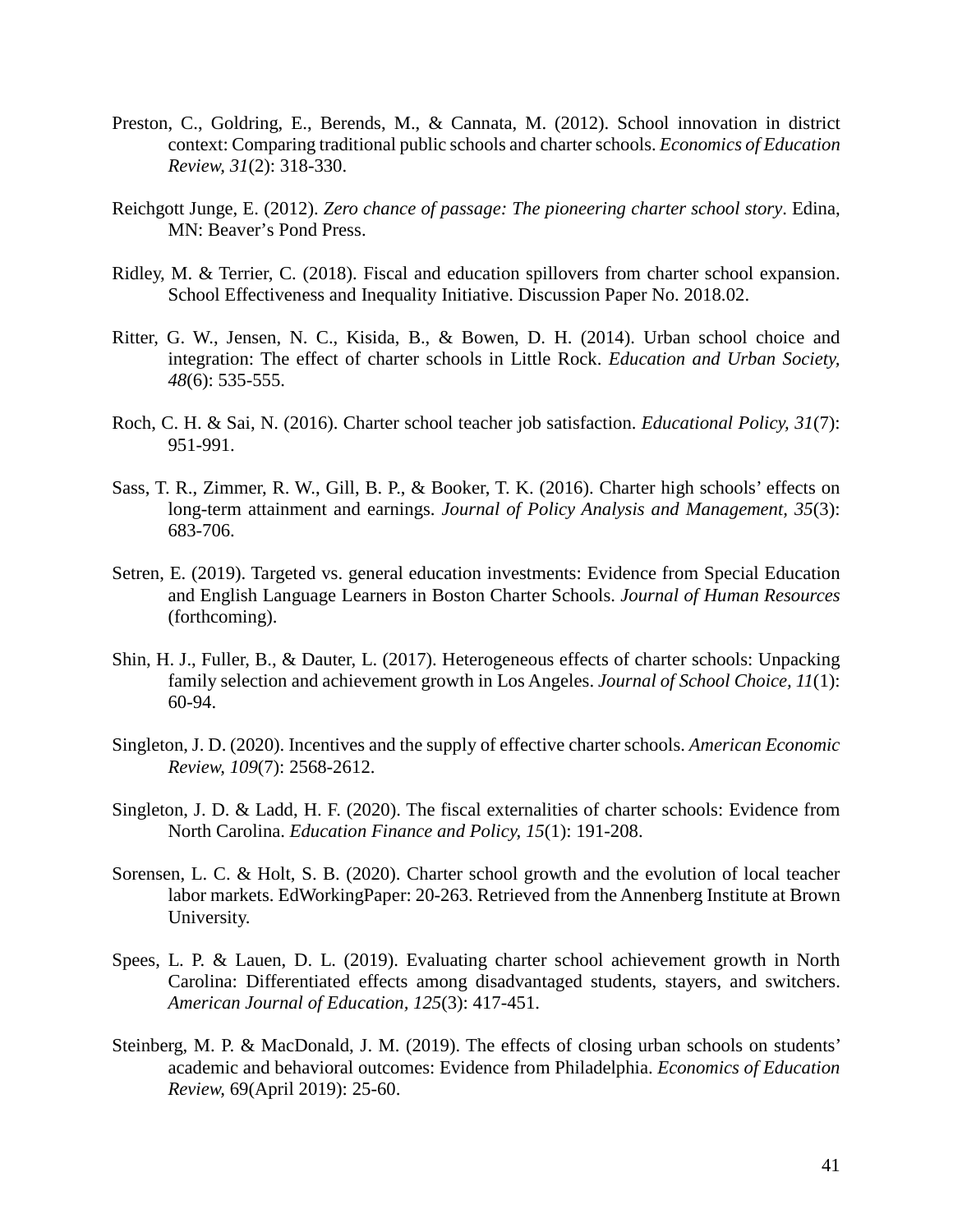- Steinberg, M. P. & Yang, H. (2020). *Teacher effectiveness and improvement in charter and traditional public schools.* Washington, DC: Thomas B. Fordham Institute.
- Teh, B., McCullough, M., & Gill, B. P. (2010). Student achievement in New York City Middle Schools Affiliated with Achievement First and Uncommon Schools. Cambridge, MA: Mathematica Policy Research, Inc.
- Tiebout, C. M. (1956). A pure theory of local expenditures. *Journal of Political Economy*, *64*(5): 416-424.
- Torres, A. C. & Oluwole, J. (2015). Teacher satisfaction and turnover in charter schools: Examining the variations and possibilities for collective bargaining in state laws. *Journal of School Choice, 9*(2015): 503-528.
- Unterman, R. (2017). *An Early Look at the Effects of Success Academy Charter Schools*. New York, NY: MDRC.
- Vanourek, G. (2020). *Schooling Covid-19: Lessons from leading charter networks from their transition to remote learning.* Washington, DC: Thomas B. Fordham Institute.
- Wechtenhiser, K., Wade, A., & Lin, M. (Eds.) (2011). *Accountability in Action: A Comprehensive Guide to Charter School Closure.* Chicago, IL: National Association of Charter School Authorizers.
- Walters, C.R. (2018). The demand for effective charter schools. Journal of Political Economy*, 126*(6): 2179-2223.
- Wells, A. S., Fox, L., & Cordova-Cobo, D. (2016). *How Racially Diverse Schools and Classrooms Can Benefit All Students.* Washington, DC: The Century Foundation.
- Winters, M. A. (2020). *Do Charter Schools Harm Traditional Public Schools? Years of Test-Score Data Suggest They Don't.* New York, NY: Manhattan Institute.
- Wong, M. D., Coller, K. M., Dudovitz, R. N., Kennedy, D. P., Buddin, R., Shapiro, M. F., Kataoka, S. H., Brown, A. F., Tseng, C., Bergman, P., & Chung, P. J. (2014). Successful schools and risky behaviors among low-income adolescents. *Journal of the American Academy of Pediatrics, 134*(2): e289-e396.
- Woodworth, K. R., David, J. L., Guha, R., Wang, H., & Lopez-Torkos, A. (2008). *San Francisco Bay Area Kipp Schools: A study of early implementation and achievement. Final Report.* Menlo Park, CA: SRI International.
- Zimmer, R. & Buddin, R. (2005). *Getting Inside the Black Box: Examining How the Operations of Charter Schools Affect Performance*. Santa Monica, CA: RAND Corporation.